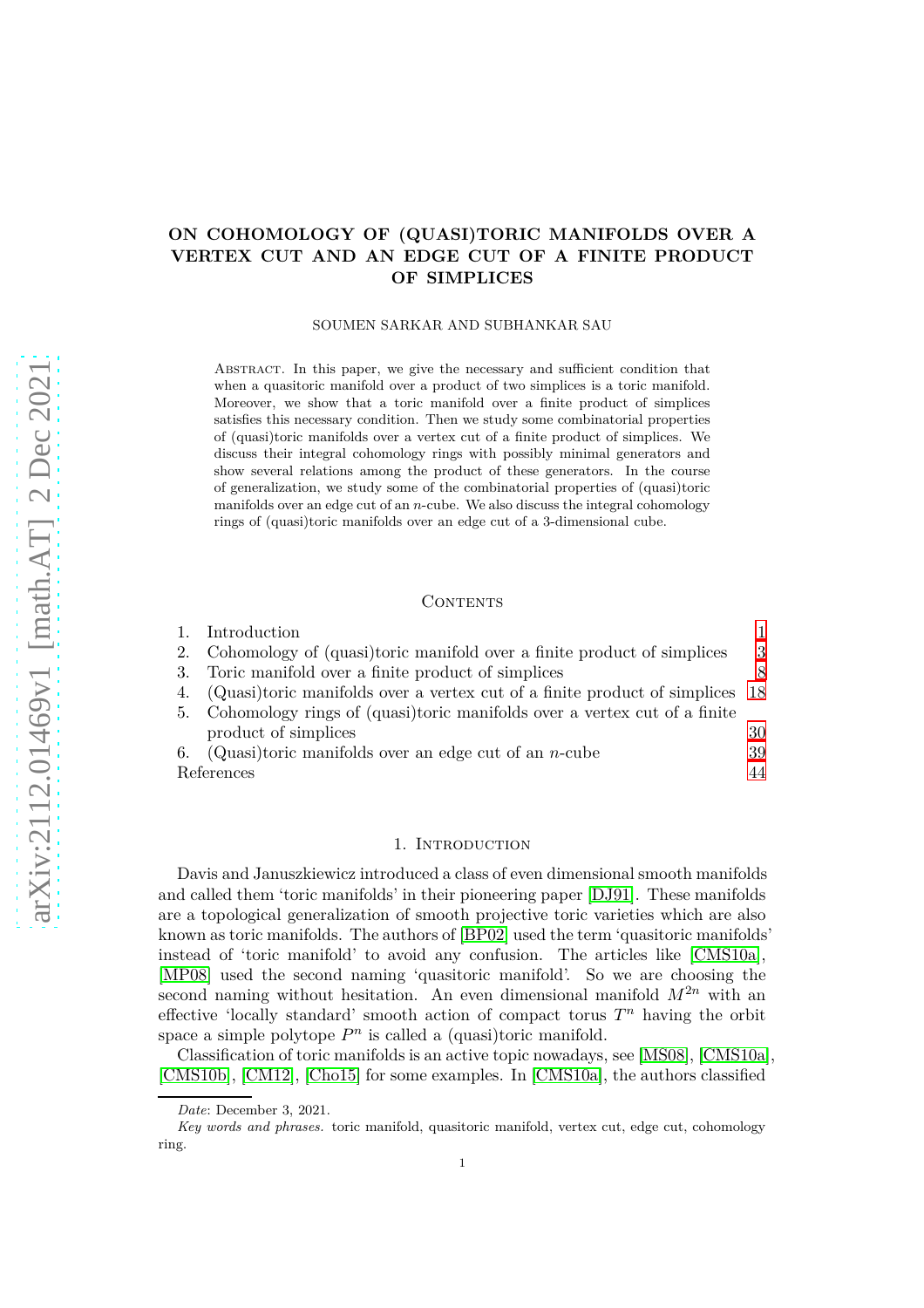the quasitoric manifolds over a finite product of simplices. The authors of the article [\[HKMP20\]](#page-43-9) discussed and classified toric manifolds over a vertex cut of an *n*-dimensional cube. Inspired by the above works, in this paper, we study quasitoric manifolds whose orbit spaces are finite product of simplices with a vertex cut or an edge cut. We note that [\[HKMP20\]](#page-43-9) recalled the structure of the fan of a toric manifold over an *n*-cube. However, this is not known till now for the toric manifolds over the finite product of simplices. By toric manifold, we mean a complete, nonsingular projective toric variety.

The paper is organized as follows. In Section [2,](#page-2-0) we briefly recall the constructive definition of a quasitoric manifold over a simple polytope using a combinatorial data called characteristic function following [\[DJ91\]](#page-43-1). We also recollect its integral cohomology ring. Following [\[CMS10a\]](#page-43-3), we discuss the quasitoric manifold over a finite product of simplices and the integral cohomology ring with (possibly) minimal generators. We also revisit the classification of a square matrix *A* having all the proper principal minors 1 depending on the determinant of *A*.

In Section [3,](#page-7-0) we discuss the toric manifolds over a finite product of simplices. In Definition [3.5,](#page-8-0) we define the distance between two vertices of a polytope. Let

$$
P = \prod_{j=1}^{m} \Delta^{n_j}
$$

be a finite product of simplices where  $\Delta^{n_j}$  is simplex of dimension  $n_j$  and  $\mathcal{F}(P)$ the set of codimension one faces in *P*. Let

$$
\lambda\colon \mathcal{F}(P)\to \mathbb{Z}^{\dim P}
$$

be a characteristic function on *P* defined as in [\(2.10\)](#page-4-0). Let us fix a vertex  $\mathbf{v}_0$  in *P* and **v** be a vertex in *P*. Then we associate a matrix  $A_v$  to the vertex **v** whose columns are  $\{\lambda(F_{i_1}), \ldots, \lambda(F_{i_n})\}$  where  $F_{i_1} \cap \cdots \cap F_{i_n} = \mathbf{v}$  and ordering of the columns depends on the minimal distant path from  $v_0$  to **v**. Then we show the following.

**Theorem 1.1** (Theorem [3.8\)](#page-10-0). Let  $P = \prod_{j=1}^{m} \Delta^{n_j}$  be a finite product of simplices and  $\lambda$  *a characteristic function on P as in* [\(2.10\)](#page-4-0)*.* If  $X(P, \lambda)$  *is a toric manifold then*

(1.1) 
$$
\det A_{\mathbf{v}} = \begin{cases} -1 & \text{if } D(\mathbf{v}, \mathbf{v}_0) = \text{odd} \\ +1 & \text{if } D(\mathbf{v}, \mathbf{v}_0) = \text{even} \end{cases}
$$

*where*  $\mathbf{v}_0$  *denotes the vertex*  $v_{0...0}$ *.* 

We also prove the converse of this theorem when *P* is a product of two simplices, see Theorem [3.10.](#page-12-0)

In Section [4,](#page-17-0) we first recall vertex cut of a simple polytope. We denote the vertex cut of the product of simplices *P* along a vertex  $\tilde{\mathbf{v}}$  by  $\overline{P}$ . Let

$$
\bar{\lambda} \colon \mathcal{F}(\bar{P}) \to \mathbb{Z}^{\dim \bar{P}}
$$

be a characteristic function defined as in [\(4.2\)](#page-18-0). Also let  $X(\overline{P}, \overline{\lambda})$  be a toric manifold satisfying

<span id="page-1-0"></span>(1.2) 
$$
\det A_{\mathbf{u}} = \begin{cases} -1 & \text{if } D(\mathbf{u}, \mathbf{u}_0) = \text{odd} \\ +1 & \text{if } D(\mathbf{u}, \mathbf{u}_0) = \text{even} \end{cases}
$$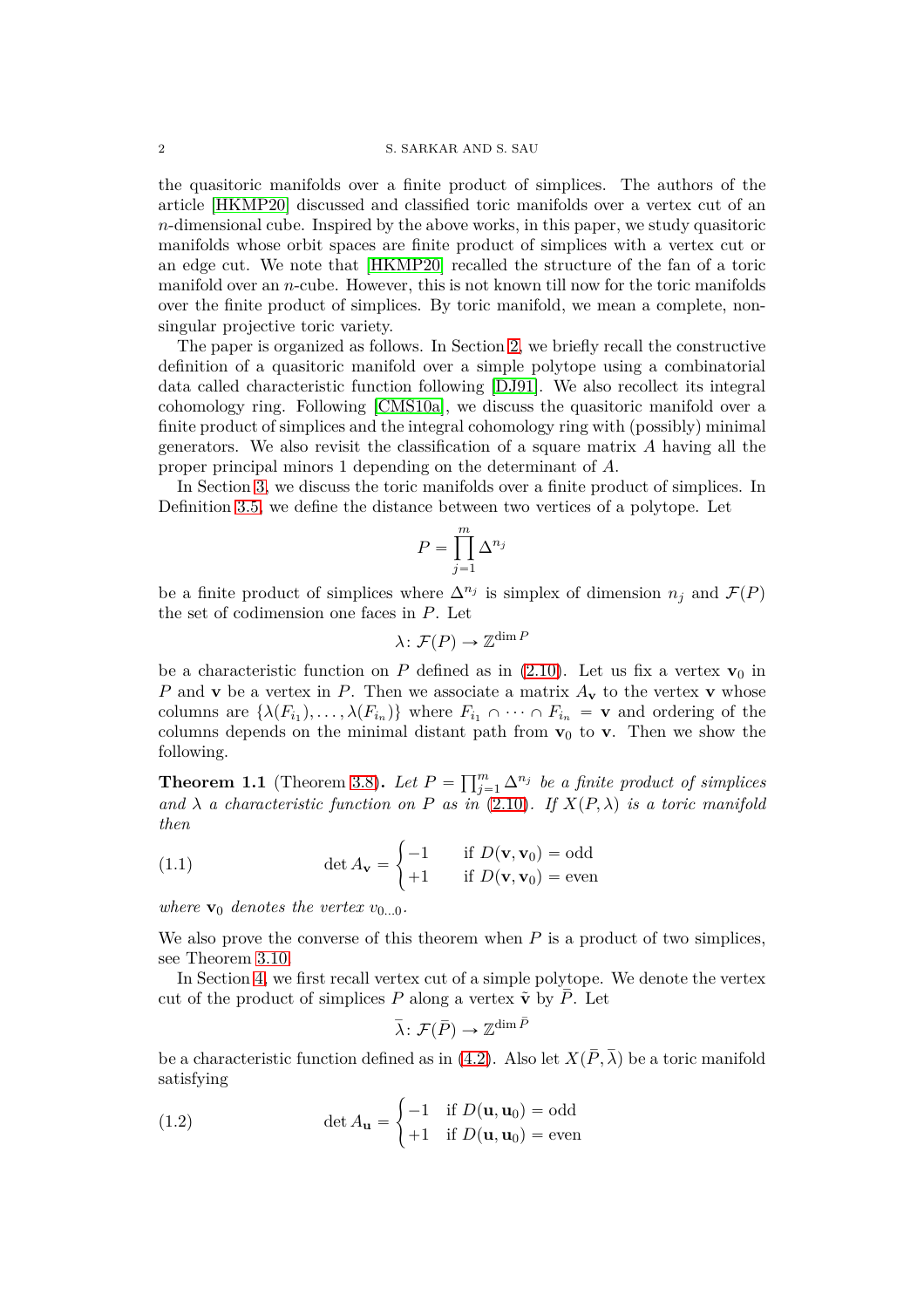where **u** denotes a vertex of  $\overline{P}$  and **u**<sub>0</sub> is a fixed vertex of  $\overline{P}$  corresponding to the vertex **v**<sub>0</sub> of *P*. Then the matrix  $A_{\tilde{v}}$  associated to the vertex  $\tilde{v}$  of *P* can be characterised depending on the determinant of  $A_{\tilde{v}}$ , see Lemma [4.3.](#page-20-0) With the same situation as above we also show that how the vector **b**, assigned to the new facet in  $P$ , is dependent on the vectors assigned to the other facets of  $P$ . In Theorem [4.4,](#page-22-0) we classify the vector **b** depending on the determinant of  $A_{\tilde{v}}$ .

In Section [5,](#page-29-0) we study the integral cohomology of toric manifold  $X(\overline{P}, \overline{\lambda})$  where  $\overline{P}$ is the vertex cut along  $\tilde{\mathbf{v}}$  of the product of simplices  $P = \prod_{j=1}^{m} \Delta^{n_j}$  and  $\overline{\lambda}$  is defined as in [\(4.2\)](#page-18-0) satisfying [\(1.2\)](#page-1-0). First we calculate the cohomology ring depending on the determinant of the matrix  $A_{\tilde{v}}$  with possibly minimal generators. Moreover, we show several relations among the product of these generators of the integral cohomology ring. For  $\det A_{\tilde{\mathbf{v}}} = 0$ , we prove the following.

**Theorem 1.2** (Theorem [5.2\)](#page-34-0). Let  $P = \prod_{j=1}^{m} \Delta^{n_j}$  be a product of simplices as in [\(2.5\)](#page-3-0) and  $\overline{P}$  a vertex cut of P along a vertex  $\tilde{\mathbf{v}} = v_{n_1...n_m}$  such that  $\det A_{\tilde{\mathbf{v}}} = 0$ . *Then the cohomology rings*  $H^*(X(\overline{P}, \overline{\lambda}))$  are isomorphic to each other if  $b_i = 0$  for  $i \neq N_i$  and  $j = 1, \ldots, m$  *in the vector b* where  $N_i$  *is defined in* [\(2.6\)](#page-4-1)*.* 

We also provide an additive basis of  $H^4(X(\overline{P},\overline{\lambda}))$ . Also, for det  $A_{\tilde{v}} = (-1)^m$  we prove the following.

**Theorem 1.3** (Theorem [5.7\)](#page-37-0). Let  $P = \prod_{j=1}^{m} \Delta^{n_j}$  be a product of simplices as *in* [\(2.5\)](#page-3-0) *with*  $m \ge 2$ ,  $n \ge 3$  *and*  $\overline{P}$  *a vertex cut of P along a vertex*  $\tilde{v}$  *such that*  $\det A_{\tilde{\mathbf{v}}}=(-1)^{m}$ . Then  $H^{*}(X(\overline{P},\overline{\lambda}))$  and  $H^{*}(X(\overline{P},\overline{\lambda}'))$  are isomorphic as graded *rings if and only if*  $H^*(X(P, \lambda))$  *and*  $H^*(X(P, \lambda'))$  *are isomorphic as graded rings.* 

By edge cut we mean a blowup along an edge(dimension one face), see [\[BSS21\]](#page-43-10) for the details of blowup of polytope along a face. In Section [6,](#page-38-0) we study the (quasi)toric manifold over an edge cut of a cube where the edge consists of the vertices  $\{\tilde{\mathbf{v}}_1, \tilde{\mathbf{v}}_2\}$  and the characteristic function is defined as in [\(6.1\)](#page-38-1) satisfying [\(1.2\)](#page-1-0). We first classify the matrices  $A_{\tilde{\mathbf{v}}_1}$  and  $A_{\tilde{\mathbf{v}}_2}$  depending on their determinant. Then we determine the vector assigned to the new facet using the vectors assigned to the other facets for a 3-cube. We study the integral cohomology of toric manifolds over an edge cut of 3-cube. Next we discuss how these cohomolgy rings are interrelated and look for the conditions for isomorphism of them and its application to conclude the corresponding quasitoric manifolds are not homeomorphic.

## <span id="page-2-0"></span>2. Cohomology of (quasi)toric manifold over a finite product of **SIMPLICES**

In this section, we recall the definition and integral cohomology rings of quasitoric manifolds following [\[BP02\]](#page-43-2). Then we exibit some of its properties when they are over a finite product of simplices following [\[CMS10a\]](#page-43-3). We also recall the classification of a square matrix *A* which has all the proper principal minors 1 depending on the determinant of *A*.

An *n*-dimensional simple polytope is an *n*-dimensional convex polytope such that at each vertex (zero dimensional face) exactly *n* facets (codimension one faces) intersect. Let  $P$  be an  $n$ -dimensional simple polytope in  $\mathbb{R}^n$ . We denote the facet set and the vertex set of *P* by  $\mathcal{F}(P)$  and  $V(P)$  respectively. Let  $\mathcal{F}(P) := \{F_1, \ldots, F_r\}.$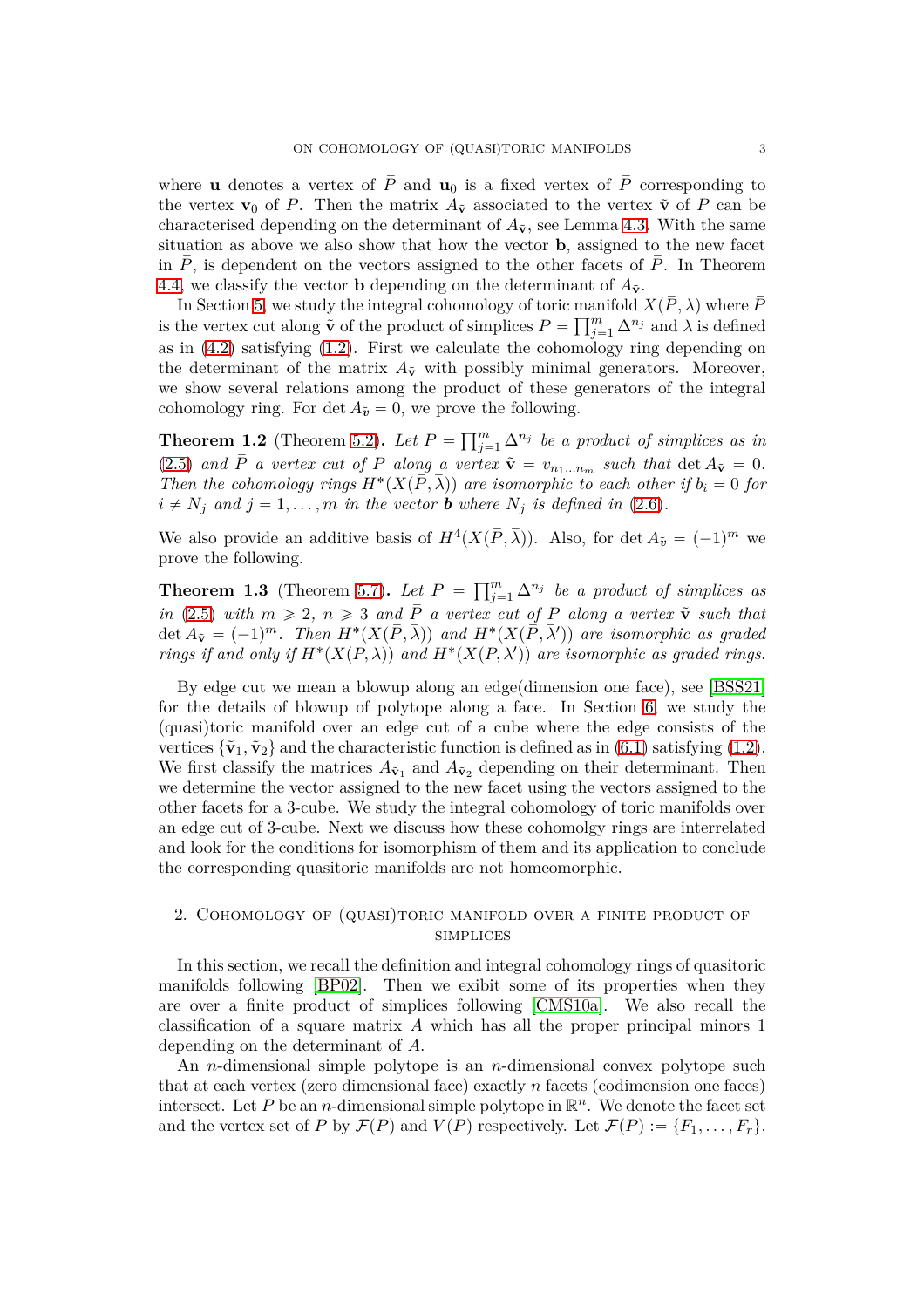#### 4 S. SARKAR AND S. SAU

**Definition 2.1.** Let  $\lambda$ :  $\mathcal{F}(P) \to \mathbb{Z}^n$  be a function such that

<span id="page-3-1"></span> $(2.1) \quad \{\lambda(F_{i_1}), \ldots, \lambda(F_{i_k})\}$  span a k-dimensional unimodular submodule in  $\mathbb{Z}^n$ whenever  $F_{i_1} \cap \cdots \cap F_{i_k} \neq \emptyset$ .

Then  $\lambda$  is called a characteristic function on *P*. We denote  $\lambda(F_i)$  by  $\lambda_i$ , the characteristic vector assigned to the facet  $F_i$  for  $i = 1, ..., r$ . The pair  $(P, \lambda)$ is called a characteristic pair.

**Remark 2.2.** Let  $\mathbf{v} \in V(P)$ . Then  $\mathbf{v} = \bigcap_{j=1}^{n} F_{i_j}$  for some unique facets  $F_{i_1}, \ldots, F_{i_n}$ of *P*. If  $\lambda$  is a characteristic function on  $\tilde{P}$ , then  $\{\lambda_{i_1}, \ldots, \lambda_{i_n}\}$  is a Z-basis of  $\mathbb{Z}^n$ .

We briefly recall the construction of a quasitoric manifold from a characteristic pair  $(P, \lambda)$ . Let *x* be a point in *P* which is in the relative interior of a codimension *d* face *F* of *P*. Thus  $F = \bigcap_{j=1}^{d} F_{i_j}$  where  $F_{i_1}, \ldots, F_{i_d}$  are *d* many unique facets in *P*. We consider  $T^n$  as a standard *n*-dimensional torus, that is

$$
T^n:=(\mathbb{R}\otimes_{\mathbb{Z}}\mathbb{Z}^n)/\mathbb{Z}^n;
$$

and  $\mathbb{R}^n$  as the Lie algebra of  $T^n$ . Note that, each  $\lambda_i$  determines a line in  $\mathbb{R}^n$ . We denote the image of the line under the map  $exp: \mathbb{R}^n \to T^n$  by  $T_i$  for  $i = 1, \ldots, r$ . Let  $T_F$  be the *d*-dimensional subtorus generated by  $T_{i_j}$  for  $1 \leq j \leq d$ .

Consider the identification  $\sim$  on  $T^n \times P$  defined as follows:

$$
(t, p) \sim (s, q)
$$
 if and only if  $p = q$  and  $t^{-1}s \in T_F$ ,

where  $p$  is a point belongs the the relative interior of the face  $F$ . Then the quotient space

<span id="page-3-3"></span>
$$
X(P,\lambda)\colon = (T^n\times P)/\sim
$$

is a  $T^n$  manifold. The  $T^n$  action is induced by the group operation on the first factor of  $T^n \times P$  and orbit map

$$
(2.2) \t\t \pi \colon X(P,\lambda) \to P
$$

is given by  $\pi([t,p)]_{\sim}$   $=$  p where  $[(t,p)]_{\sim}$  is the equivalence class of  $(t,p)$ . We note that if *M* is a (quasi)toric manifold then there is a characteristic pair  $(P, \lambda)$  such that *M* is equivariantly homeomorphic to  $X(P, \lambda)$ , see [\[DJ91\]](#page-43-1).

Recall that the facets of *P* are  $F_1, \ldots, F_r$ . Suppose the indeterminate  $x_i$  is assigned to the facet  $F_i$  for  $i = 1, \ldots, r$ . Then following [\[DJ91,](#page-43-1) Section 4], we get the integral cohomology ring of  $X(P, \lambda)$ ,

<span id="page-3-2"></span>(2.3) 
$$
H^*(X(P,\lambda);\mathbb{Z}) = \mathbb{Z}[x_1,\ldots,x_r]/I + J
$$

where *I* and *J* are ideals in the polynomial ring  $\mathbb{Z}[x_1, \ldots, x_r]$  and they are defined as follows. Here *I* is the homogeneous ideal generated by all square-free monomials of the form  $x_{i_1} \ldots x_{i_s}$  such that  $\bigcap_{j=1}^s F_{i_j} = \emptyset$ . Let

(2.4) 
$$
\lambda_J = \sum_{j=1}^r \lambda_j x_j.
$$

Then the ideal *J* is generated by the *n* coordinates of  $\lambda_J$ .

Next we discuss some properties of the characteristic vectors associated to the quasitoric manifolds over a finite product of simplices following [\[CMS10a\]](#page-43-3). Let

<span id="page-3-0"></span>
$$
(2.5) \t\t P = \prod_{j=1}^{m} \Delta^{n_j}
$$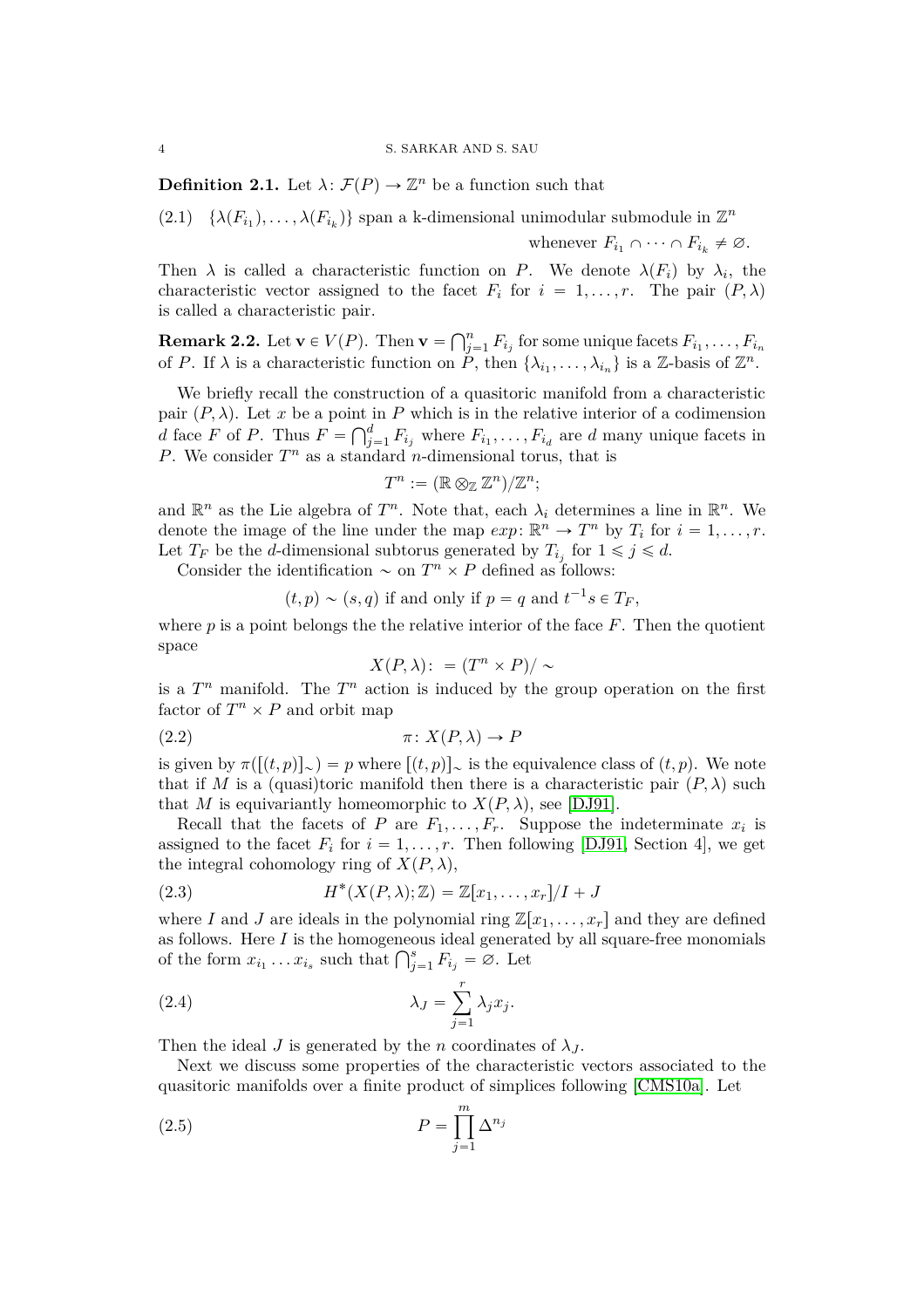be a product of *m* many simplices of dimensions  $n_1, \ldots$ , and  $n_m$  respectively. So, the dimension of *P* is  $n := \sum_{j=1}^{m} n_j$ . Let us denote

<span id="page-4-1"></span>(2.6) 
$$
N_s := \sum_{j=1}^s n_j
$$

for  $s = 1, \ldots, m$ . Note that  $N_1 = n_1$  and  $N_m = n$ . Also we assume  $N_0 := 0$ . Let  $V(\Delta^{n_j}) := \{v_0^j\}$  $\{0, \ldots, v_{n_j}^j\}$  be the vertex set of  $\Delta^{n_j}$  for  $j = 1, \ldots, m$ . So,

<span id="page-4-5"></span>
$$
(2.7) \tV(P) = \{v_{\ell_1\ell_2\ldots\ell_m} := (v_{\ell_1}^1, v_{\ell_2}^2, \ldots, v_{\ell_m}^m) \mid 0 \leq \ell_j \leq n_j, j = 1, \ldots, m\}.
$$

For each  $j \in \{1, ..., m\}$ , let  $\mathcal{F}(\Delta^{n_j}) := \{f_0^j\}$  $\{b_0^j, \ldots, f_{n_j}^j\}$  where the unique facet  $f_k^j$  $\dot{k}_j$  does not contain the vertex  $v_k^j$  $\sum_{k_j}^{j}$  in  $\Delta^{n_j}$  for  $0 \leq k_j \leq n_j$ . Then the facets of *P* are given by

(2.8) 
$$
\mathcal{F}(P) := \{ F_{k_j}^j \mid 0 \leq k_j \leq n_j, 1 \leq j \leq m \}
$$

where

<span id="page-4-6"></span><span id="page-4-2"></span>
$$
F_{k_j}^j := \Delta^{n_1} \times \cdots \times \Delta^{n_{j-1}} \times f_{k_j}^j \times \Delta^{n_{j+1}} \times \cdots \times \Delta^{n_m}.
$$

Observe that the simple polytope *P* has  $(n \times m)$  many vertices and  $(n + m)$  many facets. Note that the vertex  $v_{\ell_1 \ell_2 \ldots \ell_m}$  in *P* is the unique intersection of the *n*-many facets of  $\mathcal{F}(P)\backslash \{F_{\ell}^j\}$  $\mathcal{V}_{\ell_j}^j \mid j = 1, \ldots, m$ . In particular,

(2.9) 
$$
v_{0...0} = F_1^1 \cap \cdots \cap F_{n_1}^1 \cap \cdots \cap F_1^m \cap \cdots \cap F_{n_m}^m.
$$

Note that the facets  $F_1^1, \ldots, F_{n_1}^1, \ldots, F_1^m, \ldots, F_{n_m}^m$  are adjacent to the vertex  $v_{0...0}$ . We call two faces  $F_1, F_2 \notin V(P)$  adjacent if  $F_1 \cap F_2 \neq \emptyset$ . Let one of  $F_1$  of  $F_2$  is a vertex in *P*. Without loss of generality let  $F_1 \in V(P)$ . Then we call  $F_1$  and  $F_2$  are adjacent if  $F_1 \in V(F_2)$ . We call two vertices  $v_1$  and  $v_2$  are adjacent if there exists an edge in  $P$  joining  $v_1$  and  $v_2$ . In some articles these kind of vertices are called neighboring vertices, see [\[Gal56\]](#page-43-11).

Let

$$
(2.10) \t\t \lambda: \mathcal{F}(P) \to \mathbb{Z}^n.
$$

be a characteristic function on *P* where *P* is the simple polytope as in [\(2.5\)](#page-3-0). Then  $\{\lambda(F_1^1), \ldots, \lambda(F_{n_1}^1), \ldots, \lambda(F_1^m), \ldots, \lambda(F_{n_m}^m)\}\$ is a Z-basis of  $\mathbb{Z}^n$ . So, we may assume that the facets adjacent to  $v_{0...0}$  are assigned to the standard basis vectors

<span id="page-4-0"></span>
$$
e_1, \ldots, e_{n_1}, \ldots, e_{(n-n_m+1)}, \ldots, e_n \in \mathbb{Z}^n
$$

in the respective order as they are in [\(2.9\)](#page-4-2); that is

<span id="page-4-3"></span>(2.11) 
$$
\lambda(F_1^1) = e_1, ..., \lambda(F_{n_1}^1) = e_{n_1},
$$

$$
\vdots
$$

$$
\lambda(F_1^j) = e_{N_{j-1}+1}, ..., \lambda(F_{n_j}^j) = e_{N_j},
$$

$$
\vdots
$$

$$
\lambda(F_1^m) = e_{N_{m-1}+1}, ..., \lambda(F_{n_m}^m) = e_n.
$$

For the remaining *m* facets  $F_0^1, \ldots, F_0^m$ , we denote

<span id="page-4-4"></span>(2.12) 
$$
\mathbf{a}_j := \lambda(F_0^j) \in \mathbb{Z}^n \quad \text{for } j = 1, \dots, m.
$$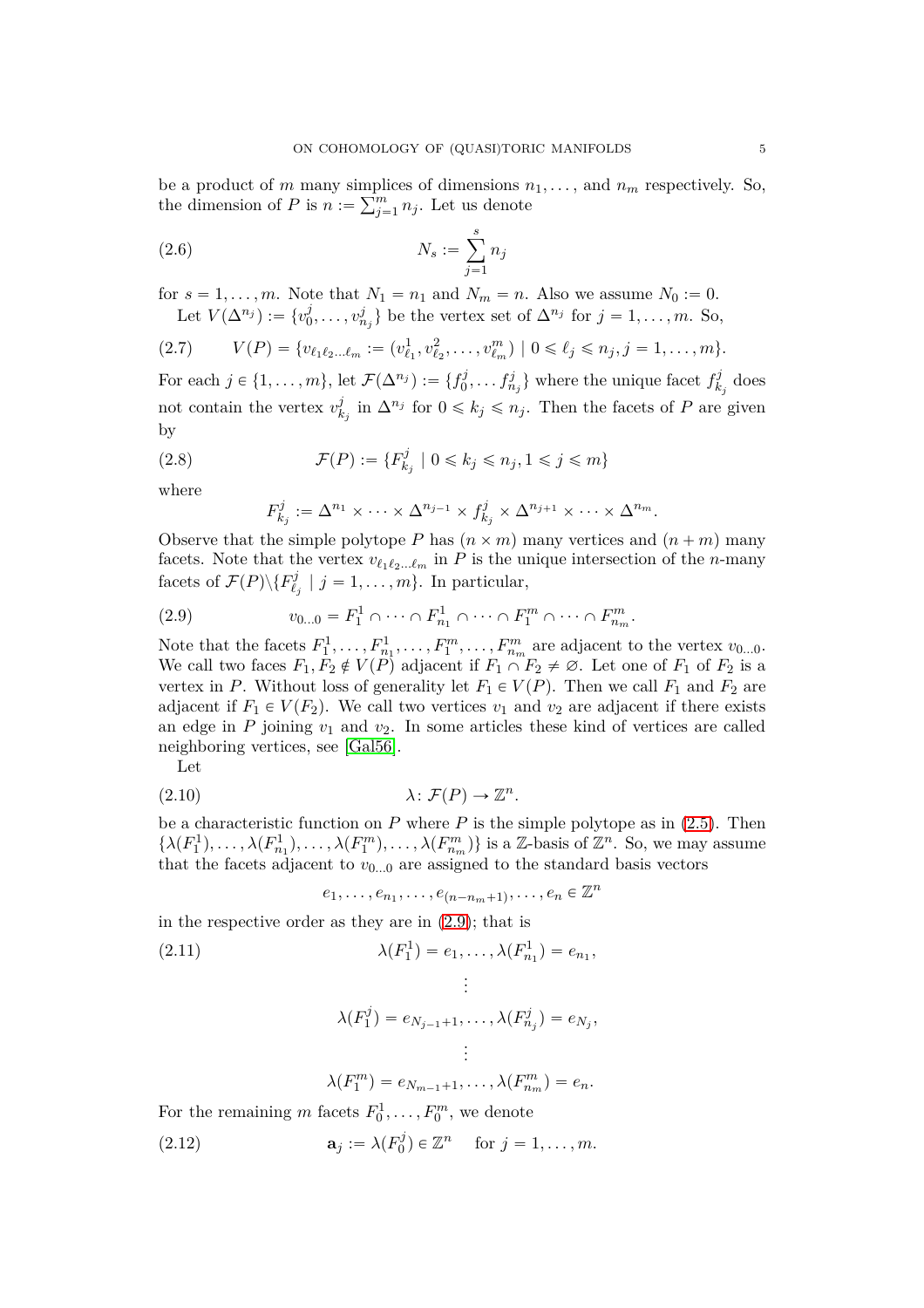This gives the vector matrices of order  $1 \times m$  and  $m \times m$  which we can also write as an  $m \times n$  scalar matrix as follows

<span id="page-5-0"></span>
$$
(2.13) \qquad A := \left(\mathbf{a}_1 \quad \mathbf{a}_2 \quad \dots \quad \mathbf{a}_m\right)_{1 \times m} = \begin{pmatrix} \mathbf{a}_1^1 & \dots & \mathbf{a}_m^1 \\ \vdots & \dots & \vdots \\ \mathbf{a}_1^m & \dots & \mathbf{a}_m^m \end{pmatrix}_{m \times m}
$$
\n
$$
= \begin{pmatrix} a_{11}^1 & \dots & a_{m1}^1 \\ \vdots & \dots & \vdots \\ a_{1n_1}^1 & \dots & a_{mn_1}^1 \\ \vdots & \dots & \vdots \\ a_{1n_m}^m & \dots & a_{mn_m}^m \end{pmatrix}_{n \times m}
$$

where  $\mathbf{a}_j \in \mathbb{Z}^n$  is considered as the *j*-th column vector of *A*,  $\mathbf{a}_j^k \in \mathbb{Z}^{n_k}$  is the  $(k, j)$ -th entry of the  $m \times m$  vector matrix and  $a_{ji}^k \in \mathbb{Z}$  is the  $(N_{k-1} + i, j)$ -th entry of the  $n \times m$  scalar matrix. For simplicity of notation, we often denote the  $\ell$ -th coordinate of the vector  $\mathbf{a}_j$  by  $a_{j\ell}$ . Then  $\ell = N_{k-1} + i$  for some  $1 \leq i \leq n_k$  and  $1 \leq k \leq m$ .

We remark that to know quasitoric manifolds over *P* up to an equivariant homeomorphism, it is enough to know the matrices *A* which satisfy the definition of characteristic function, see  $(2.1)$ . Here we want to notify that throughout this thesis the vectors  $e_i$  and  $\mathbf{a}_j$  of  $\mathbb{Z}^n$  are considered as the column entries of the matrices for  $i = 1, \ldots, n$  and  $j = 1, \ldots, m$ .

**Definition 2.3.** Given an  $n \times n$  scalar matrix *M*, a *k*-th(1  $\leq k \leq n$ ) proper principal minor of *M* is the determinant of the  $k \times k$  submatrix obtained by removing  $(n - k)$  many rows and the corresponding columns from *M*.

**Example 2.4.** Let *M* be a  $4 \times 4$  matrix given by

$$
\begin{pmatrix} a_{11} & a_{21} & a_{31} & a_{41} \ a_{12} & a_{22} & a_{32} & a_{42} \ a_{13} & a_{23} & a_{33} & a_{43} \ a_{14} & a_{24} & a_{34} & a_{44} \end{pmatrix}.
$$

Then 2-nd proper principal minors are

$$
\det\begin{pmatrix} a_{11} & a_{21} \\ a_{12} & a_{22} \end{pmatrix}, \quad \det\begin{pmatrix} a_{11} & a_{31} \\ a_{13} & a_{33} \end{pmatrix}, \quad \det\begin{pmatrix} a_{11} & a_{41} \\ a_{14} & a_{44} \end{pmatrix},
$$

$$
\det\begin{pmatrix} a_{22} & a_{32} \\ a_{23} & a_{33} \end{pmatrix}, \quad \det\begin{pmatrix} a_{22} & a_{42} \\ a_{24} & a_{44} \end{pmatrix}, \quad \det\begin{pmatrix} a_{33} & a_{43} \\ a_{34} & a_{44} \end{pmatrix}.
$$

Let *A* be an  $n \times m$  vector matrix as in [\(2.13\)](#page-5-0). Given  $k_j \in \{1, \ldots, n_j\}$  for  $j =$ 1, ..., m, we define an  $m \times m$  submatrix

<span id="page-5-1"></span>(2.14) 
$$
A_{k_1,...,k_m} := \begin{pmatrix} a_{1k_1}^1 & \cdots & a_{mk_1}^1 \\ \vdots & \ddots & \vdots \\ a_{1k_m}^m & \cdots & a_{mk_m}^m \end{pmatrix}_{m \times m}
$$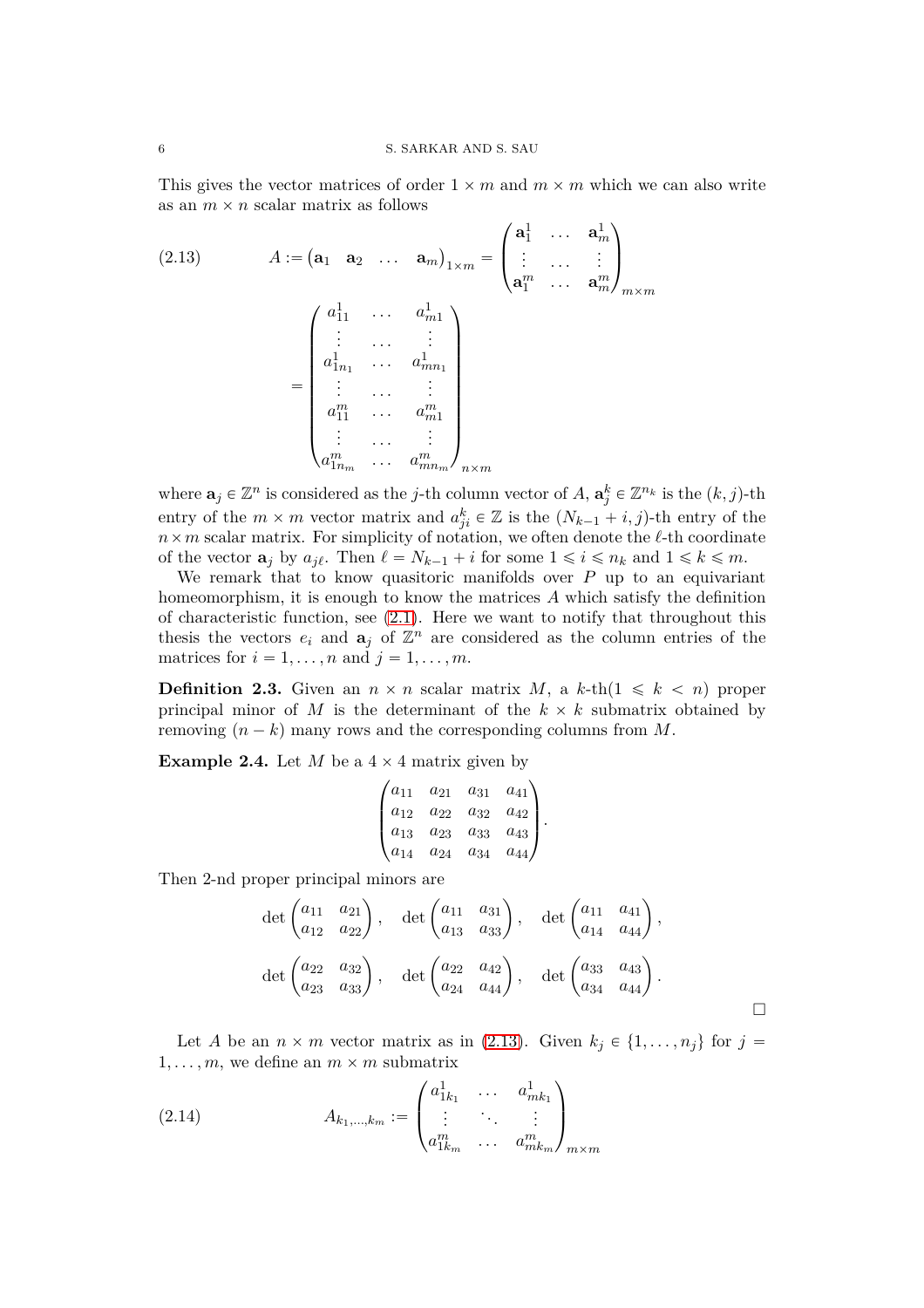of *A* whose *j*-th row is the  $(N_{j-1} + k_j)$ -th row of *A* where  $N_{j-1}$  is defined in [\(2.6\)](#page-4-1). By proper principal minor of the matrix *A* we mean a proper principal minor of the matrix  $A_{k_1,\ldots,k_m}$ .

<span id="page-6-0"></span>**Proposition 2.5.** [\[CMS10a,](#page-43-3) Lemma 3.2] Let  $\lambda$  be a characteristic function on  $P = \prod_{j=1}^{m} \Delta^{n_j}$  as in [\(2.10\)](#page-4-0) and *A* the matrix associated to  $\lambda$  as of the form [\(2.13\)](#page-5-0). Then the condition on  $\lambda$  in [\(2.1\)](#page-3-1) is equivalent to all principal minors of *A* is  $\pm 1$ .

**Remark 2.6.** Proposition [2.5](#page-6-0) implies that the diagonal entry vector

$$
\mathbf{a}^j_j=(a^j_{j1},\ldots,a^j_{jn_j})\in\mathbb{Z}^{n_j}
$$

of *A* is equipped with entries  $a_{ji}^j = \pm 1$  for  $i = 1, ..., n_j$ .

Recall that an upper or lower triangular matrix is called *unipotent* if all of its diagonal entries are units. The *i*-th row (respectively column) of the vector matrix  $A_{m \times m}$  defined in [\(2.13\)](#page-5-0) is called *elementary row* (respectively *elementary column*) if  $\mathbf{a}_{j}^{j} = 1$  (respectively  $\mathbf{1}^{t}$ ) and all other entries of the row (respectively column) are **0** vectors.

<span id="page-6-2"></span>**Definition 2.7.** Let *A* be a matrix of the form [\(2.13\)](#page-5-0). By 'all the determinants of *A*', we denote the determinants of all the  $m \times m$  submatrices  $A_{k_1,\dots,k_m}$  of *A* for some  $N_{j-1} < k_j \le N_j$  and  $j = 1, \ldots, m$  where  $A_{k_1,\ldots,k_m}$  is defined in [\(2.14\)](#page-5-1).

The following proposition follows from [\[MP08,](#page-43-4) Lemma 3.3] and [\[CMS10a,](#page-43-3) Lemma 5.1].

<span id="page-6-1"></span>**Proposition 2.8.** Let *A* be an  $m \times m$  vector matrix of the form [\(2.13\)](#page-5-0) such that all the proper principal minors of *A* are 1. If all the determinants of *A* are 1, then *A* is conjugate to a unipotent upper triangular vector matrix of the following form:

<span id="page-6-3"></span>(2.15) 
$$
\begin{pmatrix} 1 & a_2^1 & a_3^1 & \dots & a_m^1 \\ 0 & 1 & a_3^2 & \dots & a_m^2 \\ \vdots & \vdots & \ddots & \vdots & \vdots \\ 0 & \dots & \dots & 1 & a_m^{m-1} \\ 0 & \dots & \dots & 0 & 1 \end{pmatrix}
$$

where  $\mathbf{0} = (0, \ldots, 0)^t$ ,  $\mathbf{1} = (1, \ldots, 1)^t$  of appropriate size. If all the determinants of *A* are  $\pm 1$  and at least one of them is  $-1$ , then *A* is conjugate to a vector matrix of the following form:

(2.16) 
$$
\begin{pmatrix}\n1 & a_2^1 & 0 & \dots & 0 \\
0 & 1 & a_3^2 & \dots & 0 \\
\vdots & \vdots & \ddots & \ddots & \vdots \\
0 & 0 & \dots & 1 & a_m^{m-1} \\
a_1^m & 0 & \dots & 0 & 1\n\end{pmatrix}
$$

where  $\mathbf{a}_1^m$  and  $\mathbf{a}_j^{j-1}$  $j^{j-1}$  are non-zero vectors for  $j = 2, ..., m$  such that

<span id="page-6-4"></span>
$$
\prod_{j=2}^{m} a_{ji}^{j-1} \times a_{1i}^{m} = (-1)^{m} 2,
$$

where  $a_{ji}^{j-1}$  is any non-zero coordinate of  $a_j^{j-1}$  $j^{j-1}$  for  $j = 2, \ldots, m$  and  $a_{1i}^m$  is any nonzero coordinate of  $\mathbf{a}_1^m$ . Therefore, the non-zero coordinates in  $\mathbf{a}_1^m, \mathbf{a}_2^1, \ldots, \mathbf{a}_m^{m-1}$  are all same and they are either  $\pm 1$  or  $\pm 2$ .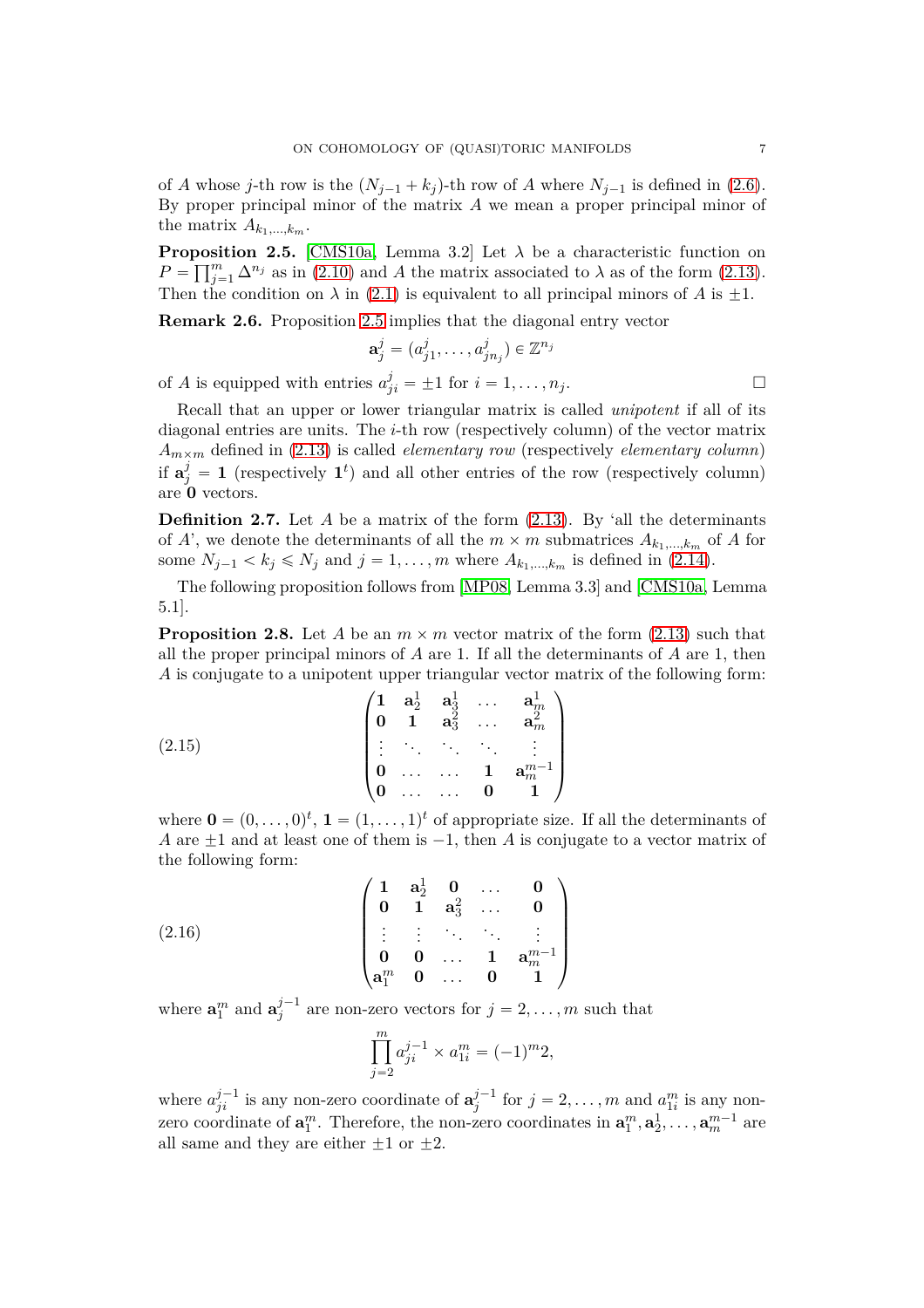#### 8 S. SARKAR AND S. SAU

*Proof.* This follows from the proof of Lemma 3.2 in [\[CMS10a\]](#page-43-3) and Lemma 3.3 in [\[MP08\]](#page-43-4).  $\square$ 

Now we recall the integral cohomology of the quasitoric manifold over a finite product of simplices. The following result follows from [\[CMS10a,](#page-43-3) Section 7].

**Theorem 2.9.** Let  $X(P, \lambda)$  be a quasitoric manifold where  $P = \prod_{j=1}^{m} \Delta^{n_j}$  is a *product of simplices as in* [\(2.5\)](#page-3-0) *and*  $\lambda$  *is defined following* [\(2.10\)](#page-4-0)*,* [\(2.11\)](#page-4-3) *and* [\(2.12\)](#page-4-4)*. Then*

(2.17) 
$$
H^*(X(P,\lambda);\mathbb{Z}) \cong \mathbb{Z}[y_1,\ldots,y_m]/I,
$$

*where the indeterminate*  $y_j$  *is assigned to the facet*  $F_0^j$  $\int_0^j$  for  $j = 1, \ldots, m$  and *I* is the *ideal generated by*

$$
y_j \prod_{\ell=1}^{n_j} (a_{1\ell}^j y_1 + a_{2\ell}^j y_2 + \cdots + a_{m\ell}^j y_m)
$$
 for  $j = 1, ..., m$ .

#### 3. Toric manifold over a finite product of simplices

<span id="page-7-0"></span>In this section, we briefly recall the definition of toric variety from [\[Ful93\]](#page-43-12) and [\[Oda88\]](#page-43-13). A complete, non-singular toric variety is called a toric manifold. Then we define the distance between two vertices of a polytope. We define matrix  $A_v$ at a vertex  $v \in V(P)$  consisting the vectors assigned to the facets intersecting at *v* and fix their ordering uniquely. We show that in a toric manifold over product of simplices the sign of determinant at vertices are classified by the odd and even distance of the vertices from a fixed one. We also provide necessary and sufficient condition for a quasitoric manifold over a product of two simplices to be a toric manifold.

Let K be an  $(n-1)$ -dimensional simplicial complex with *m* vertices which we denote by  $V(\mathcal{K}) = \{v_1, \ldots, v_m\}$ . Define a map

$$
\lambda\colon \mathcal{V}(\mathcal{K})\to \mathbb{Z}^n.
$$

We denote  $\lambda(v_i) = \lambda_i$  for  $i = 1, ..., m$ . For each  $I \in \mathcal{K}$ , one can define the following cone

$$
C(I) := \{ \sum_{v_i \in I} t_i \lambda_i \in \mathbb{R}^n \mid t_i \in \mathbb{R}_{\geq 0} \text{ for all } v_i \in I \}.
$$

**Definition 3.1.** The pair  $(K, \lambda)$  is called a (simplicial) fan of dimension *n* over K if it satisfies:

- (1) For  $I = \{v_{i_1}, \ldots, v_{i_k}\} \in \mathcal{K}$ , the vectors  $\lambda_{i_1}, \ldots, \lambda_{i_k}$  are linearly independent over R.
- (2)  $C(I) \cap C(J) = C(I \cap J)$  for  $I, J \in \mathcal{K}$ .

If  $\bigcup_{I \in \mathcal{K}} C(I) = \mathbb{R}^n$ , then the fan  $(\mathcal{K}, \lambda)$  is called *complete*. If  $\{\lambda_i : v_i \in I\}$  forms a part of a basis of  $\mathbb{Z}^n$  for any  $I \in \mathcal{K}$ , then the fan is called *non-singular*.

By [\[CLS11\]](#page-43-14) one can construct a toric variety  $X(K, \lambda)$  from  $(K, \lambda)$ . Moreover we have the following.

**Proposition 3.2.** [\[Ful93\]](#page-43-12) There exists a one to one correspondence between the toric varities of complex dimension *n* and rational fans of dimension *n*.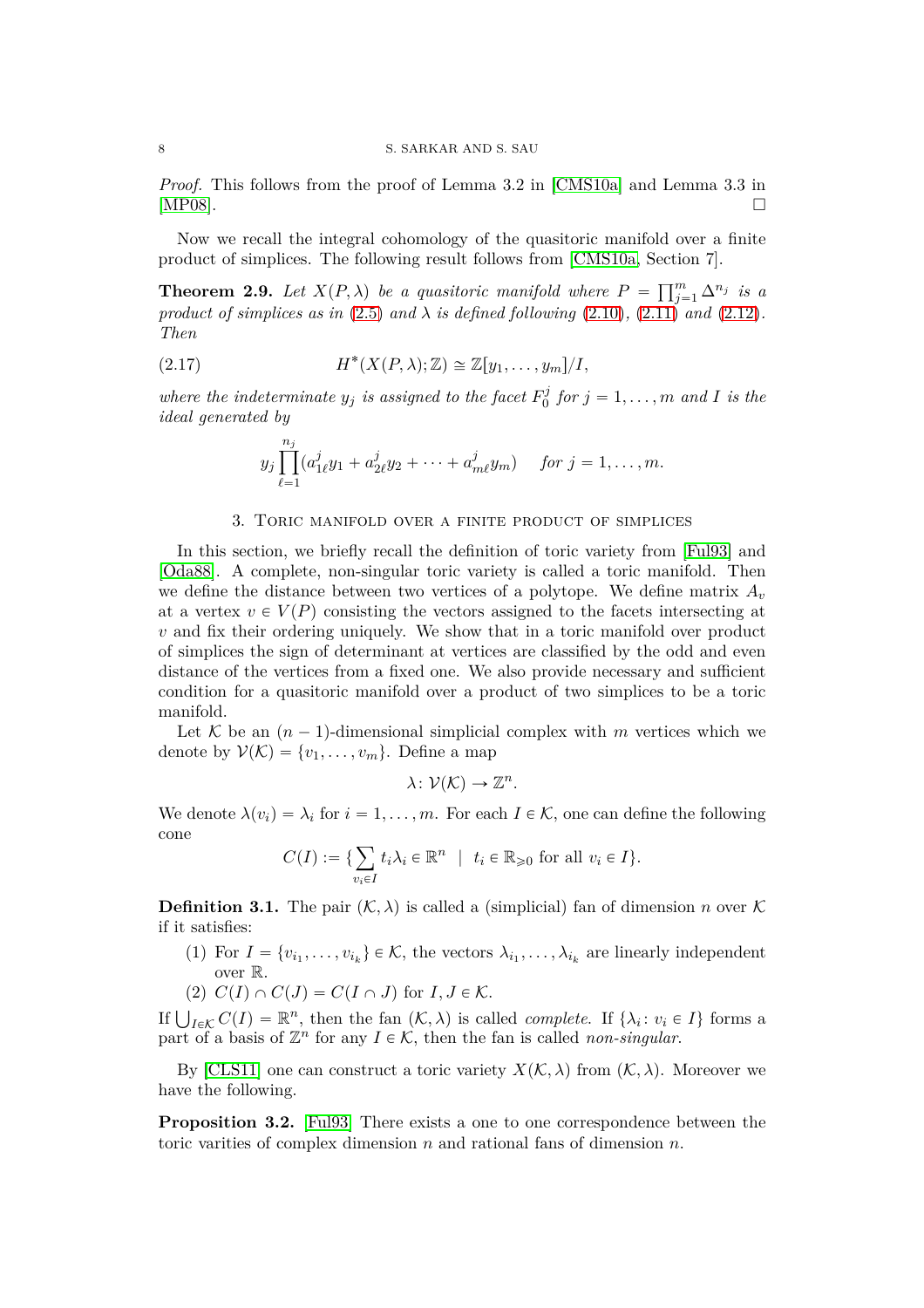By rational fan we mean a simplicial fan where the simplices are lattice polytopes. We define the simplicial fan such that all vectors assigned to the vertices are  $\mathbb{Z}$ vectors. So in our sense simplicial fans are rational fans.

<span id="page-8-4"></span>**Definition 3.3.** A complete, non-singular toric variety is called a toric manifold.

Note that a toric manifold (in the above sense) is a quasitoric manifold, but the converse is not true. For example,  $\mathbb{CP}^2 \sharp \mathbb{CP}^2$  is a quasitoric manifold but not toric manifold.

The boundary of the dual complex of a simple polytope is a simplicial complex, see Chapter 2 in [\[BP02\]](#page-43-2). The duality induces a face reversing bijection from the faces of the simple polytope and the faces of the dual complex. That is the dual of a facet of simple polytope is a vertex in its dual simplicial complex. So, assigning characteristic vectors to the facets of a simple polytope is equivalent to assigning vectors to the vertices of its dual simplicial complex.

Now we discuss when a quasitoric manifold is a toric. Let *P* be a simple *n*polytope and  $K_P$  its dual complex. So the vertices of  $K_P$  are facets of P. Let  $\lambda: \mathcal{F}(P) \to \mathbb{Z}^n$  be a characteristic function and *F* a face of an *n*-dimensional simple polytope. So,  $F = F_{i_1} \cap \cdots \cap F_{i_k}$  for unique facets  $F_{i_1}, \ldots, F_{i_k}$  of P. Then the corresponding cone is defined by

<span id="page-8-1"></span>(3.1) 
$$
C(F) = \{ \sum_{j=1}^{k} t_j \lambda_{i_j} \in \mathbb{R}^n \mid t_j \geq 0 \text{ for } j = 1, ..., k \}.
$$

<span id="page-8-3"></span>**Proposition 3.4.** The quasitoric manifold  $X(P, \lambda)$  is a toric variety if and only if the collection of cones in [\(3.1\)](#page-8-1) is a complete non-singular fan.

The edges of a polytope *P* form a connected graph and one can have the following.

<span id="page-8-0"></span>**Definition 3.5** (Distance function). Let *P* be a polytope and  $v_1$ ,  $v_2$  two different vertices in *P*. A *path* between  $v_1$  and  $v_2$  is a sequence of edges  $\xi_1, \xi_2, \ldots, \xi_d$  such that  $v_1 \in \xi_1$ ,  $v_2 \in \xi_d$  and  $\xi_i \cap \xi_{i+1}$  is a vertex of both for  $i = 1, \ldots, (d-1)$ . The *distance* between two vertices  $v_1$  and  $v_2$  is the minimum *d* and it is denoted by  $D(v_1, v_2)$ .

If  $D(v_1, v_2) = d \ge 1$ , then we may call  $v_2$  a distant *d* vertex from  $v_1$  in *P*.

We remark that if *P* is a product of *m* simplices as in [\(2.5\)](#page-3-0), then the maximum distance between two vertices in *P* is always *m*. Also there may exist more than one different paths of length *m*.

Let  $(P, \lambda)$  be a characteristic pair where P is a product of m simplices as in  $(2.5)$  and  $\lambda$  a characteristic function on *P* as defined in  $(2.10)$  satisfying  $(2.11)$  and [\(2.12\)](#page-4-4). Let **v** be a vertex in *P*. So,  $\mathbf{v} = \bigcap_{j=1}^{n} F_j$  for some unique facets  $F_j$ 's of *P*. Recall the vertices in *P* from [\(2.7\)](#page-4-5). Without any loss of generality, we may assume at  $\mathbf{v}_0 := v_{0...0}$  we fix the order of colums

<span id="page-8-2"></span>(3.2) 
$$
A_{\mathbf{v}_0} := (\lambda(F_1^1) \quad \dots \quad \lambda(F_{n_1}^1) \quad \dots \quad \lambda(F_1^m) \quad \dots \quad \dots \quad \lambda(F_{n_m}^m))
$$

$$
= (e_1 \quad \dots \quad e_{n_1} \quad \dots \quad \dots \quad e_{N_{m-1}+1} \quad \dots \quad e_n)
$$

where the columns  $e_1, \ldots, e_n$  are the standard  $\mathbb{Z}$ -basis in  $\mathbb{Z}^n$  considering them as column of  $A_{\mathbf{v}_0}$  and  $N_{m-1}$  is defined in [\(2.6\)](#page-4-1).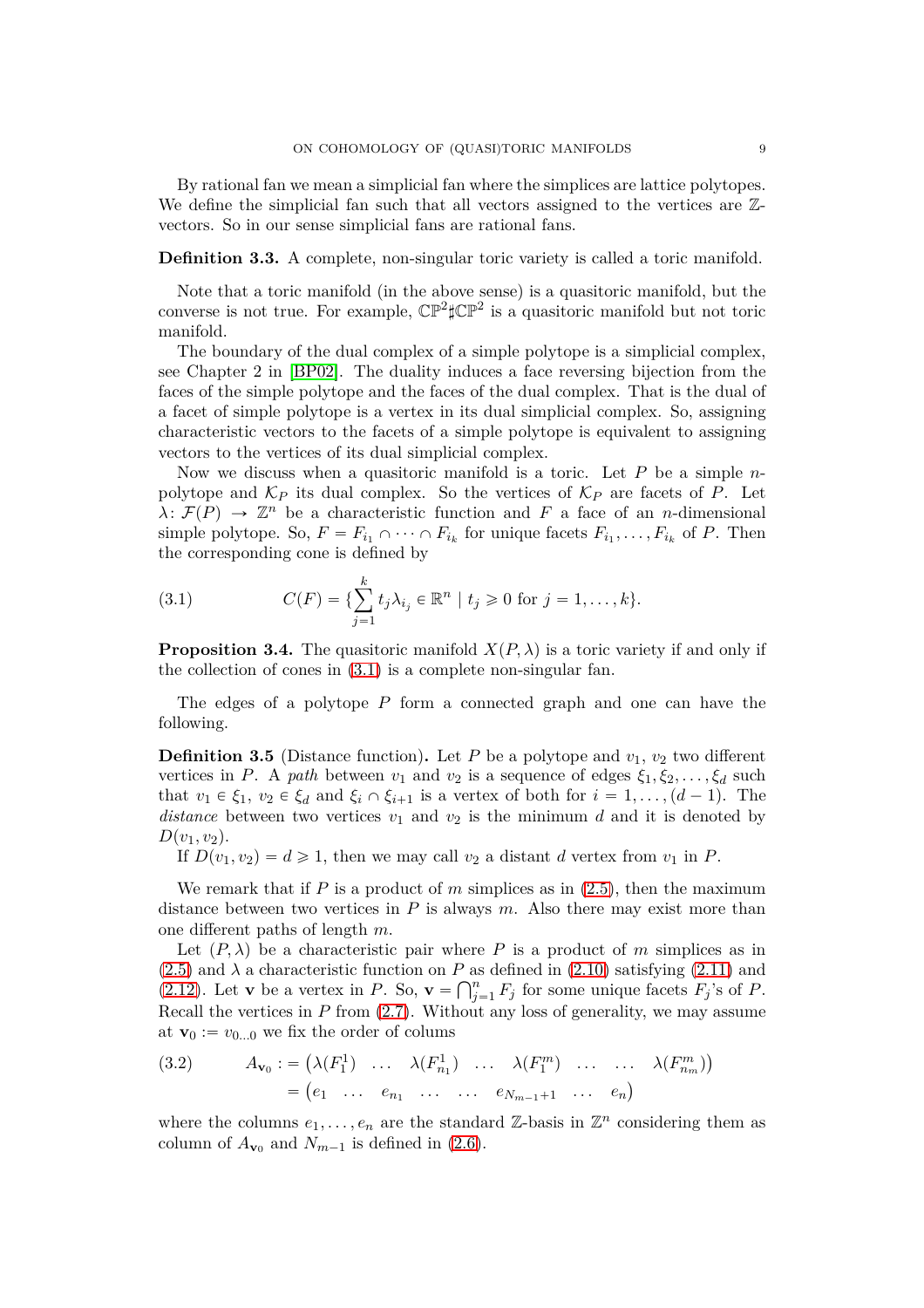

FIGURE 1. A distance function on the vertices of a polytope.



<span id="page-9-0"></span>FIGURE 2. The characteristic map  $\lambda$  on a prism following [\(2.10\)](#page-4-0).

Now we fix the ordering of the column entries in  $A_{\mathbf{v}}$  as follows for a vertex  $\mathbf{v} \in V(P)$ . Let  $D(\mathbf{v}, \mathbf{v}_0) = d > 0$ . By [\(2.7\)](#page-4-5),  $\mathbf{v} = v_{\ell_1 \ell_2 ... \ell_m}$  for some  $0 \le \ell_j \le n_j$ ,  $j = 1, \ldots, m$ . Then

$$
\mathbf{v} = \bigcap_{\substack{j=1\\k_j\neq\ell_j}}^m F_{k_j}^j
$$

where  $F_k^j$  $\binom{J}{k_j}$ 's are defined in [\(2.8\)](#page-4-6). Note that if  $\ell_j \neq 0$  for  $j \in \{1, \ldots, m\}$ , then  $e_{N_{j-1} + \ell_j}$ is replaced by  $\mathbf{a}_j$  by keeping the order of other columns of  $A_{\mathbf{v}_0}$  intact where  $N_{j-1}$ is defined in [\(2.6\)](#page-4-1). See Example [3.6](#page-10-1) for a particular case.

If **v** is a vertex such that  $D(\mathbf{v}, \mathbf{v}_0) = m$ , i.e.,  $\ell_j \neq 0$  for all  $j = 1, ..., m$ . Then the matrix  $A_{\mathbf{v}}$  is given by

$$
A_{\mathbf{v}} = (e_1 \ \ldots \ e_{\ell_1-1} \ \mathbf{a}_1 \ e_{\ell_1+1} \ \ldots \ e_{N_1} \ e_{N_1+1} \ \ldots \ e_{N_1+\ell_2-1} \ \mathbf{a}_2 \ e_{N_1+\ell_2+1} \ \ldots
$$

$$
e_{N_2} \ \ldots \ e_{N_{m-1}+1} \ \ldots \ e_{N_{m-1}+\ell_m-1} \ \mathbf{a}_m \ e_{N_{m-1}+\ell_m+1} \ \ldots \ e_{N_m}).
$$

Let us consider a path of length  $d$  from  $\mathbf{v}_0$  to  $\mathbf{v}$ . Notice that at each step along the path from  $\mathbf{v}_0$  to  $\mathbf{v}$  exactly one vector is replaced and the new vector takes the place of the vector which it replaces. That is if  $\xi_1, \ldots, \xi_d$  is the sequence of edges joining **v**<sub>0</sub> to **v** such that  $\mathbf{v}_0 \in \xi_1$ ,  $v \in \xi_d$  and  $\xi_i \cap \xi_{i+1} = \mathbf{v}_i$  then the matrix  $A_{\mathbf{v}_{i+1}}$ is formed by a replacement of exactly one standard basis vector in the columns of  $A_{\mathbf{v}_i}$  for  $i = 1, \ldots, d-1$ . Note that the matrix  $A_{\mathbf{v}}$  does not alter by the choice of the path if we choose any other shortest path of length  $d$ . These matrices  $A_{\mathbf{v}}$ 's with this form are important for the upcoming computations throughout this paper.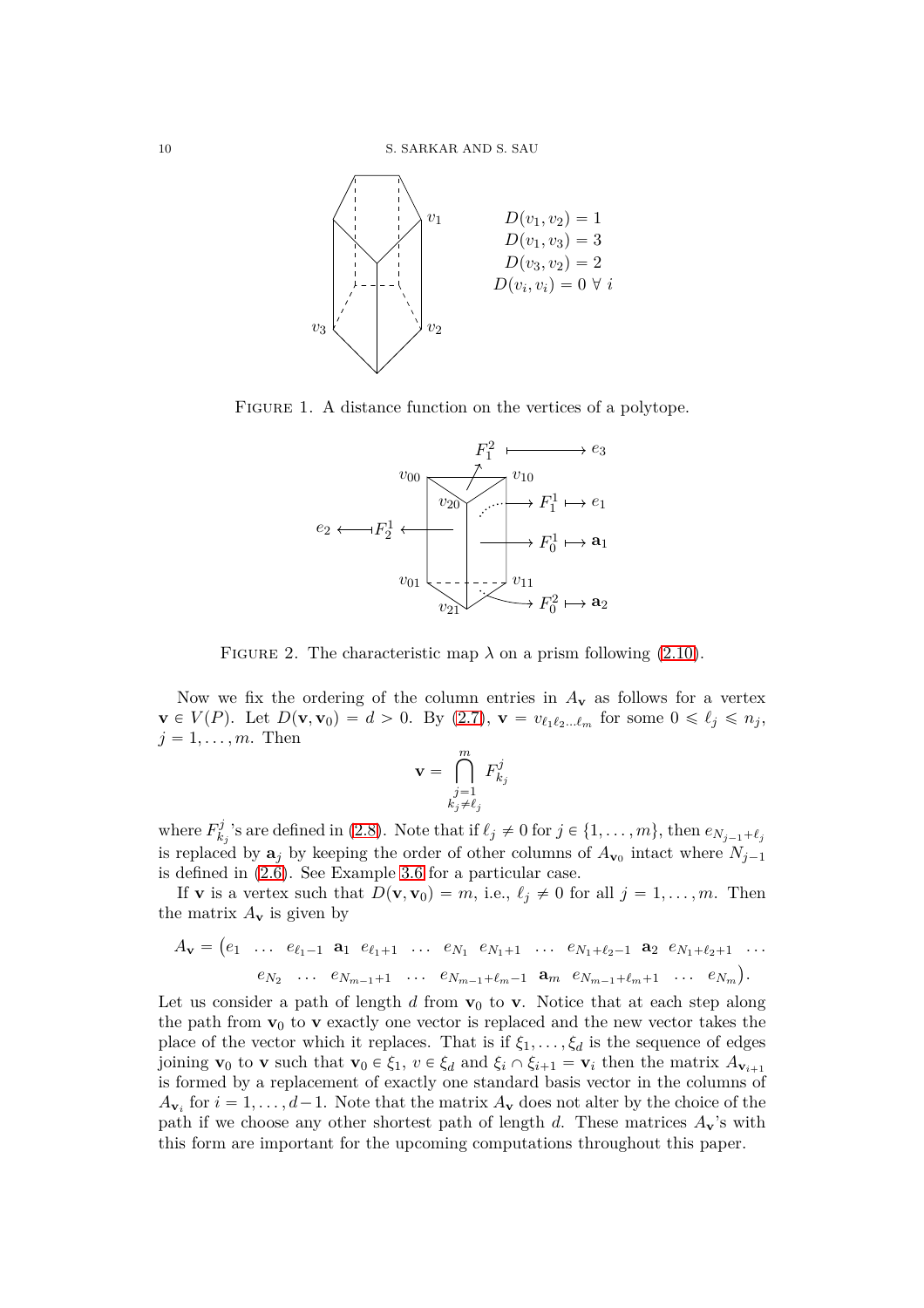<span id="page-10-1"></span>**Example 3.6.** Consider the 3-dimensional prism  $P = \Delta^2 \times I$  where  $\Delta^2$  is 2-simplex and *I* is the interval as in Figure [2.](#page-9-0) Then

$$
V(P) = \{v_{00}, v_{01}, v_{10}, v_{11}, v_{20}, v_{21}\},\
$$
  

$$
\mathcal{F}(P) = \{F_0^1, F_1^1, F_2^1, F_0^2, F_1^2\}.
$$

Define a characteristic function  $\lambda \colon \mathcal{F}(P) \to \mathbb{Z}^3$  following [\(2.10\)](#page-4-0). Thus

$$
\lambda(F_1^1) = e_1, \quad \lambda(F_2^1) = e_2, \quad \lambda(F_1^2) = e_3, \quad \lambda(F_0^1) = \mathbf{a}_1, \quad \lambda(F_0^2) = \mathbf{a}_2.
$$

Then the matrix  $A_{v_{00}} = (e_1, e_2, e_3)$ . Now consider the vertex  $v_{01}$ , then  $D(v_{01}, v_{00}) =$ 1. So, the matrix  $A_{v_{01}}$  is formed by replacing one vector of  $A_{v_{00}}$ . By the above method we have  $A_{v_{01}} = (e_1, e_2, \mathbf{a}_2)$ . Similarly, for the vertices  $v_{10}$  and  $v_{20}$  at distance 1 from  $v_{00}$ , we ger

$$
A_{v_{10}} = (e_1, \mathbf{a}_1, e_3), \text{ and } A_{v_{20}} = (\mathbf{a}_1, e_2, e_3)
$$

respectively. The vertices  $\{v_{11}, v_{21}\}$  are at distance 2 from  $v_{00}$ . So  $A_{v_{11}}$  is formed by replacing two vectors of  $A_{v_{00}}$ . The consistency of ordering of the vectors in  $A_{v_{11}}$ can be followed by using  $D(v_{11}, v_{01}) = 1$ . Therefore  $A_{v_{11}} = (e_1, \mathbf{a}_1, \mathbf{a}_2)$ . Similarly, we get  $A_{v_{11}} = (\mathbf{a}_1, e_2, \mathbf{a}_2)$ . we get  $A_{v_{21}} = (\mathbf{a}_1, e_2, \mathbf{a}_2).$ 

Let  $\sigma$  be an *n*-dimensional nonsingular cone in  $\mathbb{R}^n$ . Then  $\sigma$  is generated by *n* linearly independent vectors  $\{\xi_1, \ldots, \xi_n\}$  in  $\mathbb{R}^n$ . Let  $M := (\xi_1, \ldots, \xi_n)$  be the nonsingular  $n \times n$  matrix. By  $\det(\sigma)$  we denote the determinant of the matrix *M*.

<span id="page-10-2"></span>**Lemma 3.7.** Let  $\sigma_1$  and  $\sigma_2$  be two nonsingular cones in  $\mathbb{R}^n$  of dimension *n*. If  $\sigma_1 \cap \sigma_2$  *is a face of dimension*  $n-1$  *then*  $\det(\sigma_1)$  *and*  $\det(\sigma_2)$  *have differnt signs.* 

*Proof.* Let  $\sigma_1 = \langle \lambda_1, \ldots, \lambda_{n-1}, \lambda_n \rangle$ . From our assumption  $\sigma_1 \cap \sigma_2$  is a face both *σ*<sub>1</sub> and *σ*<sub>2</sub> of dimension  $(n-1)$ . So we may have  $\sigma_2 = \langle \lambda_1, \ldots, \lambda_{n-1}, \lambda'_n \rangle$  for some  $\lambda'_n \in \mathbb{Z}^n \subset \mathbb{R}^n$ . There exists a rigid transformation  $T \in SO(n)$  with det  $T = 1$  such that  $\{T(\lambda_1), \ldots, T(\lambda_{n-1}), T(\lambda_n)\}\)$  forms a basis of  $\mathbb{Z}^n$ . Let  $T \in SO(n)$  such that  $T(\lambda_i) = e_i$  for  $i = 1, \ldots, n$ . Then  $\det(T\sigma_1) = 1$  which implies  $\det \sigma_1 = 1$ .

Now let  $T(\lambda'_n) = \mathbf{a} \in \mathbb{Z}^n$ . Then  $\{T(\lambda_1), \ldots, T(\lambda_{n-1}), T(\lambda'_n)\} = \{e_1, \ldots, e_{n-1}, \mathbf{a}\}\$ is also a basis of  $\mathbb{Z}^n$ . As  $\det(T\sigma_2) = \pm 1$  we have the *n*-th coordinate  $a_n$  of the vector **a** is  $\pm 1$ . If  $a_1 = 1$  then either  $\sigma_1 \subseteq \sigma_2$  or  $\sigma_2 \subseteq \sigma_1$  which implies  $\sigma_1 \cap \sigma_2$  is an *n*-dimensional cone. Contradiction arises. Thus  $a_n = -1$ . So  $\det(T\sigma_2) = -1$ and  $\det(\sigma_2) = -1$ .

<span id="page-10-0"></span>**Theorem 3.8.** Let P be a finite product of simplices as  $(2.5)$  and  $\lambda$  a characteristic *function on P as in* [\(2.10\)](#page-4-0)*.* If  $X(P, \lambda)$  *is a toric manifold then* 

(3.3) 
$$
\det A_{\mathbf{v}} = \begin{cases} -1 & \text{if } D(\mathbf{v}, \mathbf{v}_0) = \text{odd} \\ +1 & \text{if } D(\mathbf{v}, \mathbf{v}_0) = \text{even} \end{cases}
$$

*where*  $\mathbf{v}_0$  *denotes the vertex*  $v_{0...0}$ *.* 

*Proof.* Repeated use of Lemma [3.7](#page-10-2) proves this theorem. Let dim  $P = n$ . Then the matrix  $A_{\mathbf{v}_0}$  consists of the basis vectors  $\{e_1, \ldots, e_n\}$  of  $\mathbb{Z}^n$  in their respective order, see  $(3.2)$ . Thus

$$
\det A_{\mathbf{v}_0}=1.
$$

Now let  $\mathbf{v}_1 \in V(P)$  be a vertex such that  $D(\mathbf{v}_0, \mathbf{v}_1) = 1$ . Using Lemma [3.7,](#page-10-2) we get det  $A_{\mathbf{v}_1} = -1$  for all distant one vertices from  $\mathbf{v}_0$  in *P*. Now consider a vertex  $\mathbf{v}_2 \in V(P)$  such that  $D(\mathbf{v}_0, \mathbf{v}_2) = 2$ . Then there exists  $\mathbf{v}_1^2 \in V(P)$  such that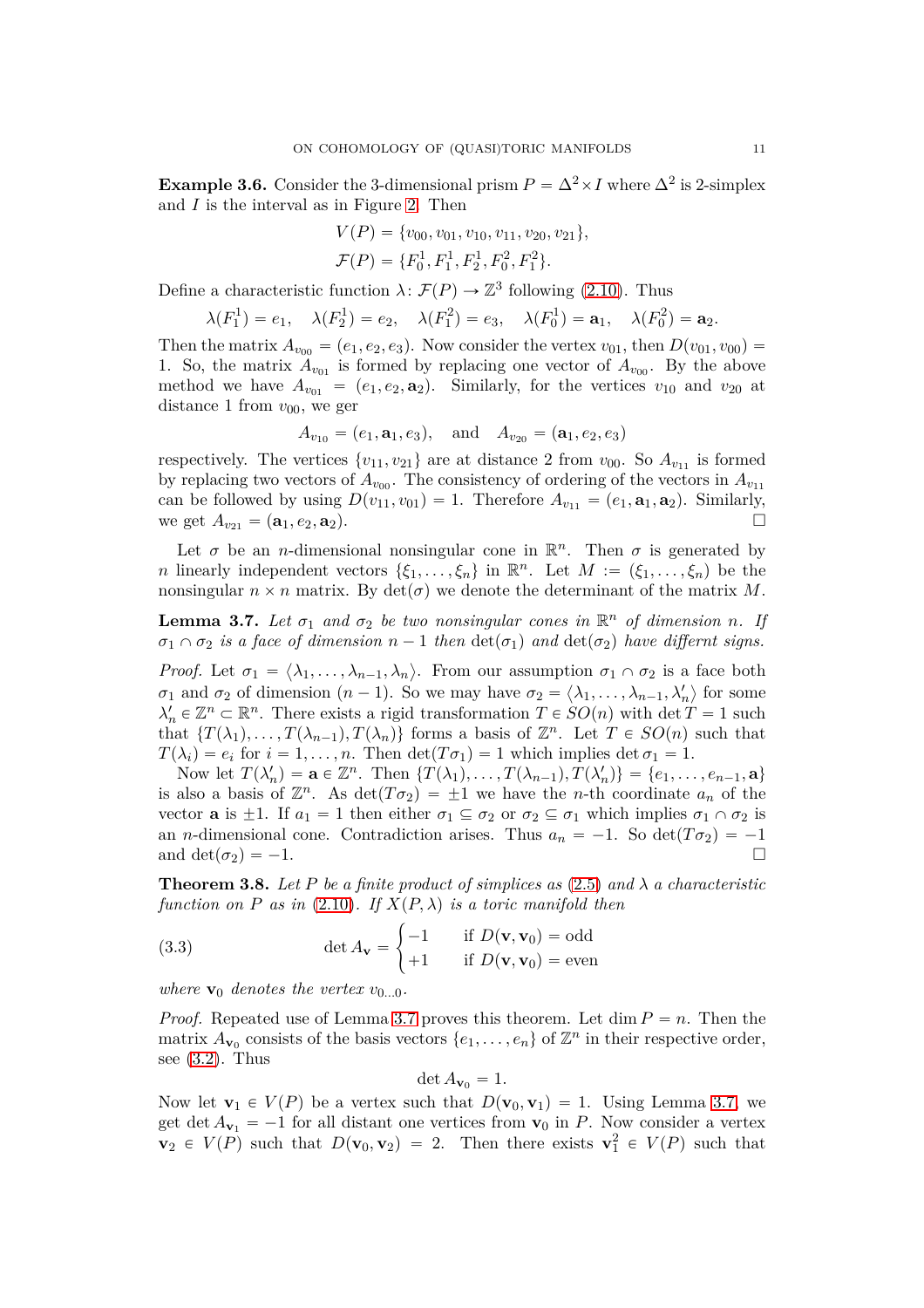#### 12 S. SARKAR AND S. SAU

 $D(\mathbf{v}_0, \mathbf{v}_1^2) = 1$  and  $D(\mathbf{v}_2, \mathbf{v}_1^2) = 1$ . From Lemma [3.7,](#page-10-2) we have det  $A_{\mathbf{v}_2} = 1$  for all distant two vertices from  $\mathbf{v}_0$  in  $P$ . Following similar argument we can conclude the desired result.

Next result shows that the converse of the above theorem is true if *P* is product of two simplices. Before that we discuss an example where  $P = \Delta^2 \times \Delta^2$ .

**Example 3.9.** Let *P* be the product of two 2-simplices, that is  $P := \Delta^2 \times \Delta^2$ . Let us denote the vertices and facets of the first factor by  $\{v_0^{\Delta_1}, v_1^{\Delta_1}, v_2^{\Delta_1}\}$  and  $\{F_0^{\Delta_1}, F_1^{\Delta_1}, F_2^{\Delta_1}\}\$ respectively. Similarly for the second factor, the vertices and the facets are respectively denoted by  $\{v_0^{\Delta_2}, v_1^{\Delta_2}, v_2^{\Delta_2}\}\$  and  $\{F_0^{\Delta_2}, F_1^{\Delta_2}, F_2^{\Delta_2}\}\$ . Then the vertex and facet sets of *P* are respectively given by the following.

$$
V(P) = \{v_{00}, v_{01}, v_{02}, v_{10}, v_{11}, v_{12}, v_{20}, v_{21}, v_{22}\},\
$$

$$
\mathcal{F}(P) = \{F_0^1, F_1^1, F_2^1, F_0^2, F_1^2, F_2^2\}
$$

where  $v_{ij} = v_i^{\Delta_1} \times v_j^{\Delta_2}$ ,  $F_i^1 = F_i^{\Delta_1} \times \Delta^2$  and  $F_j^2 = \Delta^2 \times F_j^{\Delta_2}$  for  $0 \le i, j \le 2$ . Note that  $v_{00} = F_1^1 \cap F_2^1 \cap F_1^2 \cap F_2^2$ .

Now we consider a characteristic function  $\lambda \colon \mathcal{F}(P) \to \mathbb{Z}^4$ . By our assumption on  $\lambda$  in [\(2.10\)](#page-4-0) and [\(2.11\)](#page-4-3), we have

$$
\lambda(F_1^1) = e_1, \qquad \lambda(F_2^1) = e_2, \qquad \lambda(F_1^2) = e_3,
$$
  

$$
\lambda(F_2^2) = e_4, \qquad \lambda(F_0^1) = \mathbf{a}_1, \qquad \lambda(F_1^1) = \mathbf{a}_2.
$$

We assume that for a vertex  $\mathbf{v} \in V(P)$ ,  $\det A_{\mathbf{v}} = -1$  if  $D(\mathbf{v}, v_{00}) = \text{odd}$  and det  $A_{\mathbf{v}} = 1$  if  $D(\mathbf{v}, v_{00})$  = even. Let  $D_1(v_{00})$  be the set of vertices which are at distance 1 from  $v_{00}$ . Then  $D_1(v_{00}) := \{v_{01}, v_{02}, v_{10}, v_{20}\}.$  Similarly,  $D_2(v_{00}) :=$  $\{v_{11}, v_{21}, v_{12}, v_{22}\}\$ is the set of distance 2 vertices from  $v_{00}$  in *P*.

Let  $\mathbf{a}_1 = (a_{11}, a_{12}, a_{13}, a_{14})$  and  $\mathbf{a}_2 = (a_{21}, a_{22}, a_{23}, a_{24})$ . Then by the assumption on det  $A_v = -1$  implies

$$
a_{11} = a_{12} = -1 = a_{23} = a_{24}
$$

for  $\mathbf{v} \in D_1(v_{00})$ . Also the assumption det  $A_{\mathbf{v}} = 1$  for  $\mathbf{v} \in D_2(v_{00})$  implies

$$
(3.4) \t a_{13}a_{21} = 0, \t a_{13}a_{22} = 0, \t a_{14}a_{21} = 0 \t and \t a_{14}a_{22} = 0.
$$

Let *F* be a face of *P*. Then  $C(F)$  is a cone in  $\mathbb{R}^4$  where  $C(F)$  is defined in [\(3.1\)](#page-8-1). So we get the collection  $\mathcal{K}_P = \{C(F): F \text{ is a face of } P\}$  of cones in  $\mathbb{R}^4$ . Now consider two cones  $\sigma_{21} = \{e_1, \mathbf{a}_1, \mathbf{a}_2, e_4\}$  is and  $\sigma_{22} = \{e_1, \mathbf{a}_1, e_3, \mathbf{a}_2\}$ corresponding to the facets  $F_1$  and  $F_2$  respectively. Note that  $e_3 \notin \sigma_{21}$  and  $e_4 \notin \sigma_{22}$ . Let  $z \in \sigma_{21} \cap \sigma_{22}$ . Then

$$
z = t_1e_1 + t_2\mathbf{a}_1 + t_3\mathbf{a}_2 + t_4e_4 = s_1e_1 + s_2\mathbf{a}_1 + s_3e_3 + s_4\mathbf{a}_2
$$

where  $t_i, s_i \in \mathbb{R}_{\geqslant 0}$  for  $i = 1, 2, 3, 4$ . So,

<span id="page-11-0"></span>(3.5) 
$$
(t_1 - t_2 + t_4 a_{21}, -t_2 + t_4 a_{22}, t_2 a_{13} + t_3 - t_4, t_2 a_{14} - t_4)
$$

$$
= (s_1 - s_2 + s_3 a_{21}, -s_2 + s_3 a_{22}, s_2 a_{13} - s_3, s_2 a_{14} - s_3 - s_4).
$$

Then two cases arise:

**Case 1:** If either  $a_{13} \neq 0$  or  $a_{14} \neq 0$  or  $a_{13} \neq 0 \neq a_{14}$ , then the 2-nd coordinate of both side of  $(3.5)$  implies  $t_2 = s_2$ . The third coordinate of both side of  $(3.5)$ along with  $t_2 = s_2$  implies  $t_3 - t_4 = -s_3$ . Similarly the fourth coordinate implies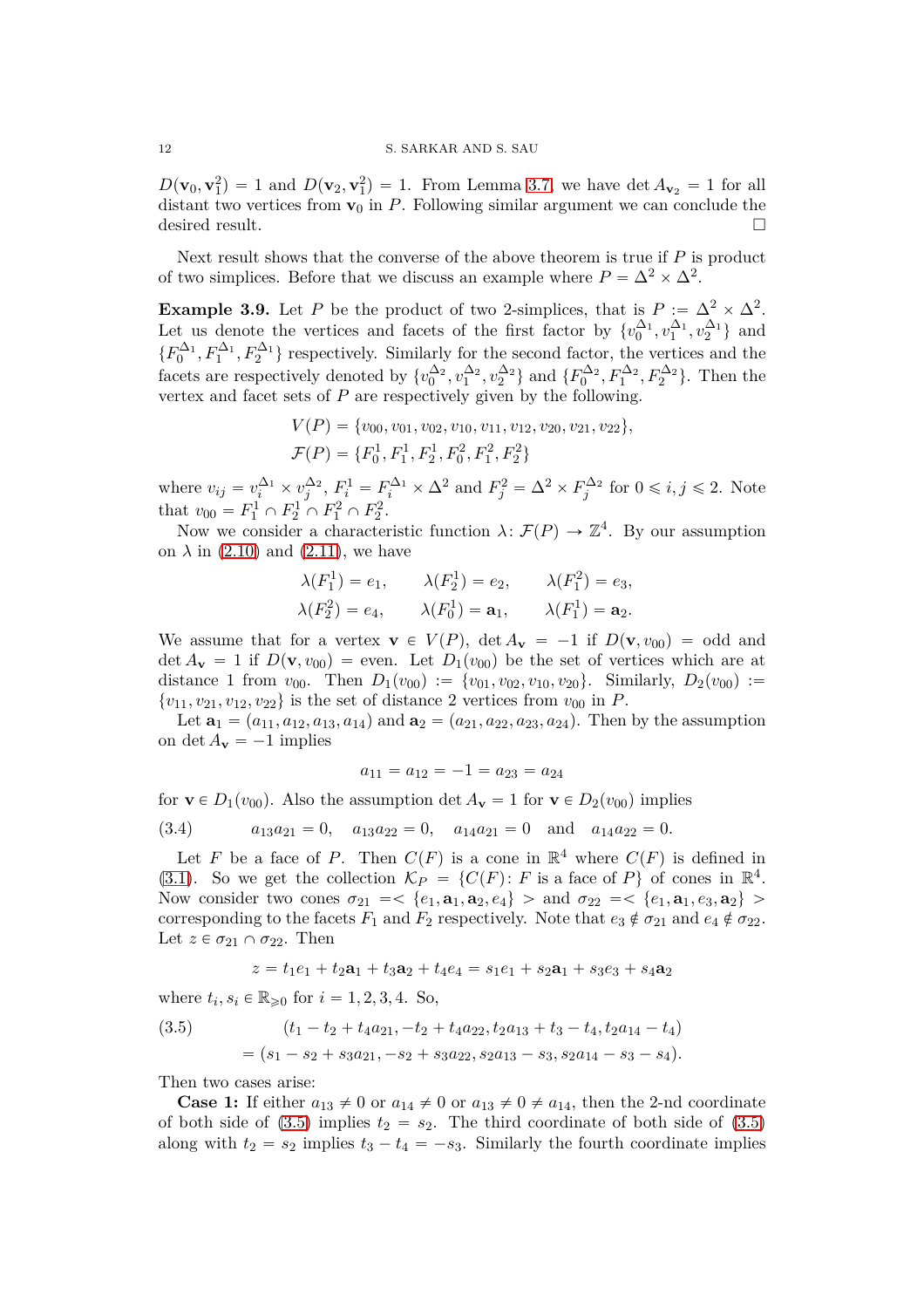$-t_4 = -s_3 + s_4$ . These together lead us to  $t_3 + s_4 = 0$ . But  $t_3, s_4 \in \mathbb{R}_{\geq 0}$ . Thus  $t_3 = 0 = s_4$  and

$$
\sigma_{21} \cap \sigma_{22}
$$
 is a cone generated by  $\{e_1, \mathbf{a}_1, \mathbf{a}_2\}$ .

**Case 2:** If  $a_{13} = 0 = a_{14}$ , then third and fourth coordinates in [\(3.5\)](#page-11-0) imply  $t_3 - t_4 = -s_3$  and  $-t_4 = -s_3 - s_4$  respectively. Thus  $t_3 = 0 = s_4$  and the cone

 $\sigma_{21} \cap \sigma_{22} = \langle e_1, \mathbf{a}_1, \mathbf{a}_2 \rangle$ .

Similar calculation leads us to conclude that intersection of any two cones in K*<sup>P</sup>* is again a cone. This ensures a toric manifold structure on  $X(P, \lambda)$  by Proposition 3.4.  $3.4.$ 

<span id="page-12-0"></span>**Theorem 3.10.** Let P be a product of two simplices and  $\lambda$  a characteristic function *defined on P as in* [\(2.10\)](#page-4-0) *such that for any vertex*  $\mathbf{v} \in V(P)$  *the following holds:* 

<span id="page-12-3"></span>(3.6) 
$$
\det A_{\mathbf{v}} = \begin{cases} -1 & \text{if } D(\mathbf{v}, v_{00}) = \text{odd} \\ +1 & \text{if } D(\mathbf{v}, v_{00}) = \text{even.} \end{cases}
$$

*Then*  $X(P, \lambda)$  *is a toric manifold.* 

*Proof.* Let  $P = \Delta^{n_1} \times \Delta^{n_2}$  be the product of two simplices of dimensions  $n_1$  and *n*<sup>2</sup> respectively. From the notation in Section [2,](#page-2-0) we have

$$
V(P) = \{v_{k_1k_2} \mid 0 \le k_1 \le n_1, 0 \le k_2 \le n_2\} \text{ and}
$$
  

$$
\mathcal{F}(P) = \{F_0^1, F_1^1, \dots, F_{n_1}^1, F_0^2, F_1^2 \dots, F_{n_2}^2\}.
$$

Let  $n_1 + n_2 = n$ . We may assume that the characteristic function  $\lambda \colon \mathcal{F}(P) \to \mathbb{Z}^n$ is of the form of [\(2.10\)](#page-4-0). Then at the vertex  $v_{00}$  the facets  $F_1^1, \ldots, F_{n_1}^1, F_1^2, \ldots, F_{n_2}^2$ can be assigned with the standard basis vectors

$$
e_1,\ldots,e_{n_1},e_{(n_1+1)},\ldots,e_n
$$

of  $\mathbb{Z}^n$  respectively and  $\lambda(F_0^1) = \mathbf{a}_1 = (a_{11}, \dots, a_{1n}), \lambda(F_0^2) = \mathbf{a}_2 = (a_{21}, \dots, a_{2n}).$ 

Since det  $A_v = -1$  for any vertex *v* satisfying  $D(v, v_{00}) = 1$  then the calculation of these determinants leads us to conclude

<span id="page-12-1"></span>
$$
(3.7) \quad \mathbf{a}_1 = (-1, \ldots, -1, a_{1(n_1+1)}, \ldots, a_{1n}), \quad \mathbf{a}_2 = (a_{21}, \ldots, a_{2n_1}, -1, \ldots, -1).
$$

Also, det  $A_v = +1$  for any vertex  $v \in V(P)$  with  $D(v, v_{00}) = 2$  implies

(3.8) 
$$
a_{1p}a_{2q} = 0
$$
 for  $n_1 + 1 \le p \le n, 1 \le q \le n_1$ .

Here we want to remark that  $a_{1p} \neq 0$  for at least one  $p \in \{n_1 + 1, \ldots, n\}$  implies  $a_{2q} = 0$  for all  $q = \{1, ..., n_1\}$ . Similarly  $a_{2q} \neq 0$  for at least one  $q \in \{1, ..., n_1\}$ implies  $a_{1p} = 0$  for all  $p \in \{n_1 + 1, ..., n\}.$ 

The  $(n + 2)$  facets of *P* are assigned with the elements in  $\mathbb{Z}^n \setminus \{0\}$  as in [\(2.10\)](#page-4-0) where  $\mathbf{0} = (0, \ldots, 0) \in \mathbb{Z}^n$ . Let us denote the set of these vectors by

<span id="page-12-2"></span>
$$
S := \{e_1, e_2, \dots, e_n, \mathbf{a}_1, \mathbf{a}_2\} = S(b) \cup \{\mathbf{a}_1, \mathbf{a}_2\}
$$

where  $S(b) = \{e_1, \ldots, e_n\}$  is the standard Z-basis of  $\mathbb{Z}^n$ . Let *F* be a face of *P* and  $C(F)$  the cone in  $\mathbb{R}^n$  defined as in [\(3.1\)](#page-8-1). Let the collection of cones in  $\mathbb{R}^n$  is denoted by

(3.9) 
$$
\mathcal{K}_P := \{C(F) \colon F \text{ is a face of } P\}.
$$

Now we prove the toric manifold structure on  $X(P, \lambda)$ . Let  $F_1$ ,  $F_2$  be two faces of *P* and  $\sigma_i := C(F_i)$  for  $i = 1, 2$ . We first show the intersection of two cones  $\sigma_1 \cap \sigma_2$  is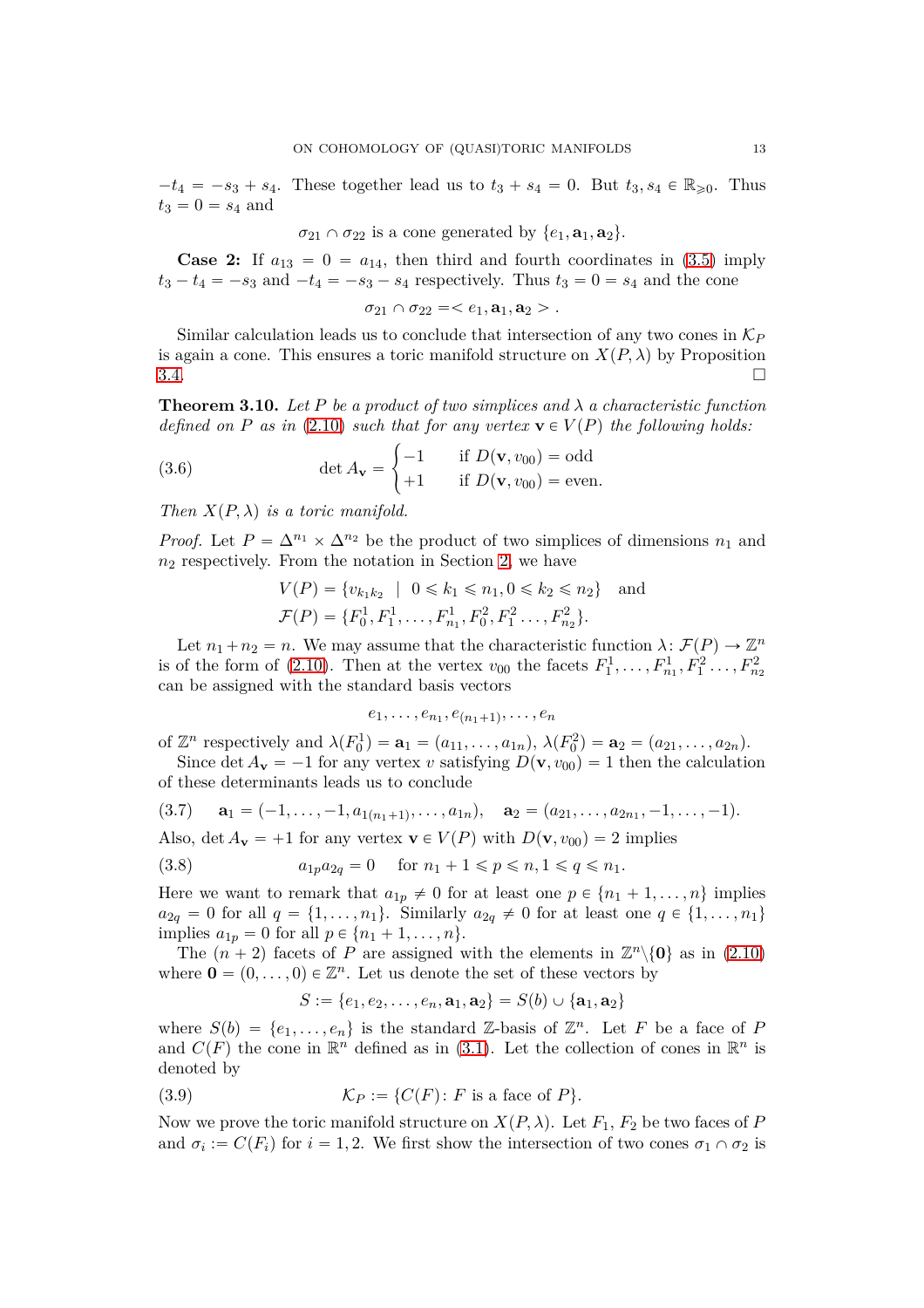also a cone and it is a face of  $\sigma_1$  and  $\sigma_2$ . This leads us to different cases depending on the set of vectors  $S_1$  and  $S_2$  that generates the cones  $\sigma_1$  and  $\sigma_2$  respectively. Let us assume that  $\dim(\sigma_1) = \alpha_1 \leq n$  and  $\dim(\sigma_2) = \alpha_2 \leq n$ .

**Case 1:** Let  $S_1, S_2 \subset S \setminus \{a_1, a_2\}$ . Let

$$
S_1 = \{e_{11}, e_{12}, \dots, e_{1\alpha_1}\}\
$$
 and  $S_2 = \{e_{21}, e_{22}, \dots, e_{2\alpha_2}\}\$ 

where  $e_{1i}$  and  $e_{2j}$  are from  $S(b)$ , the standard basis of  $\mathbb{Z}^n$ . For any  $z \in \sigma_1 \cap \sigma_2$ ; there exists  $t_i, s_i \in \mathbb{R}_{\geqslant 0}$  for  $1 \leqslant i \leqslant \alpha_1, \ 1 \leqslant j \leqslant \alpha_2$  such that

(3.10) 
$$
z = t_1 e_{11} + \dots + t_{\alpha_1} e_{1\alpha_1} = s_1 e_{21} + \dots + s_{\alpha_2} e_{2\alpha_2}.
$$

If  $|S_1 \cap S_2| = \alpha$  then there exists two index sets *I*, *J* of cardinality  $\alpha$  such that for each  $i \in I$  there exists unique  $j \in J$  such that  $e_{1i} = e_{2j}$  consequently  $t_i = s_j$ . Also  $t_i = 0 = s_j$  if  $i \notin I$ ,  $j \notin J$  since  $S(b)$  is the standard basis of  $\mathbb{Z}^n$ . Thus

$$
\sigma_1 \cap \sigma_2 = \langle e_{1i} \mid i \in I \rangle = \langle e_{1j} \mid j \in J \rangle.
$$

So, the intersection of two cones is again a cone and it is a face of both  $\sigma_1$  and  $\sigma_2$ . **Case 2:** Let  $S_1 \subset S \setminus \{a_1, a_2\}$  and  $a_1, a_2 \in S_2 \subset S$ . Let

<span id="page-13-3"></span>
$$
S_1 = \{e_{11}, \ldots, e_{1\alpha_1}\}\
$$
 and  $S_2 = \{e_{21}, \ldots, e_{2(\alpha_2-2)}, \mathbf{a}_1, \mathbf{a}_2\}$ 

where  $e_{1i}$  and  $e_{2j}$  are from  $S(b)$ , standard basis of  $\mathbb{Z}^n$  and  $\mathbf{a}_1, \mathbf{a}_2$  as in [\(3.7\)](#page-12-1). As  $\mathbf{a}_1 \in S_2$ , there exists at least one basis vector  $e_{k_1}$  of  $\mathbb{Z}^n$  with  $1 \leq k_1 \leq n_1$  such that  $e_{k_1} \notin S_2$ . Similarly  $\mathbf{a}_2 \in S_2$  implies there exists at least one basis vector  $e_{k_2}$  of  $\mathbb{Z}^n$ satisfying  $n_1 < k_2 \le n$  such that  $e_{k_2} \notin S_2$ . From [\(3.8\)](#page-12-2), we have

$$
(3.11) \t\t a_{1k_2}a_{2k_1} = 0.
$$

For any  $z \in \sigma_1 \cap \sigma_2$ ; there exists  $t_i, s_i \in \mathbb{R}_{\geqslant 0}$  for  $1 \leqslant i \leqslant \alpha_1, 1 \leqslant j \leqslant \alpha_2$  such that

<span id="page-13-0"></span>
$$
(3.12) \t z = t_1 e_{11} + \cdots + t_{\alpha_1} e_{1\alpha_1} = s_1 e_{21} + \cdots + s_{\alpha_2 - 2} e_{2(\alpha_2 - 2)} + s_{\alpha_2 - 1} a_1 + s_{\alpha_2} a_2.
$$

If  $e_{k_1} \in S_1$ , then  $e_{k_1} = e_{1\ell_1}$  for some  $1 \leq \ell_1 \leq \alpha_1$ . Thus the  $k_1$ -th coordinate of both side of [\(3.12\)](#page-13-0) gives

<span id="page-13-1"></span>(3.13) 
$$
t_{\ell_1} = -s_{(\alpha_2-1)} + s_{\alpha_2} a_{2k_1}.
$$

Otherwise, if  $e_{k_1} \notin S_1$  the left hand side of [\(3.13\)](#page-13-1) is zero. Similarly if  $e_{k_2} \in S_1$ , then  $e_{k_2} = e_{2\ell_2}$  for some  $1 \leq \ell_2 \leq \alpha_2$ . Now comparing the  $k_2$ -th coordinate of both side of  $(3.12)$ , we have

(3.14) 
$$
t_{\ell_2} = s_{(\alpha_2 - 1)} a_{1k_2} - s_{\alpha_2}.
$$

Otherwise, if  $e_k$ ,  $\notin S_1$  the left hand side of [\(3.14\)](#page-13-2) is zero.

Now without loss of generality let us assume  $a_{2k_1} = 0$  in [\(3.11\)](#page-13-3). This hypothesis along with [\(3.13\)](#page-13-1) implies  $t_{\ell_1} = -s_{(\alpha_2-1)}$  if  $e_k \in S_1$  and  $0 = s_{(\alpha_2-1)}$  if  $e_k \notin S_1$ . Note that  $t_{\ell_1}, s_{(\alpha_2-1)} \in \mathbb{R}_{\geq 0}$ . Thus

<span id="page-13-2"></span>
$$
t_{\ell_1} = 0 = s_{(\alpha_2 - 1)}.
$$

So in either of the sub-cases, we have  $s_{(\alpha_2-1)} = 0$ . Using this result in [\(3.14\)](#page-13-2) leads us to conclude

$$
t_{\ell_2}=0=s_{\alpha_2}
$$

by similar arguments. Now this case reduces to **Case 1** with slight modification. Thus the intersection  $\sigma_1 \cap \sigma_2$  is again a cone and face of both  $\sigma_1$  and  $\sigma_2$ .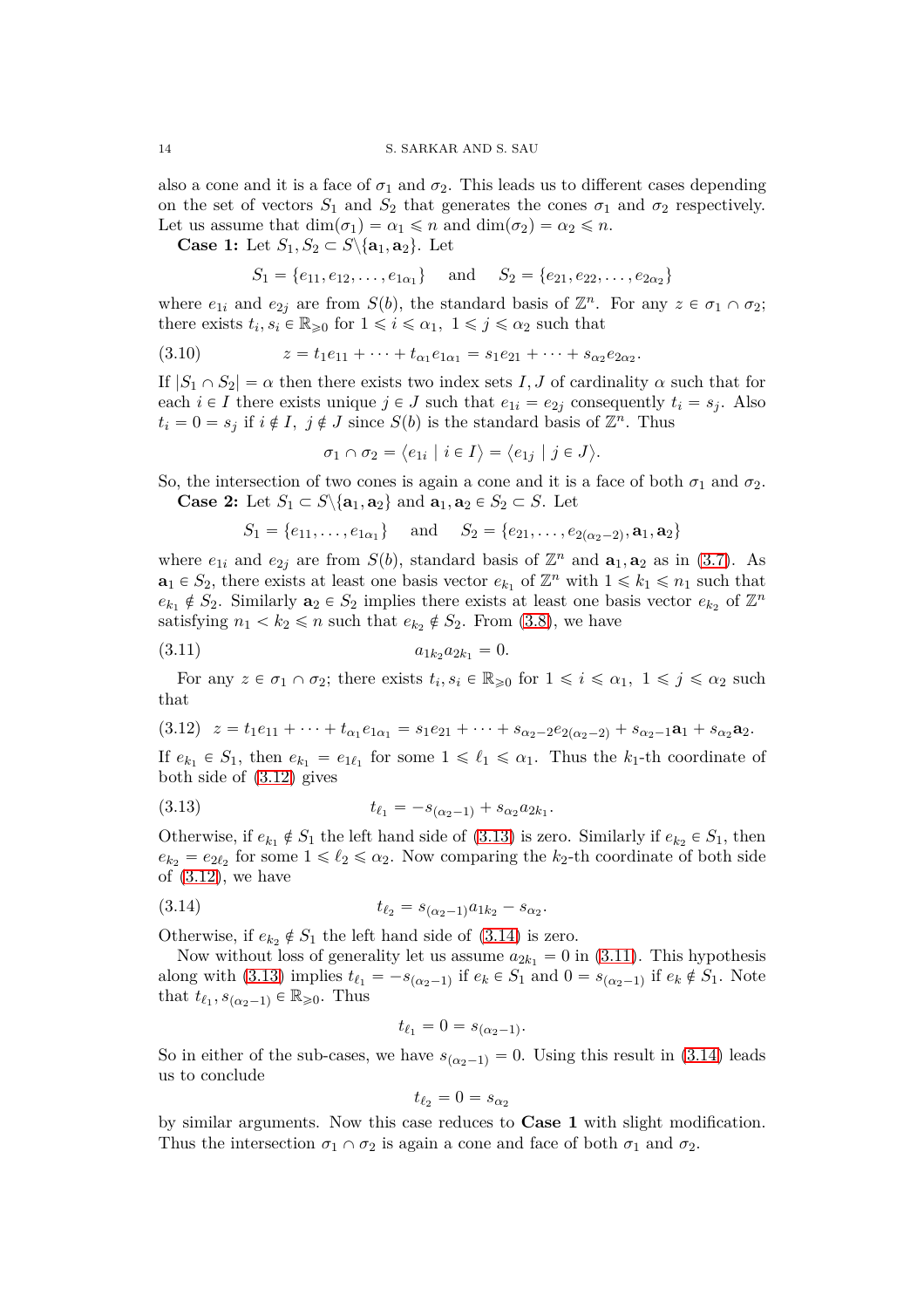**Case 3:** Let  $\mathbf{a}_1 \in S_1 \subset S \setminus \{ \mathbf{a}_2 \}$  and  $\mathbf{a}_2 \in S_2 \subset S \setminus \{ \mathbf{a}_1 \}$ . Let

$$
S_1 = \{e_{11}, \ldots, e_{1(\alpha_1 - 1)}, \mathbf{a}_1\}
$$
 and  $S_2 = \{e_{21}, \ldots, e_{2(\alpha_2 - 1)}, \mathbf{a}_2\}$ 

where  $e_{1i}$  and  $e_{2j}$  are standard basis vectors of  $\mathbb{Z}^n$  and  $\mathbf{a}_1, \mathbf{a}_2$  as in [\(3.7\)](#page-12-1). As  $\mathbf{a}_1 \in S_1$ , there exists at least one basis vector  $e_{k_1}$  of  $\mathbb{Z}^n$  with  $1 \leq k_1 \leq n_1$  such that  $e_{k_1} \notin S_1$ . Similarly  $\mathbf{a}_2 \in S_2$  implies there exists at least one basis vector  $e_{k_2}$  of  $\mathbb{Z}^n$  satisfying  $n_1 < k_2 \leqslant n$  such that  $e_{k_2} \notin S_2$ .

Let  $z \in \sigma_1 \cap \sigma_2$ . Then there exists  $t_i, s_i \in \mathbb{R}_{\geqslant 0}$  for  $1 \leqslant i \leqslant \alpha_1, 1 \leqslant j \leqslant \alpha_2$  such that

$$
(3.15) \ z = t_1e_{11} + \cdots + t_{\alpha_1-1}e_{1(\alpha_1-1)} + t_{\alpha_1} \mathbf{a}_1 = s_1e_{21} + \cdots + s_{\alpha_2-1}e_{2(\alpha_2-1)} + s_{\alpha_2} \mathbf{a}_2.
$$

Now we wish to compare the  $k_1$ -th and  $k_2$ -th coordinates from both sides. If  $e_{k_2} = e_{1\ell_1} \in S_1$  for some  $1 \leq \ell_1 \leq (\alpha_1 - 1)$  then

(3.16) 
$$
t_{\alpha_1}a_{1k_2}+t_{\ell_1}=-s_{\alpha_2}.
$$

If  $e_{k_2} \notin S_1$ , then  $t_{\alpha_1} a_{1k_2} = -s_{\alpha_2}$ . Similarly if  $e_{k_1} = e_{1\ell_2} \in S_2$  for some  $1 \leq \ell_2 \leq \ell_1$  $(\alpha_2 - 1)$  then

$$
(3.17) \t\t -t_{\alpha_1} = s_{\alpha_2} a_{2k_1} + s_{\ell_2}.
$$

Otherwise  $-t_{\alpha_1} = s_{\alpha_2} a_{2k_1}$ .

Now from [\(3.8\)](#page-12-2) we have  $a_{1k_2}a_{2k_1} = 0$ . Without loss of generality, let  $a_{1k_2} = 0$ . Then [\(3.16\)](#page-14-0) implies  $t_{\ell_1} = -s_{\alpha_2}$  where  $t_{\ell_1}, s_{\alpha_2} \in \mathbb{R}_{\geq 0}$ . Thus  $t_{\ell_1} = 0 = s_{\alpha_2}$ . If  $e_{k_2} \notin S_1$ , then we can directly imply  $s_{\alpha_2} = 0$ . Using similar arguments along with  $s_{\alpha_2} = 0$  in [\(3.17\)](#page-14-1) and the other sub-case  $e_{k_1} \notin S_2$  gives  $t_{\alpha_1} = 0$ . Thus

<span id="page-14-1"></span><span id="page-14-0"></span>
$$
t_{\alpha_1}=0=s_{\alpha_2}.
$$

So with proper modification this case shapes into **Case 1** and we can conclude the intersection  $\sigma_1 \cap \sigma_2$  a cone generated by  $S_1 \cap S_2$  and face of both  $\sigma_1$  and  $\sigma_2$ .

**Case 4:** Let  $S_1 \subset S \setminus \{a_1, a_2\}$  and  $a_2 \in S_2 \subset S \setminus \{a_1\}$ . Let

$$
S_1 = \{e_{11}, \ldots, e_{1\alpha_1}\}\
$$
 and  $S_2 = \{e_{21}, \ldots, e_{2(\alpha_2-1)}, \mathbf{a}_2\}$ 

where  $e_{1i}$  and  $e_{2j}$  are from  $S(b)$ , the standard basis of  $\mathbb{Z}^n$  and  $\mathbf{a}_2$  as in [\(3.7\)](#page-12-1). For any  $z \in \sigma_1 \cap \sigma_2$ ; there exists  $t_i, s_i \in \mathbb{R}_{\geqslant 0}$  for  $1 \leqslant i \leqslant \alpha_1, 1 \leqslant j \leqslant \alpha_2$  such that

(3.18) 
$$
z = t_1 e_{11} + \dots + t_{\alpha_1} e_{1\alpha_1} = s_1 e_{21} + \dots + s_{\alpha_2 - 1} e_{2(\alpha_2 - 1)} + s_{\alpha_2} a_2.
$$

Note that,  $\mathbf{a}_2 \in S_2$  implies that there exists at least one basis vector  $e_k \in S(b)$ with  $n_1 < k \leq n$  such that  $e_k \notin S_2$ . Let  $e_k \in S_1$ . Then  $e_k = e_{1\ell}$  for unique  $1 \leq \ell \leq \alpha_1$ . If we consider *z* be generated by the vectors of  $S_1$ , its *k*-th coordinate is *t<sup>ℓ</sup>* . On the other hand, *z* generated by the vectors of *S*<sup>2</sup> implies its *k*-th entry to be  $-s_{\alpha_2}$ . So  $t_{\ell} = -s_{\alpha_2}$ . But  $t_{\ell}, s_{\alpha_2} \in \mathbb{R}_{\geq 0}$ . This leads us to conclude

$$
t_{\ell}=0=s_{\alpha_2}.
$$

Now let  $e_k \notin S_1$ . Then *k*-th entry of the vector *z* is 0. This implies  $s_{\alpha_2} = 0$ . In both cases we show that the coefficient of the vector **a**<sup>2</sup> is zero. Then this case reduces to **Case 1**. Thus  $\alpha_1 \cap \alpha_2$  is again a cone generated by the vectors in  $S_1 \cap S_2$ and it is a face of both  $\sigma_1$  and  $\sigma_2$ .

**Case 5:** Let  $\mathbf{a}_1 \in S_1, S_2 \subset S \setminus \{ \mathbf{a}_2 \}$ . Let

$$
S_1 = \{e_{11}, \ldots, e_{1(\alpha_1-1)}, \mathbf{a}_1\}
$$
 and  $S_2 = \{e_{21}, \ldots, e_{2(\alpha_2-1)}, \mathbf{a}_1\}$ 

where  $e_{1i}$  and  $e_{2j}$  are standard basis vectors of  $\mathbb{Z}^n$  and  $\mathbf{a}_1$  as in [\(3.7\)](#page-12-1). As  $\mathbf{a}_1 \in S_1$ , there exists at least one basis vector  $e_{k_1}$  of  $\mathbb{Z}^n$  with  $1 \leq k_1 \leq n_1$  such that  $e_{k_1} \notin S_1$ .

*,* **a**2u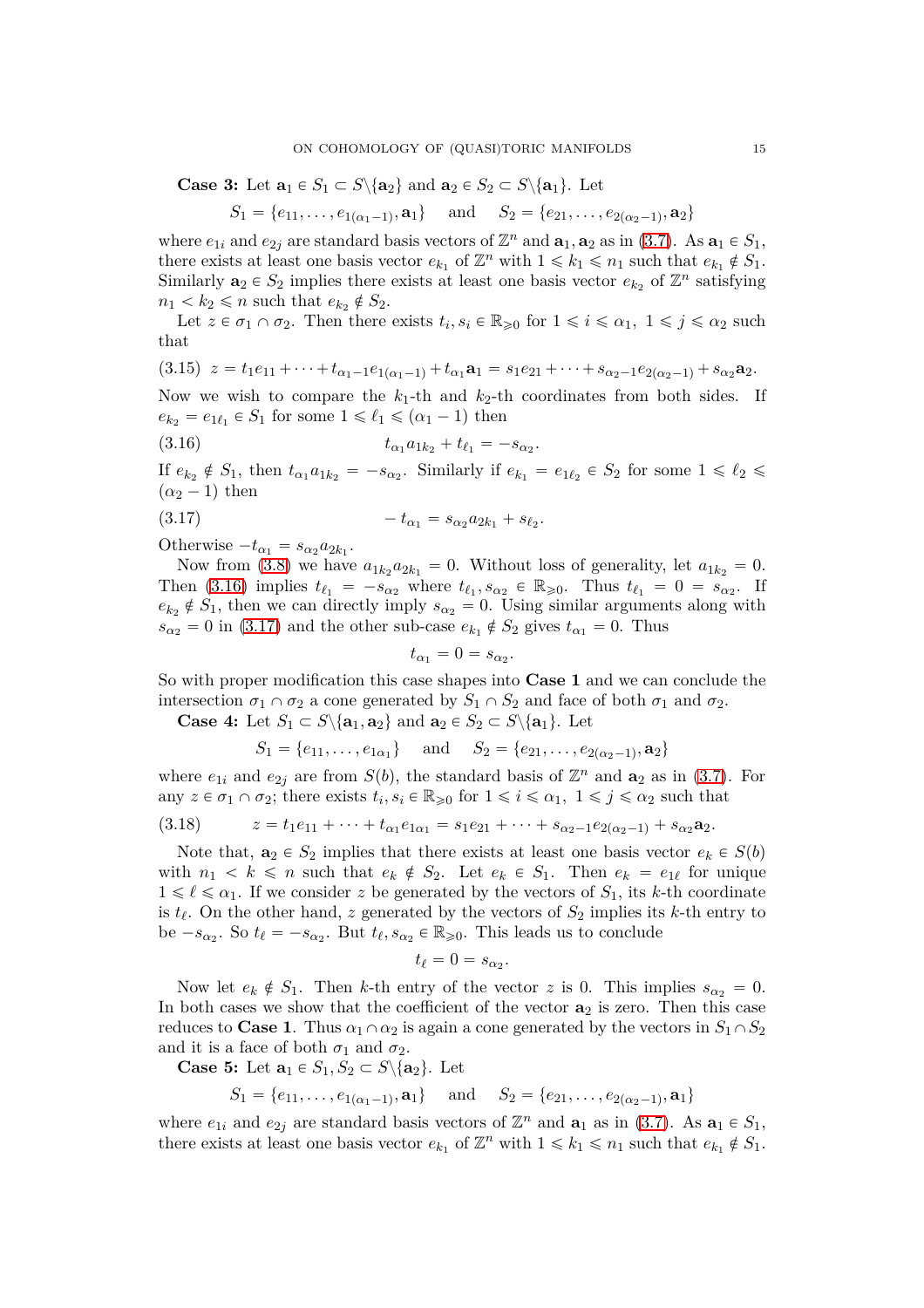Similarly  $\mathbf{a}_1 \in S_2$  implies there exists at least one basis vector  $e_{k_2}$  of  $\mathbb{Z}^n$  satisfying  $1 \leq k_2 \leq n_1$  such that  $e_{k_2} \notin S_2$ .

Let  $z \in \sigma_1 \cap \sigma_2$ . Then there exists  $t_i, s_i \in \mathbb{R}_{\geqslant 0}$  for  $1 \leqslant i \leqslant \alpha_1, 1 \leqslant j \leqslant \alpha_2$  such that

<span id="page-15-0"></span>
$$
(3.19) \ z = t_1e_{11} + \cdots + t_{\alpha_1-1}e_{1(\alpha_1-1)} + t_{\alpha_1}\mathbf{a}_1 = s_1e_{21} + \cdots + s_{\alpha_2-1}e_{2(\alpha_2-1)} + s_{\alpha_2}\mathbf{a}_1.
$$

Now we compare the  $k_1$ -th coordinate from both sides in [\(3.19\)](#page-15-0). If  $e_{k_1} = e_{2\ell_1} \in S_2$ for some  $1 \leq \ell_1 \leq (\alpha_2 - 1)$ , we have

(3.20) 
$$
-t_{\alpha_1} = -s_{\alpha_2} + s_{\ell_1}.
$$

Otherwise, if  $e_{k_1} \notin S_2$  we get  $t_{\alpha_1} = s_{\alpha_2}$ . Similarly we compare the  $k_2$ -th coordinate of both sides of [\(3.19\)](#page-15-0). If  $e_{k_2} = e_{1\ell_2} \in S_1$  for some  $1 \leq \ell_2 \leq (\alpha_1 - 1)$ , we get

(3.21) 
$$
-t_{\alpha_1} + t_{\ell_2} = -s_{\alpha_2}.
$$

Otherwise  $t_{\alpha_1} = s_{\alpha_2}$ . From [\(3.20\)](#page-15-1) and [\(3.21\)](#page-15-2) we get  $-t_{\ell_2} = s_{\ell_1}$  where  $t_{\ell_2}, s_{\ell_1} \in \mathbb{R}_{\geq 0}$ . This implies  $t_{\ell_2} = 0 = s_{\ell_1}$ . So for all the sub-cases we can conclude

<span id="page-15-2"></span><span id="page-15-1"></span>
$$
t_{\alpha_1}=s_{\alpha_2}.
$$

Thus, the coefficients of **a**<sup>1</sup> for both cones are same. This case reduces to **Case 1** with appropriate modifications. We now conclude  $\sigma_1 \cap \sigma_2$  is a cone generated by the vectors of  $S_1 \cap S_2$  and face of both  $\sigma_1$  and  $\sigma_2$ .

**Case 6:** Let  $\mathbf{a}_1 \in S_1 \subset S \setminus \{ \mathbf{a}_2 \}$  and  $\mathbf{a}_1, \mathbf{a}_2 \in S_2 \subset S$ . Let

$$
S_1 = \{e_{11}, \ldots, e_{1(\alpha_1 - 1)}, \mathbf{a}_1\}
$$
 and  $S_2 = \{e_{21}, \ldots, e_{2(\alpha_2 - 2)}, \mathbf{a}_1, \mathbf{a}_2\}$ 

where  $e_{1i}$  and  $e_{2j}$  are standard basis vectors of  $\mathbb{Z}^n$  and  $\mathbf{a}_1, \mathbf{a}_2$  as in [\(3.7\)](#page-12-1). As  $\mathbf{a}_1 \in S_1$ , there exists at least one basis vector  $e_{k_1}$  of  $\mathbb{Z}^n$  with  $1 \leq k_1 \leq n_1$  such that  $e_{k_1} \notin S_1$ . Similarly  $\mathbf{a}_1, \mathbf{a}_2 \in S_2$  implies there exist at least two basis vectors  $e_{k_2}, e_{k_3}$  of  $\mathbb{Z}^n$ with  $1 \leq k_2 \leq n_1$  and  $n_1 < k_3 \leq n$  such that  $e_{k_2}, e_{k_3} \notin S_2$ .

Let  $z \in \sigma_1 \cap \sigma_2$ . Then there exists  $t_i, s_i \in \mathbb{R}_{\geqslant 0}$  for  $1 \leqslant i \leqslant \alpha_1, 1 \leqslant j \leqslant \alpha_2$  such that

<span id="page-15-3"></span>
$$
(3.22) \ z = t_1 e_{11} + \cdots + t_{\alpha_1 - 1} e_{1(\alpha_1 - 1)} + t_{\alpha_1} \mathbf{a}_1 = s_1 e_{21} + \cdots + s_{\alpha_2 - 1} e_{2(\alpha_2 - 1)} + s_{\alpha_2} \mathbf{a}_2.
$$

We tally the  $k_1$ -th,  $k_2$ -th,  $k_3$ -th coordinates from both sides in [\(3.22\)](#page-15-3). If  $e_{k_1}$  =  $e_{2\ell_1} \in S_2$  for some  $1 \leq \ell_1 \leq (\alpha_2 - 2)$ , then

<span id="page-15-4"></span>(3.23) 
$$
-t_{\alpha_1} = s_{\ell_1} - s_{(\alpha_2-1)} + s_{\alpha_2} a_{2k_1};
$$

otherwise  $-t_{\alpha_1} = -s_{(\alpha_2-1)} + s_{\alpha_2}a_{2k_1}$ . If  $e_{k_2} = e_{1\ell_2} \in S_1$  for some  $1 \le \ell_2 \le (\alpha_1 - 1)$ , then

<span id="page-15-5"></span>(3.24) 
$$
t_{\ell_2} - t_{\alpha_1} = -s_{(\alpha_2 - 1)} + s_{\alpha_2} a_{2k_2};
$$

and if  $e_{k_2} \notin S_1$  then  $-t_{\alpha_1} = -s_{(\alpha_2-1)} + s_{\alpha_2}a_{2k_2}$ . Similarly if  $e_{k_3} = e_{1\ell_3} \in S_1$  for some  $1 \leq \ell_3 \leq (\alpha_1 - 1)$ , then

<span id="page-15-6"></span>(3.25) 
$$
t_{\ell_3} + t_{\alpha_1} a_{1k_3} = s_{(\alpha_2 - 1)} a_{1k_3} - s_{\alpha_2};
$$

otherwise  $t_{\alpha_1}a_{1k_3} = s_{(\alpha_2-1)}a_{1k_3} - s_{\alpha_2}$ .

Let us assume  $a_{1k_3} \neq 0$ . From [\(3.8\)](#page-12-2) we get  $a_{2q} = 0$  for all  $1 \leq q \leq n_1$ . Then [\(3.23\)](#page-15-4) and [\(3.24\)](#page-15-5) implies

<span id="page-15-7"></span>

(3.26) 
$$
-t_{\alpha_1} = s_{\ell_1} - s_{(\alpha_2 - 1)},
$$

$$
t_{\ell_2} - t_{\alpha_1} = -s_{(\alpha_2 - 1)}.
$$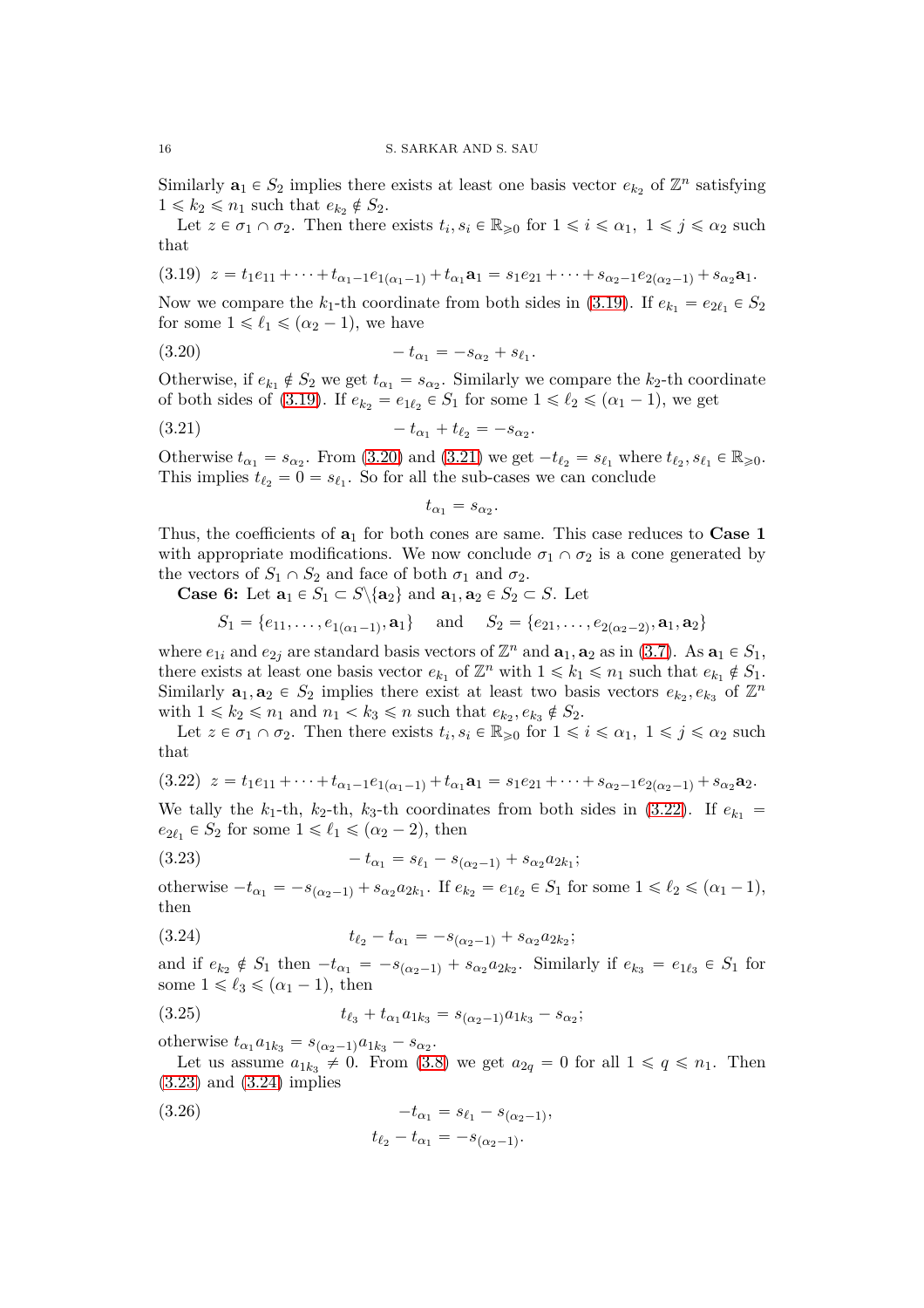These two equations imply  $t_{\ell_2} = -s_{\ell_1}$  where  $t_{\ell_2}, s_{\ell_1} \in \mathbb{R}_{\geq 0}$ . Thus  $t_{\ell_2} = 0 = s_{\ell_1}$  and furthermore

<span id="page-16-0"></span>
$$
(3.27) \t t_{\alpha_1} = s_{(\alpha_2 - 1)}.
$$

Using similar logic along with  $(3.27)$  we have  $s_{\alpha} = 0$  from  $(3.25)$ .

Now let  $a_{1k_3} = 0$ . Then [\(3.25\)](#page-15-6) implies  $t_{\ell_3} = s_{\alpha_2} = 0$ . This further implies [\(3.26\)](#page-15-7). Similar argument leads us to conclude  $t_{\alpha_1} = s_{(\alpha_2-1)}$ . Thus with appropriate modification this case reduces to **Case 1**. So the intersection  $\sigma_1 \cap \sigma_2$  is a cone and it is a face of both  $\sigma_1$  and  $\sigma_2$ .

**Case 7:** Let  $\mathbf{a}_1, \mathbf{a}_2 \in S_1, S_2 \subset S$ . Let

$$
S_1 = \{e_{11}, \ldots, e_{1(\alpha_1-1)}, \mathbf{a}_1, \mathbf{a}_2\}
$$
 and  $S_2 = \{e_{21}, \ldots, e_{2(\alpha_2-2)}, \mathbf{a}_1, \mathbf{a}_2\}$ 

where  $e_{1i}$  and  $e_{2j}$  are standard basis vectors of  $\mathbb{Z}^n$  and  $\mathbf{a}_1, \mathbf{a}_2$  as in [\(3.7\)](#page-12-1). As  $\mathbf{a}_1, \mathbf{a}_2 \in S_1$ , there exist at least two basis vectors  $e_{k_1}, e_{k_2}$  of  $\mathbb{Z}^n$  with  $1 \leq k_1 \leq n_1$ and  $n_1 < k_3 \le n$  such that  $e_{k_1}, e_{k_2} \notin S_1$ . Similarly  $\mathbf{a}_1, \mathbf{a}_2 \in S_2$  implies there exist at least two elements  $e_{k_3}, e_{k_4} \in S(b)$  with  $1 \leq k_3 \leq n_1$  and  $n_1 < k_4 \leq n$  such that  $e_{k_3}, e_{k_4} \notin S_2.$ 

Let  $z \in \sigma_1 \cap \sigma_2$ . Then there exists  $t_i, s_i \in \mathbb{R}_{\geqslant 0}$  for  $1 \leqslant i \leqslant \alpha_1, 1 \leqslant j \leqslant \alpha_2$  such that

<span id="page-16-1"></span>(3.28) 
$$
z = t_1 e_{11} + \dots + t_{\alpha_1 - 2} e_{1(\alpha_1 - 2)} + t_{\alpha_1 - 1} a_1 + t_{\alpha_1} a_2
$$

$$
= s_1 e_{21} + \dots + s_{\alpha_2 - 2} e_{2(\alpha_2 - 2)} + s_{\alpha_2 - 1} a_1 + s_{\alpha_2} a_2.
$$

Now we compare the  $k_1, k_2, k_3, k_4$ -th coordinates of *z* from both sides of [\(3.28\)](#page-16-1). Thus

<span id="page-16-2"></span>(3.29) 
$$
-t_{(\alpha_1-1)} + t_{\alpha_1} a_{2k_1} = s_{\ell_1} - s_{(\alpha_2-1)} + s_{\alpha_2} a_{2k_1}
$$

$$
t_{(\alpha_1-1)} a_{1k_2} - t_{\alpha_1} = s_{\ell_2} + s_{(\alpha_2-1)} a_{1k_2} - s_{\alpha_2}
$$

$$
t_{\ell_3} - t_{(\alpha_1-1)} + t_{\alpha_1} a_{2k_3} = -s_{(\alpha_2-1)} + s_{\alpha_2} a_{2k_3}
$$

$$
t_{\ell_4} + t_{(\alpha_1-1)} a_{1k_4} - t_{\alpha_1} = s_{(\alpha_2-1)} a_{1k_4} - s_{\alpha_2}
$$

if  $e_{k_1} = e_{2\ell_1}, e_{k_2} = e_{2\ell_2} \in S_2$  for some  $1 \leq \ell_1, \ell_2 \leq (\alpha_2 - 2)$  and  $e_{k_3} = e_{1\ell_3}, e_{k_4} =$  $e_{1\ell_4} \in S_2$  for some  $1 \leq \ell_3, \ell_4 \leq (\alpha_1 - 2)$ . Otherwise  $s_{\ell_1}, s_{\ell_2}, t_{\ell_3}, t_{\ell_4}$  will not be involved in [\(3.29\)](#page-16-2) accordingly.

Using [\(3.8\)](#page-12-2) and similar logic as in previous cases we can conclude

$$
t_{(\alpha_1-1)} = s_{\alpha_2-1}
$$
, and  $t_{\alpha_1} = s_{\alpha_2}$ .

So, this case can be reduced to **Case 1** with proper modifications. Thus  $\sigma_1 \cap \sigma_2$  is a cone generated by the vectors from  $S_1 \cap S_2$  and face of both  $\sigma_1$  and  $\sigma_2$ .

The other cases are basically permutations of the cases discussed above and using similar techniques discussed above. So, we can conclude that the intersection  $\sigma_1 \cap \sigma_2$  of any two cones in  $X(P, \lambda)$  is again a cone if [\(3.6\)](#page-12-3) is satisfied.

**Question 3.11.** Let *P* be a product of  $m > 2$  many simplices as in [\(2.5\)](#page-3-0) and  $\lambda$ a characteristic function on *P* as in [\(2.10\)](#page-4-0) such that for any vertex  $\mathbf{v} \in V(P)$  the following holds:

(3.30) 
$$
\det A_{\mathbf{v}} = \begin{cases} -1 & \text{if } D(\mathbf{v}, \mathbf{v}_0) = \text{odd} \\ +1 & \text{if } D(\mathbf{v}, \mathbf{v}_0) = \text{even} \end{cases}
$$

where  $\mathbf{v}_0 := v_{0...0}$ . Is the quasitoric manifold  $X(P, \lambda)$  a toric manifold?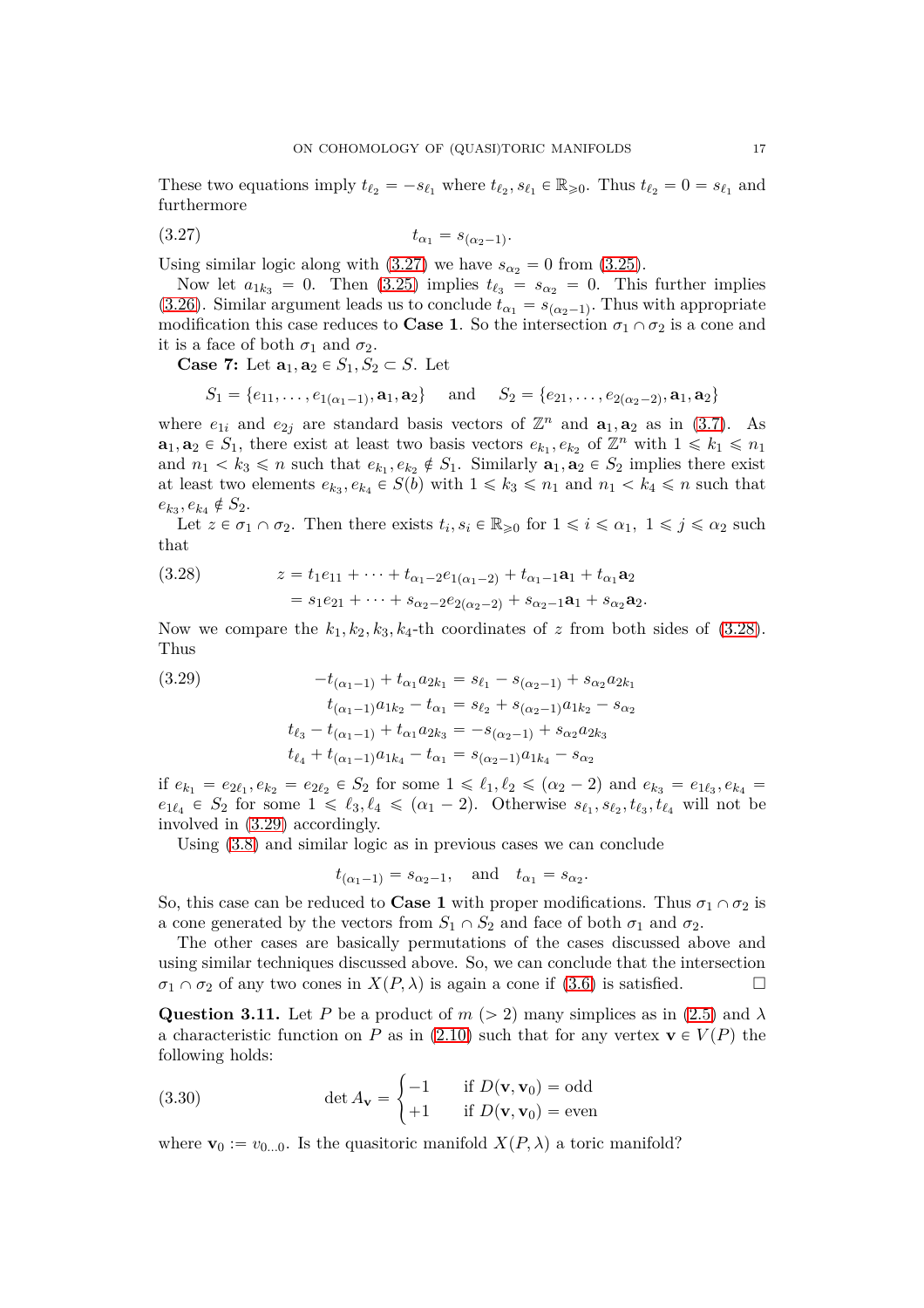

<span id="page-17-1"></span>FIGURE 3. Condition  $(3.6)$  satisfied but not a toric manifold.

The next example shows if *P* is not a product of simplices then a characteristic function  $\lambda$  satisfying the condition [\(3.6\)](#page-12-3) does not imply  $X(P, \lambda)$  a toric manifold.

**Example 3.12.** Let *P* be a heptagon with  $V(P) = \{v_0, v_1, v_2, v_3, v_4, v_5, v_6\}$  and  $\lambda \colon \mathcal{F}(P) \to \mathbb{Z}^2$  as in Figure [3.](#page-17-1) Note that at *v*<sub>0</sub>, we consider the standard basis vectors to the facets containing it. We follow the ordering of other vectors as discussed previously in this section. Considering the shortest distance, let  $D_i$  be the set of *i* distant vertices in *P*. So  $D_1 = \{v_1, v_6\}$ ,  $D_2 = \{v_2, v_5\}$  and  $D_3 = \{v_3, v_4\}$ . Then

$$
\det A_{v_i} = \begin{cases} -1 & \text{if } v_i \in D_1, D_3 \\ +1 & \text{if } v_i \in D_2. \end{cases}
$$

Though  $X(P, \lambda)$  is a quasitoric manifold, it is not a toric manifold since the corresponding characteristic map does not generate a complete fan in the sense of Definition [3.3.](#page-8-4)

## <span id="page-17-0"></span>4. (Quasi)toric manifolds over a vertex cut of a finite product of **SIMPLICES**

The idea of blowup of a polytope along a face is studied in [\[GP13\]](#page-43-15) and [\[BSS21\]](#page-43-10). The vertex (zero dimensional face) cut of a polytope is a special case of blowup of polytope. In this section, first we recall the definition of blowup and vertex cut. Then we characterize quasitoric manifolds, or equivalently characteristic pairs over a vertex cut of a product of finitely many simplices. We use the notation of previous sections.

<span id="page-17-2"></span>**Definition 4.1.** Let Q be an *n*-dimensional simple polytope in  $\mathbb{R}^n$  and F a face of *Q*. Take an hyperplane *H* in  $\mathbb{R}^n$  such that one open half space  $H_{>0}$  contains  $V(F)$ and  $V(Q)\$  is a subset of the other open half space  $H_{\leq 0}$ . Then the polytope  $Q := Q \cap H_{\leq 0}$  is called a blowup of *Q* along the face *F*.

If  $F = \mathbf{v} \in V(Q)$  in Definition [4.1,](#page-17-2) then the blowup is called a *vertex cut* of *Q*. The new facet  $\overline{F}$  which arises due to vertex cut is called the facet associated to **v**. Then from the definition of blowup,  $\overline{F}$  is an  $(n-1)$ -dimensional simplex  $\Delta^{n-1}$  if *Q* is an *n*-dimensional polytope.

Let *P* be a product of *m* many simplices

$$
P = \prod_{j=1}^{m} \Delta^{n_j}
$$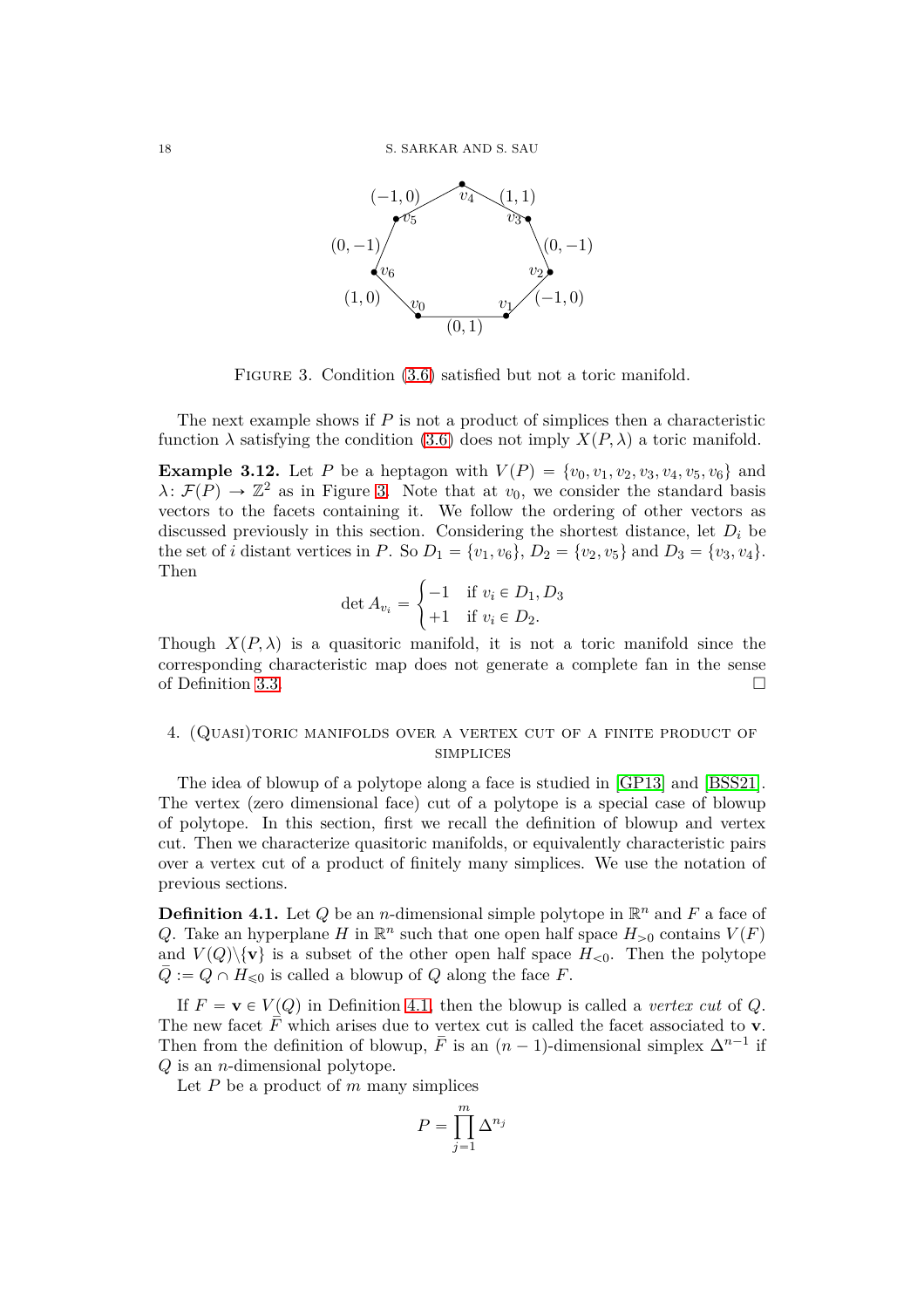as in [\(2.5\)](#page-3-0) with the vertices  $V(P)$  and facets  $\mathcal{F}(P)$  of *P* 

$$
V(P) = \{v_{\ell_1\ell_2\ldots\ell_m} := (v_{\ell_1}^1, v_{\ell_2}^2, \ldots, v_{\ell_m}^m) \mid 0 \le \ell_j \le n_j, j = 1, \ldots m\},\
$$
  

$$
\mathcal{F}(P) = \{F_{k_j}^j \mid 0 \le k_j \le n_j, 1 \le j \le m\},\
$$

as in [\(2.7\)](#page-4-5) and [\(2.8\)](#page-4-6) respectively. Let  $\overline{P}$  be a vertex cut of *P* at the vertex  $\tilde{\mathbf{v}}$  :=  $v_{n_1 n_2 ... n_m}$ . Note that the distance  $D(\mathbf{v}_0, \tilde{\mathbf{v}}) = m$  where  $\mathbf{v}_0 = v_{0...0}$ . Then the vertex set and the facet set of  $\overline{P}$  are respectively

<span id="page-18-3"></span>(4.1) 
$$
V(\overline{P}) := (V(P)\backslash{\{\tilde{\mathbf{v}}\}}) \cup V(\overline{F}),
$$

$$
\mathcal{F}(\overline{P}) := {\{\overline{F}_{k_j}^j := F_{k_j}^j \cap \overline{P} | F_{k_j}^j \in \mathcal{F}(P)\} \cup {\{\overline{F}\}}.
$$

For convenience of notation, the vertices of  $\overline{P}$  coming from  $V(P)\backslash\tilde{v}$  are denoted by

<span id="page-18-0"></span>
$$
u_{k_1k_2\ldots k_m} := v_{k_1k_2\ldots k_m}
$$

and in  $V(\bar{F}) := \{u^1, \ldots, u^n\}.$ Let

(4.2) 
$$
\overline{\lambda}: \mathcal{F}(\overline{P}) \to \mathbb{Z}^n
$$

be a characteristic function defined as follows

(4.3) 
$$
\overline{\lambda}(\overline{F}_j^1) := e_j \quad \text{for } j = 1, ..., n_1,
$$

$$
\vdots
$$

$$
\overline{\lambda}(\overline{F}_j^m) := e_{N_{m-1}+j} \quad \text{for } j = 1, ..., n_m,
$$

$$
\overline{\lambda}(\overline{F}_0^j) := \mathbf{a}_j \in \mathbb{Z}^n \quad \text{for } j = 1, ..., m,
$$

$$
\overline{\lambda}(\overline{F}) := \mathbf{b} \in \mathbb{Z}^n.
$$

where  $e_1, \ldots, e_n$  are the standard basis vectors of  $\mathbb{Z}^n$ . Observe that

$$
u_{0...0} = \bar{F}_1^1 \cap \cdots \cap \bar{F}_{n_1}^1 \cap \cdots \cap \bar{F}_1^m \cap \cdots \cap \bar{F}_{n_m}^m.
$$

For simplicity of notation, we denote the vertex  $u_{00...0}$  by  $\mathbf{u}_0$ . Then the matrix associated to the vertex

<span id="page-18-2"></span>
$$
A_{\mathbf{u}_0} = \begin{pmatrix} e_1 & \dots & e_{N_1} & e_{N_1+1} & \dots & e_{N_{m-1}} & \dots & e_{N_m} \end{pmatrix}
$$

where  $e_i$  is considered as the *i*-th column of the matrix  $A_{\mathbf{u}_0}$ . Recall from Section [2](#page-2-0) that the  $\ell$ -th coordinate of the vector  $\mathbf{a}_j$  by  $a_{j\ell}$  where  $\ell = N_{k-1} + i$  for some  $1 \leq i \leq n_k$  and  $k = 1, \ldots, m$ .

The characteristic pair  $(\overline{P}, \overline{\lambda})$  induces a map  $\lambda \colon \mathcal{F}(P) \to \mathbb{Z}^n$  defined by

(4.4) 
$$
\lambda(F_{k_j}^j) := \bar{\lambda}(\bar{F}_{k_j}^j)
$$

for  $j = 1, ..., m$  and  $1 \le k_j \le n_j$ . In general, this induced  $\lambda$  may not be a characteristic function on *P*, see Example [4.2.](#page-18-1)

<span id="page-18-1"></span>**Example 4.2.** Let  $P_1$  be a prism and  $P_1$  a vertex cut of  $P_1$  at the vertex **v** as in Figure [4.](#page-19-0) Let  $\bar{\lambda}^1$ :  $\mathcal{F}(\bar{P}_1) \to \mathbb{Z}^3$  be a characteristic function defined as follows.

$$
\bar{\lambda}^{1}(\bar{F}_{1}) = e_{1} = (1,0,0), \qquad \bar{\lambda}^{1}(\bar{F}_{2}) = e_{2} = (0,1,0), \qquad \bar{\lambda}^{1}(\bar{F}_{3}) = e_{3} = (0,0,1), \n\bar{\lambda}^{1}(\bar{F}_{4}) = \mathbf{a}_{1} = (4,3,2), \qquad \bar{\lambda}^{1}(\bar{F}_{5}) = \mathbf{a}_{2} = (3,1,2), \qquad \bar{\lambda}^{1}(\bar{F}) = \mathbf{b} = (2,1,1).
$$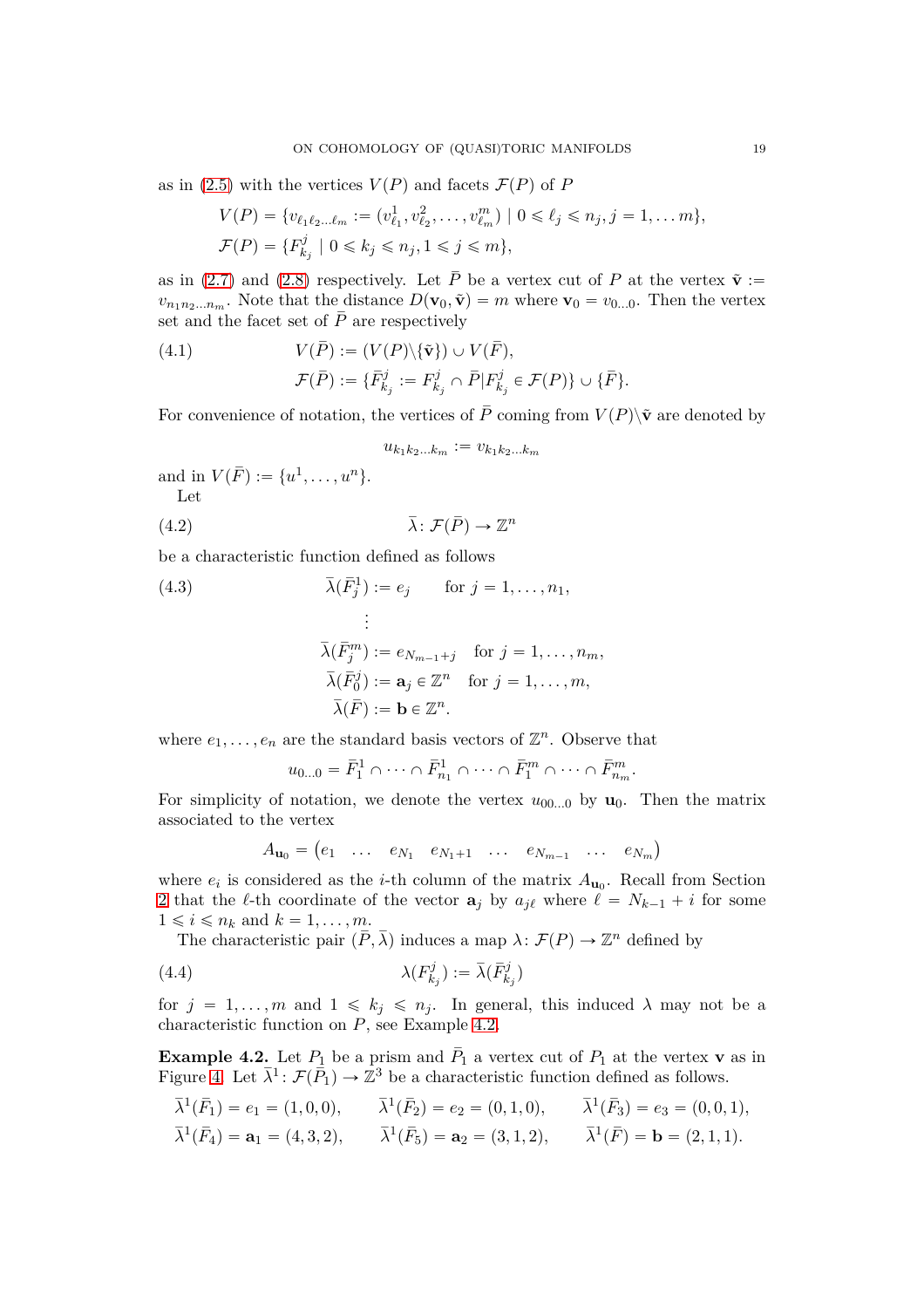

<span id="page-19-0"></span>FIGURE 4. A vertex cut of a prism.

One can define a map  $\lambda^1$ :  $\mathcal{F}(P_1) \to \mathbb{Z}^3$  on the facets of  $P_1$  from  $\bar{\lambda}^1$  following [\(4.4\)](#page-18-2). This  $\lambda^1$  is the following

$$
\lambda^1(F_1) = e_1 = (1, 0, 0), \quad \lambda^1(F_2) = e_2 = (0, 1, 0), \quad \lambda^1(F_3) = e_3 = (0, 0, 1), \n\lambda^1(F_4) = \mathbf{a}_1 = (4, 3, 2), \quad \lambda^1(F_5) = \mathbf{a}_2 = (3, 1, 2).
$$

Note that  $\lambda^1$  is not a characteristic function since  $\{e_1, \mathbf{a}_1, \mathbf{a}_2\}$  is not a basis of  $\mathbb{Z}^3$ over  $\mathbb{Z}$  while  $\mathbf{v} = F_1 \cap F_4 \cap F_5$  in *P*.

Consider the vertex  $\tilde{\mathbf{v}} := v_{n_1...n_m} \in V(P)$ . From the product of simplices *P* discussed in Section [2,](#page-2-0) we recall that

$$
\tilde{\mathbf{v}} = F_1^1 \cap \cdots \cap F_{n_1-1}^1 \cap F_0^1 \cap F_1^2 \cap \cdots \cap F_{n_m-1}^m \cap F_0^m.
$$

So we can associate the following matrix

<span id="page-19-1"></span> $(A.5)$   $A_{\tilde{v}}$  : =  $A_{v_{n_1...n_m}}$  $p = (e_1 \ldots e_{N_1-1} \mathbf{a}_1 e_{N_1+1} \ldots \mathbf{a}_{m-1} e_{N_{(m-1)}+1} \ldots e_{N_m-1} \mathbf{a}_m)$ 

to the vertex  $\tilde{\mathbf{v}}$  with the ordering of the columns as discussed in Section [2.](#page-2-0) Let us consider the following matrix consisting of  $N_1, \ldots, N_m$ -th rows and columns of  $A_{\tilde{\mathbf{v}}}$ .

(4.6) 
$$
A'_{\tilde{\mathbf{v}}} = \begin{pmatrix} -1 & a_{2N_1} & a_{3N_1} & \cdots & a_{mN_1} \\ a_{1N_2} & -1 & a_{3N_2} & \cdots & a_{mN_2} \\ \vdots & \vdots & \vdots & \cdots & \vdots \\ a_{1N_m} & a_{2N_m} & a_{3N_m} & \cdots & -1 \end{pmatrix}_{m \times m}
$$

where  $N_1, N_2, \ldots, N_m$  are defined in [\(2.6\)](#page-4-1). As the columns other than  $N_1, \ldots, N_m$ th columns are from the standard basis vectors of  $\mathbb{Z}^n$ , then

$$
\det A_{\tilde{\mathbf{v}}} = \det A'_{\tilde{\mathbf{v}}}.
$$

The following lemma characterizes the matrix  $A_{\tilde{v}}$  corresponding to the characteristic function  $\overline{\lambda}$  on  $\overline{P}$ .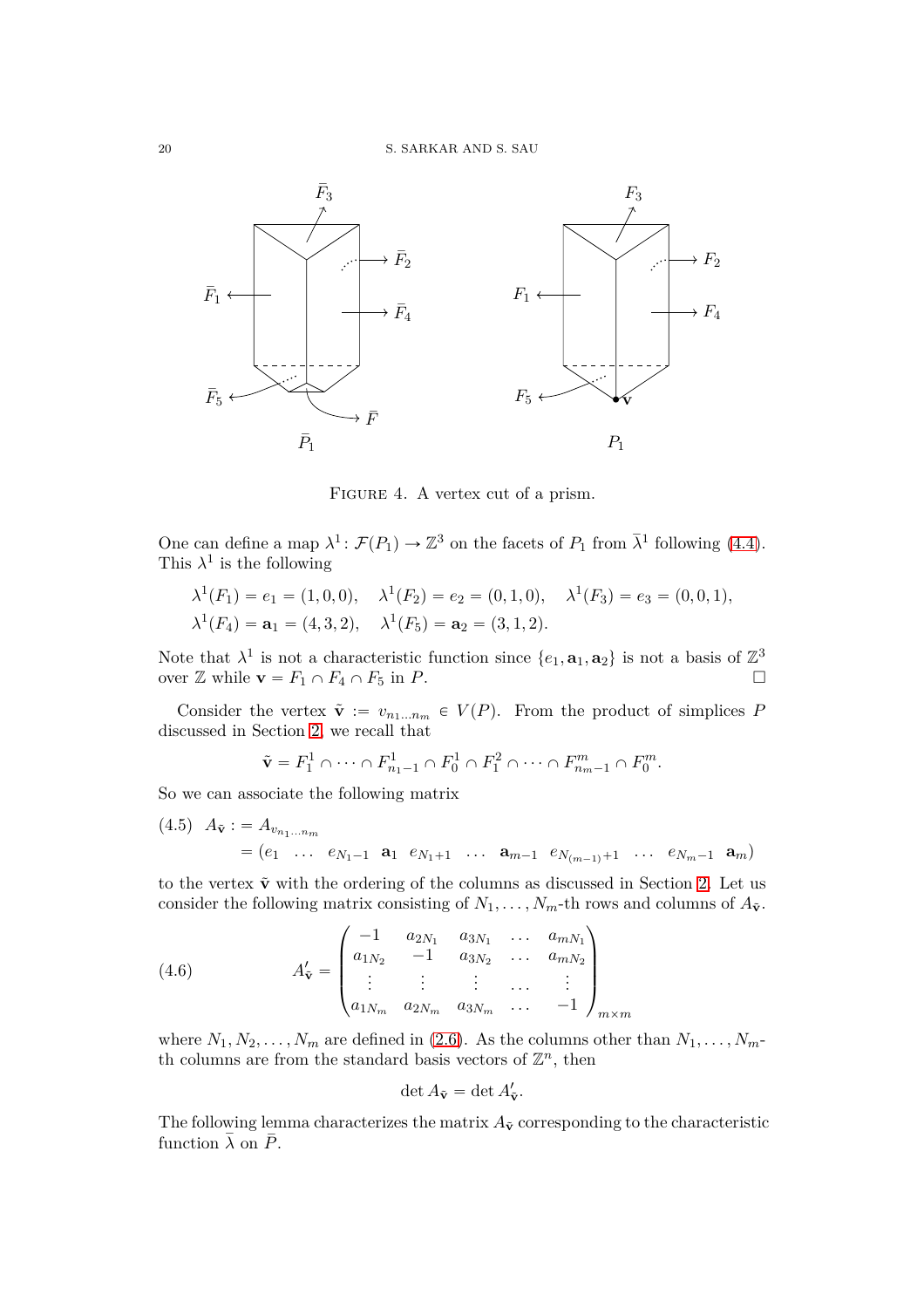<span id="page-20-0"></span>**Lemma 4.3.** Let  $X(\overline{P}, \overline{\lambda})$  be a *(quasi)toric manifold where*  $\overline{P}$  *is vertex cut at*  $\tilde{\mathbf{v}} = v_{n_1...n_m}$  of the polytope  $P = \prod_{j=1}^{m} \Delta^{n_j}$  and  $\overline{\lambda}$  is defined as in [\(4.2\)](#page-18-0) satisfying

<span id="page-20-1"></span>(4.7) 
$$
\det A_{\mathbf{u}} = \begin{cases} -1 & \text{if } D(\mathbf{u}, \mathbf{u}_0) = \text{odd} \\ +1 & \text{if } D(\mathbf{u}, \mathbf{u}_0) = \text{even} \end{cases}
$$

*for*  $\mathbf{u} \in V(\overline{P})$ *. Then the matrix*  $A_{\tilde{v}}$  *can be characterized based on the determinant of the matrix.*

*Proof.* From the description of  $A_{\tilde{v}}$  in [\(4.5\)](#page-19-1), the matrix

$$
A = \begin{pmatrix} \mathbf{a}_1 & \mathbf{a}_2 & \dots & \mathbf{a}_m \end{pmatrix}
$$

is a submatrix of  $A_{\tilde{\mathbf{v}}}$ . Note that the matrix A is defined in [\(2.13\)](#page-5-0). Define

$$
B:=-A.
$$

Now we show that all the proper principal minors  $B_\Lambda$  of *B* are 1 where by  $\Lambda$  we mean an index set. Denote the size of  $B_{\Lambda}$  by  $|B_{\Lambda}|$ . Note that  $B_{\Lambda} = -A_{\Lambda}$ .

Let  $|B_\Lambda| = 1$ . That means we look into the diagonal entries of *B*, that is the diagonal entries of  $-A$ . Note that the matrix *A* and *B* are vector matrices. By diagonal entry, we mean the entries of the vector of the diagonal entries of the matrix. At the distant one vertices in  $\overline{P}$  exactly one of the columns of  $A_{\mathbf{u}_0} = I_n$ is replaced by one of  $\mathbf{a}_1, \mathbf{a}_2, \ldots, \mathbf{a}_m$  where  $I_n$  is the  $n \times n$  identity scalar matrix. Without loss of generality, we consider  $\mathbf{u}_1 := u_{10...0} \in V(\overline{P})$ . Then  $D(\mathbf{u}_0, \mathbf{u}_1) = 1$ . Also  $A_{\mathbf{u}_1}$  is formed by replacing the column vector  $e_1$  in  $A_{\mathbf{u}_0}$  by  $\mathbf{a}_1$  that is

$$
A_{\mathbf{u}_1}:=(\mathbf{a}_1,e_2,e_3,\ldots,e_n).
$$

The condition in [\(4.7\)](#page-20-1) implies  $\det A_{\mathbf{u}_1} = -1$ . Thus

<span id="page-20-3"></span><span id="page-20-2"></span> $a_{11} = -1$ 

where  $a_{11}$  is the first entry of the column  $a_1$ . Using similar argument for all one distant vertices along with the condition in [\(4.7\)](#page-20-1) leads us to

$$
(4.8) \t\t a_{j\ell} = -1
$$

for  $N_{j-1} < \ell \leq N_j$  and  $j = 1, ..., m$  where  $a_{j\ell}$  is the  $\ell$ -th coordinate of the column vector  $\mathbf{a}_j$ . This implies that the result is true for  $|B_\Lambda| = 1$ .

Now let  $|B_\Lambda| = d$  for some  $1 \leq d \leq m$ . Then the principal minor

$$
(4.9) \t\t B_{\Lambda} = (-1)^d \det A_{\mathbf{u}_d}
$$

where the matrix  $A_{\mathbf{u}_d}$  is associated with some vertex  $\mathbf{u}_d \in V(P)$  with  $D(\mathbf{u}_0, \mathbf{u}_d)$ *d*. Since  $B = -A$ , we have  $(-1)^d$  in [\(4.9\)](#page-20-2). We determine the principal minors depending on wheather *d* is even or odd.

**Case 1:** Let  $d =$  even. Then from [\(4.7\)](#page-20-1), we have det  $A_{\mathbf{u}_d} = 1$ . Thus the principal minor  $B_\Lambda = 1$ , follows from [\(4.9\)](#page-20-2).

**Case 2:** Let  $d = \text{odd}$ . From [\(4.7\)](#page-20-1), we have det  $A_{\mathbf{u}_d} = -1$ . Then using [\(4.9\)](#page-20-2), we get the principal minor  $B_\Lambda = 1$ .

Thus all the principal minors of the matrix *B* is 1.

Now using Proposition [2.8,](#page-6-1) we can classify the matrix *B* depending on the determinants of *B*. This leads us to classify the matrix *A*, since  $A = -B$ . Recall that the entries of  $A_{\tilde{v}}$  other than the columns of A are from the standard basis vectors of  $\mathbb{Z}^n$ . Consequently, we can characterize the matrix  $A_{\tilde{\mathbf{v}}}$ . Note that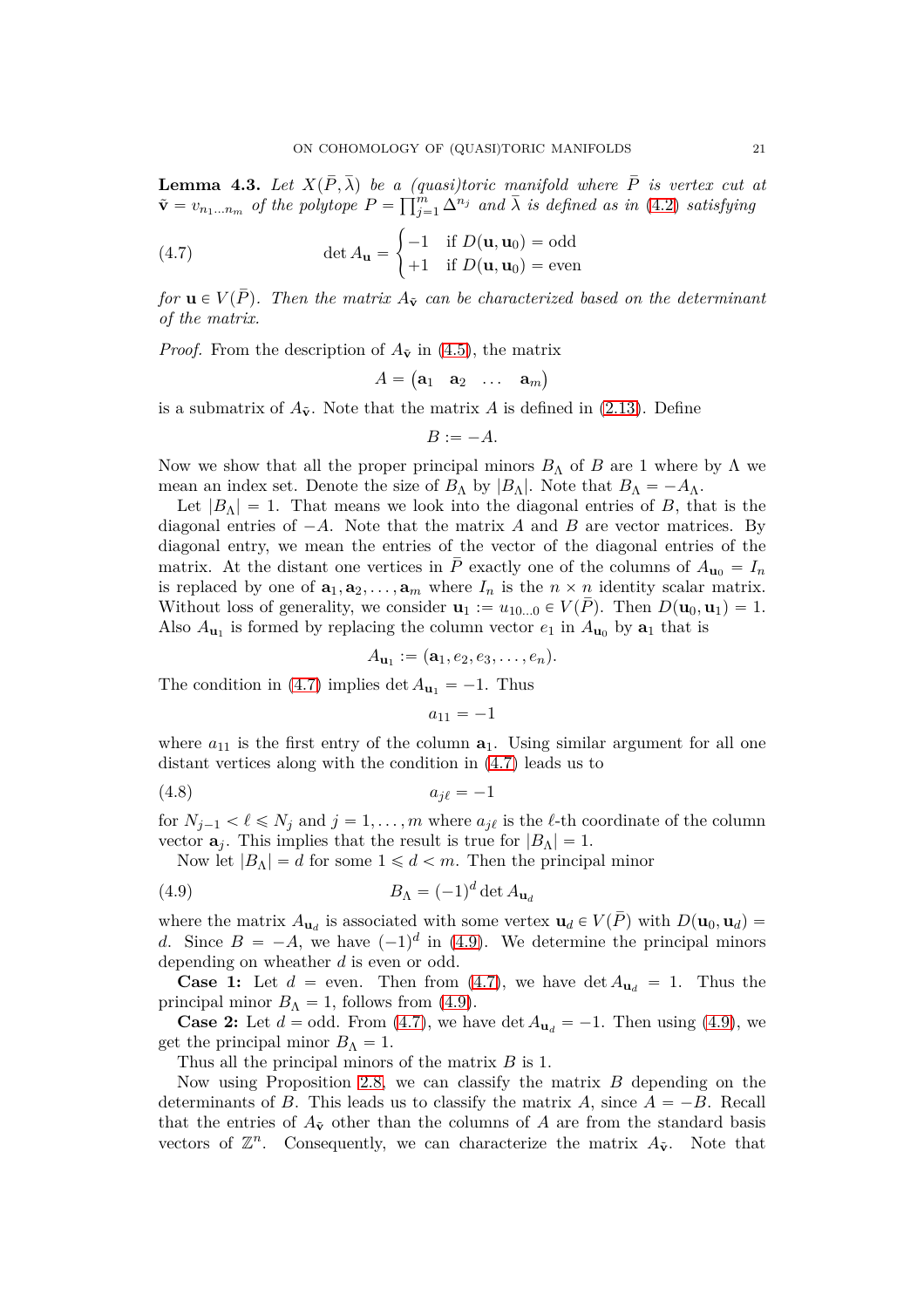the columns of  $A_{\tilde{v}}$  are in a specific order which is discussed in Section [2.](#page-2-0) This characterization is given below.

**Case 1:** Let  $\det A_{\tilde{v}} = (-1)^m$ . Note that other than the columns of *A*, the columns of  $A_{\tilde{v}}$  are from standard basis vectors of  $\mathbb{Z}^n$ . Thus the determinants of the vector matrix *A* are  $(-1)^m$ , where the determinants of *A* is defined in Definition [2.7.](#page-6-2) Recall that  $B = -A$ . Since the determinants of *B* are determinants of all the  $m \times m$  submatrix of *B*, we have

determinants of  $B = (-1)^m \times$  determinants of  $A = (-1)^{2m} = 1$ .

<span id="page-21-0"></span>

| $- - -$                    |  |                                          |  |                                                                                         |                                                                                                                                                     |                                                               |            |                                                         |                |                     |  |
|----------------------------|--|------------------------------------------|--|-----------------------------------------------------------------------------------------|-----------------------------------------------------------------------------------------------------------------------------------------------------|---------------------------------------------------------------|------------|---------------------------------------------------------|----------------|---------------------|--|
|                            |  |                                          |  |                                                                                         | $1 \ 0 \ \ldots \ 0 \ -1 \ 0 \ \ldots \ a_{21} \ \ldots$                                                                                            |                                                               | $a_{31}$ 0 |                                                         |                | $a_{m1}$            |  |
|                            |  |                                          |  |                                                                                         | $0 \quad 1 \quad \dots \quad 0 \quad -1 \quad 0 \quad \dots \quad a_{22} \quad \dots$                                                               |                                                               | $a_{32}$   |                                                         |                | $\ldots$ 0 $a_{m2}$ |  |
|                            |  |                                          |  |                                                                                         | 主要 医自由性 医心脏心包炎                                                                                                                                      |                                                               |            | $\mathcal{D}(\mathcal{A})$ , $\mathcal{D}(\mathcal{A})$ |                |                     |  |
|                            |  |                                          |  |                                                                                         | $0 \quad 0 \quad \ldots \quad 1 \quad -1 \quad 0 \quad \ldots \quad a_{2N_1-1} \quad \ldots \quad a_{3N_1-1} \quad \ldots \quad 0 \quad a_{mN_1-1}$ |                                                               |            |                                                         |                |                     |  |
|                            |  |                                          |  |                                                                                         | 0 0  0 -1 0 $a_{2N_1}$ $a_{3N_1}$ 0 $a_{mN_1}$                                                                                                      |                                                               |            |                                                         |                |                     |  |
| $A_{\tilde{\mathbf{v}}} =$ |  |                                          |  |                                                                                         | $0 \quad 0 \quad \ldots \quad 0 \quad 0 \quad 1 \quad \ldots \quad a_{2N_1+1} \quad \ldots \quad a_{3N_1+1} \quad \ldots \quad 0 \quad a_{mN_1+1}$  |                                                               |            |                                                         |                |                     |  |
|                            |  |                                          |  | 王子 医马尔氏试验检尿                                                                             |                                                                                                                                                     | $\mathcal{L}^{\text{max}}(\mathcal{L}^{\text{max}})$          |            | $\mathbb{R}^n \times \mathbb{R}^n \times \mathbb{R}$    |                |                     |  |
|                            |  | 4.4.4.4.4                                |  | $\mathcal{L}=\frac{1}{2}$ , where $\mathcal{L}=\frac{1}{2}$ , $\mathcal{L}=\frac{1}{2}$ |                                                                                                                                                     | $\sim 10^{11}$                                                |            |                                                         |                |                     |  |
|                            |  | $0 \quad 0 \quad \ldots \quad 0 \quad 0$ |  | $0 \ldots$                                                                              | $\begin{array}{ccc} & & 0 & \end{array}$                                                                                                            | $\ldots$ .                                                    | 0          |                                                         |                | $-1$                |  |
|                            |  | $(0 \ 0 \  \ 0 \ 0)$                     |  | $0 \ldots$                                                                              | $\hspace{1.6cm}0$                                                                                                                                   | $\mathcal{L}^{\text{max}}$ , where $\mathcal{L}^{\text{max}}$ | $\theta$   | $\ldots$                                                | $\overline{0}$ | $^{-1}$             |  |
|                            |  |                                          |  |                                                                                         |                                                                                                                                                     |                                                               |            |                                                         |                |                     |  |

Thus  $B = -A$  is an upper triangular matrix of the form  $(2.15)$  and  $(4.10)$ 

**Case 2:** Let  $\det A_{\tilde{v}} \neq (-1)^m$ . Then at least one of determinants of *B* should not be 1, otherwise  $\det A_{\tilde{v}} = (-1)^m$ . Then  $B = -A$  is of the form [\(2.16\)](#page-6-4), from Proposition [2.8.](#page-6-1) Also, the condition [\(4.7\)](#page-20-1) implies that

$$
a_{j\ell}=-1
$$

for  $N_{j-1} < l \le N_j$  and  $j = 1, ..., m$ . This we have discussed in [\(4.8\)](#page-20-3).

If  $a_{jN_{j-1}} \neq 0$  for  $j = 2, ..., m$  and  $a_{1N_m} \neq 0$  then the condition [\(4.7\)](#page-20-1) along with an induction argument shows that all other entries of the vectors  $\mathbf{a}_i$  are only zeros for  $j = 1, \ldots, m$ . Then by Proposition [2.8,](#page-6-1) we have

(4.11) 
$$
A'_{\mathbf{v}} = \begin{pmatrix} -1 & a_{2N_1} & 0 & \dots & 0 & 0 \\ 0 & -1 & a_{3N_2} & \dots & 0 & 0 \\ \vdots & \vdots & \vdots & \dots & \vdots & \vdots \\ 0 & 0 & 0 & \dots & -1 & a_{mN_{m-1}} \\ a_{1N_m} & 0 & 0 & \dots & 0 & -1 \end{pmatrix}_{m \times m}
$$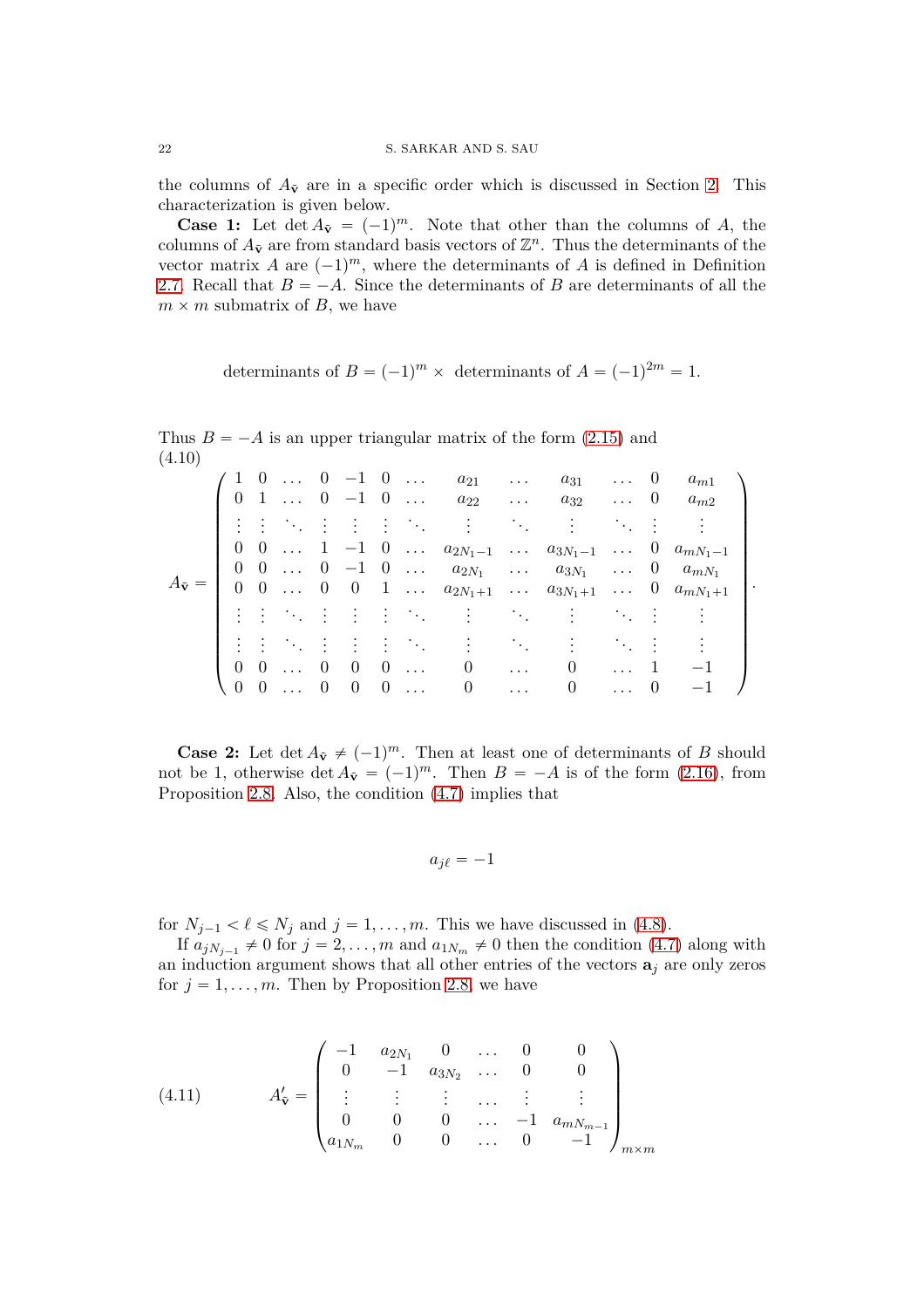(4.12)

\n(4.12)

\n
$$
A_{\tilde{\mathbf{v}}} = \begin{pmatrix}\n1 & 0 & \cdots & 0 & -1 & 0 & \cdots & 0 & \cdots & 0 & \cdots & 0 & 0 \\
0 & 1 & \cdots & 0 & -1 & 0 & \cdots & 0 & \cdots & 0 & \cdots & 0 & 0 \\
\vdots & \vdots & \ddots & \vdots & \vdots & \vdots & \ddots & \vdots & \ddots & \vdots & \ddots & \vdots & \vdots \\
0 & 0 & \cdots & 1 & -1 & 0 & \cdots & 0 & \cdots & 0 & \cdots & 0 & 0 \\
0 & 0 & \cdots & 0 & -1 & 0 & \cdots & 0 & \cdots & 0 & \cdots & 0 & 0 \\
\vdots & \vdots & \ddots & \vdots & \vdots & \vdots & \ddots & \vdots & \ddots & \vdots & \ddots & \vdots & \vdots \\
0 & 0 & \cdots & 0 & 0 & 0 & \cdots & 0 & \cdots & 0 & \cdots & 0 & \cdots & 0 & a_{mN_{m-1}} \\
0 & 0 & \cdots & 0 & 0 & 0 & \cdots & 0 & \cdots & 0 & \cdots & 0 & \cdots & 1 & -1 \\
0 & 0 & \cdots & 0 & a_{1N_{m}} & 0 & \cdots & 0 & \cdots & 0 & \cdots & 0 & -1\n\end{pmatrix}
$$

<span id="page-22-3"></span><span id="page-22-2"></span>From the above discussion and Proposition [2.8,](#page-6-1) we get

(4.13) 
$$
\det A_{\tilde{\mathbf{v}}} = \det A'_{\tilde{\mathbf{v}}} = (-1)^m + (-1)^{m-1} a_{1n} a_{2N_1} \dots a_{mN_{m-1}}.
$$

The following result states how the vector **b**  $(=\bar{\lambda}(\bar{F}))$  is dependent on the columns of  $A_{\tilde{v}}$ .

<span id="page-22-0"></span>**Theorem 4.4.** Let  $X(P, \lambda)$  be a (quasi)toric manifold where P is the vertex cut  $a_n \tilde{\mathbf{v}} = v_{n_1...n_m}$  *of the polytope*  $P = \prod_{j=1}^m \Delta^{n_j}$  *and*  $\overline{\lambda}$  *is defined as in* [\(4.2\)](#page-18-0) *satisfying* 

<span id="page-22-1"></span>(4.14) 
$$
\det A_{\mathbf{u}} = \begin{cases} -1 & \text{if } D(\mathbf{u}, \mathbf{u}_0) = \text{odd} \\ +1 & \text{if } D(\mathbf{u}, \mathbf{u}_0) = \text{even} \end{cases}
$$

*for any*  $\mathbf{u} \in V(\overline{P})$  *and*  $\mathbf{u}_0 := u_{0,...,0}$ *. Then we can determine* **b** *according to the values of*  $\det A_{\tilde{\mathbf{v}}}$  *as follows* 

*Case 1: If*  $\det A_{\tilde{\mathbf{v}}} = 0$  *then* 

$$
\sum_{j=1}^m b_{N_j} = -1
$$

*where*  $N_1, \ldots, N_m$  *are defined in* [\(2.6\)](#page-4-1) *and*  $b_i$  *can be arbitrary if*  $i \notin \{N_1, \ldots, N_m\}$ . *Case 2: If*  $\det A_{\tilde{v}} \neq 0$  *then* 

$$
b_i = \frac{(-1)^m}{\det A_{\tilde{\mathbf{v}}}} \sum_{q=1}^n A_{(i,q)}
$$

*for*  $i = 1, \ldots, n$  *where*  $A_{(i,q)}$  *is the*  $(i,q)$ -*th entry of the matrix*  $A_{\tilde{\mathbf{v}}}$ *.* 

*Proof.* Recall that  $\bar{\lambda}(\bar{F}) = \mathbf{b}$  where  $\bar{F}$  is the facet of  $\bar{P}$  associated to the vertex  $\tilde{\mathbf{v}} \in \mathbb{R}$ *P*. During the vertex cut the hyperplane cut all the *n* edges adjacent to the vertex  $\tilde{\mathbf{v}}$  in *P*. This gives the *n* vertices of  $\overline{F}$ . Recall that  $V(\overline{F}) = \{u^1, \ldots, u^n\}$ . Also note that there are *m* many shortest paths from  $\mathbf{v}_0$  to  $\tilde{\mathbf{v}}$  in *P*. A new vertex on the last edge of a shortest path gives an *m*-distant vertex in  $\bar{F} \subset \bar{P}$ . Continuing similarly, we get *m* many *m*-distant vertices in  $\{u^1, \ldots, u^n\}$ . Without loss of generality, we

 $\Box$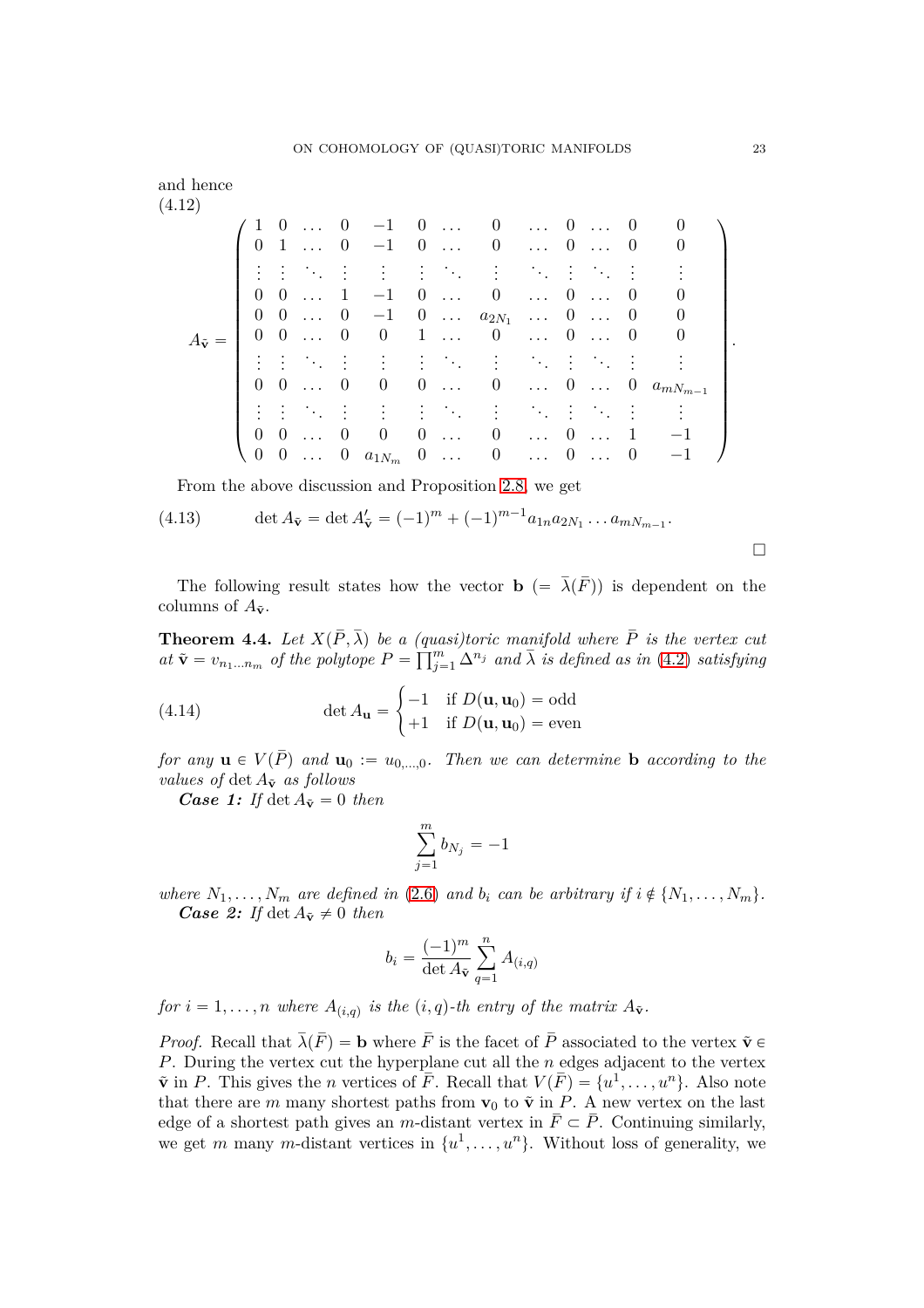may assume that the *m*-distant vertices are  $\{u^1, \ldots, u^m\}$  and the other  $(n - m)$ vertices are at distance  $m + 1$ . Thus using [\(4.14\)](#page-22-1), we get

(4.15) 
$$
\det A_{\mathbf{u}} = \begin{cases} (-1)^m & \text{if } \mathbf{u} \in \{u^1, \dots, u^m\} \\ (-1)^{m+1} & \text{if } \mathbf{u} \in \{u^{m+1}, \dots, u^n\} \end{cases}
$$

since the determinant depends on the odd or even distant vertex from  $\mathbf{u}_0$ .

Now we focus into the matrices  $A_{u}$ <sup>1</sup>,  $\ldots$ ,  $A_{u}$ <sup>*m*</sup> and observe how they are formed. Let us consider the vertex  $u^1$  and the matrix  $A_{u^1}$ . Note that  $D(u^1, \mathbf{u}_0) = m$ . From the simple polytope *P*, we recall

$$
\tilde{\mathbf{v}} = v_{n_1...n_m} = \bigcap_{j=1}^m \bigl( \bigcap_{k_j=0}^{n_j-1} F_{k_j}^j \bigr).
$$

Also the matrix at  $A_{\tilde{v}}$  at the vertex  $\tilde{v}$  is defined in [\(4.5\)](#page-19-1) following the ordering of the columns. Let

$$
S_{\tilde{\mathbf{v}}} := \{ F_{k_j}^j \colon 1 \leqslant j \leqslant m, \ 0 \leqslant k_j \leqslant (n_j - 1) \}
$$

be the set of facets at  $\tilde{\mathbf{v}}$ . Suppose the vertex  $u^1$  is on the edge  $E_{u^1}$  of  $P$  such that

$$
E_{u^1} = \bigcap_{F_i \in S_{\tilde{\mathbf{v}}} \backslash \{F_0^1\}} F_i
$$

in *P*. Thus in  $\overline{P}$ , we have

$$
u^1 = \bigcap_{F_i \in S_{\tilde{\mathbf{v}}} \setminus \{F_0^1\}} \bar{F}_i \cap \bar{F}
$$

where  $\overline{F}$  is the new facet associated to the vertex  $\tilde{v}$ . Then the matrix  $A_{u^1}$  at the vertex  $u^1$  is defined by replacing  $\lambda(F_0^1) = \mathbf{a}_1$  by  $\overline{\lambda}(\overline{F}) = \mathbf{b}$ ; that is (4.16)

$$
A_{u}^{i} = (e_1 \ldots e_{n_1-1} \mathbf{b} e_{n_1+1} \ldots a_{m-1} e_{N_{m-1}+1} \ldots e_{n-1} a_m)
$$

where the relation of  $\lambda$  and  $\overline{\lambda}$  is defined in [\(4.4\)](#page-18-2). Note that det  $A_{u} = (-1)^m$ .

Similarly for  $j = 2, \ldots, m$  the matrix  $A_{ij}$  is formed by replacing the column vector  $\mathbf{a}_i$  by **b** in the matrix  $A_{\tilde{\mathbf{v}}}$  defined in [\(4.5\)](#page-19-1); that is

<span id="page-23-0"></span>(4.17) 
$$
A_{u^j} = (e_1 \dots e_{N_1-1} \mathbf{a}_1 e_{N_1+1} \dots e_{N_j-1} \mathbf{b}
$$
  
 $e_{N_{(j+1)}+1} \dots e_{N_m-1} \mathbf{a}_m)$ 

for  $j = 2, ..., m$ . So,  $\det A_{u^j} = (-1)^m$  for  $j = 2, ..., m$ .

For  $j = m + 1, \ldots, n$ , the matrix  $A_{\mu j}$  is formed by replacing a standard basis vector by the vector **b** in the matrix  $A_{\tilde{v}}$  defined in [\(4.5\)](#page-19-1). Remember that we follow the fixed ordering of the columns which is discussed in Section [2.](#page-2-0) Consider the vertices  $u^{m+\alpha}$  and the corresponding matrices  $A_{u^{m+\alpha}}$  for  $\alpha = 1, \ldots, (n-m)$ . Recall that  $\overline{F}$  is homeomorphic to  $\Delta^{n-1}$  as a manifold with corners and  $u^1, \ldots, u^n \in V(\overline{F})$ . Then  $D(u^p, u^q) = 1$  for  $u^p, u^q \in V(\overline{F})$  and  $p \neq q$ . So

$$
D(u^j, u^{m+\alpha}) = 1
$$

for  $j = 1, \ldots, m$  and  $\alpha = 1, \ldots, (n - m)$ . Thus the matrix  $A_{u^{m+\alpha}}$  associated to the vertex  $u^{m+\alpha}$  is generated by replacing the column  $e_{N_{j-1}+\alpha}$  by  $a_j$  in  $A_{u^j}$  defined in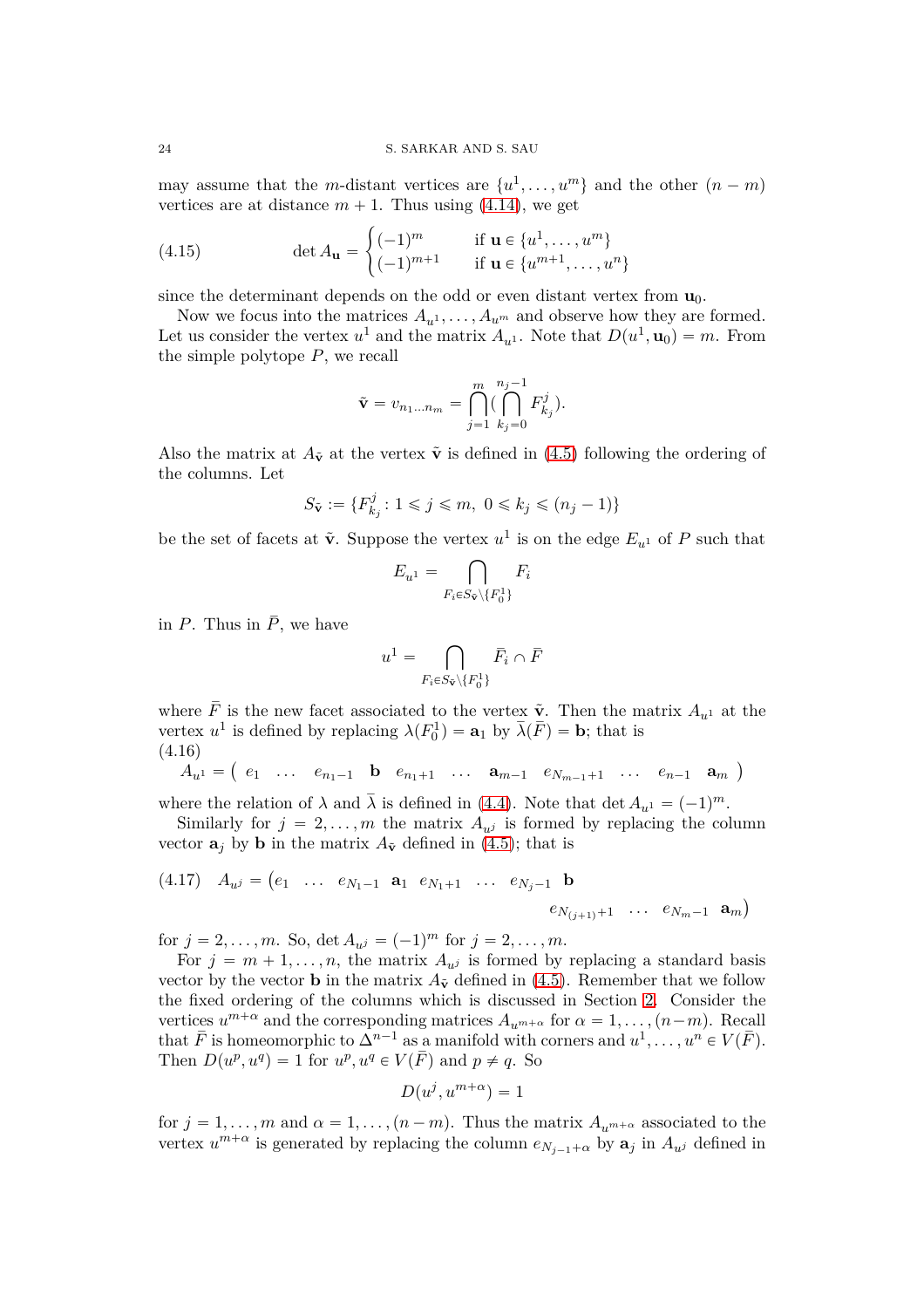$(4.17)$  where  $N_{j-1} < \alpha < N_j$  and  $j = 1, ..., m$ ; that is

<span id="page-24-0"></span>(4.18)  
\n
$$
A_{u^{m+\alpha}} = (e_1 \cdots e_{N_1-1} \mathbf{a}_1 e_{N_1+1} \cdots \mathbf{a}_{j-1} \cdots e_{N_{j-1}+\alpha-1} \mathbf{a}_j e_{N_{j-1}+\alpha+1}
$$
  
\n $\cdots e_{N_j-1} \mathbf{b} e_{N_{(j+1)}+1} \cdots e_{N_m-1} \mathbf{a}_m)$ 

Since  $D(\mathbf{u}_0, u^{m+\alpha}) = m+1$ , we have det  $A_{u^{m+\alpha}} = (-1)^{m+1}$  for  $\alpha = 1, \ldots, (n-m)$ . Interchanging the columns  $\mathbf{a}_1$  and  $\mathbf{b}$  in  $A_{u^{m+1}}$  leads to

<span id="page-24-1"></span>(4.19) det 
$$
(e_1 \cdots e_{N_1-1} \mathbf{a}_1 e_{N_1+1} \cdots \mathbf{a}_{j-1} \cdots e_{N_{j-1}+\alpha-1} \mathbf{b} e_{N_{j-1}+\alpha+1}
$$
  
...  $e_{N_j-1} \mathbf{a}_j e_{N_{(j+1)}+1} \cdots e_{N_m-1} \mathbf{a}_m) = (-1)^{m+2} = (-1)^m$ .

Let  $A_{\tilde{\mathbf{v}}}$  be the adjoint matrix of  $A_{\tilde{\mathbf{v}}}$  and  $A_{(p,q)}$  the  $(p,q)$ -th entry of  $A_{\tilde{\mathbf{v}}}$ . Then

(4.20) 
$$
\widetilde{A}_{(p,q)} = (-1)^{(p+q)} \times \text{cofactor of } A_{(q,p)}
$$

where  $A_{(q,p)}$  denotes the  $(q, p)$ -th entry of the matrix  $A_{\tilde{\mathbf{v}}}$ . From [\(4.17\)](#page-23-0), [\(4.18\)](#page-24-0) and [\(4.19\)](#page-24-1), we get

<span id="page-24-2"></span>
$$
\sum_{p=1}^{n} \widetilde{A}_{(p,q)} b_p = (-1)^m
$$

for  $q = 1, \ldots, n$ . Thus

$$
\widetilde{A}_{\widetilde{\mathbf{v}}} \mathbf{b} = (-1)^m \mathbf{1}
$$

where **1** is the matrix  $(1, \ldots, 1)_{n \times 1}^t$  and considering **b** as column vector. Also note that

<span id="page-24-3"></span>
$$
A_{\tilde{\mathbf{v}}} \tilde{A}_{\tilde{\mathbf{v}}} = (\det A_{\tilde{\mathbf{v}}}) I_n
$$

where  $I_n$  is the  $n \times n$  identity matrix.

**Case1:** Let det  $A_{\tilde{v}} = 0$ . Then  $A_{\tilde{v}} \tilde{A}_{\tilde{v}} = 0_{n \times n}$  where  $0_{n \times n}$  is an  $n \times n$  zero matrix. From Lemma [4.3,](#page-20-0) the matrix  $A_{\tilde{v}}$  is of the form [\(4.12\)](#page-22-2). We first show that in  $\tilde{A}_{\tilde{v}}$ , the columns other than  $N_1, N_2, \ldots, N_m$ -th columns have only zeros as its entries. First, we concentrate on *s*-th column of  $\tilde{A}_{\tilde{V}}$  where  $s \neq N_j$  for any  $j = 1, ..., m$ . Its entries are calculated following [\(4.20\)](#page-24-2) when  $q = s$ . As  $s \neq N_j$  for any  $j = 1, \ldots, m$ then  $e_s$  must be a column vector in  $A_{\tilde{v}}$ . The  $(s, s)$ -th entry of  $A_{\tilde{v}}$  is 1 and its cofactor is 0 as det  $A_{\tilde{\mathbf{v}}} = 0$ . Thus  $A_{(s,s)} = 0$ .

Now we look into  $A_{(t,s)}$ , that is the cofactor of  $A_{(s,t)}$  in  $A_{\tilde{v}}$  where  $t \neq s$ . Let  $M_{(s,t)}$  be the cofactor matrix of  $A_{(s,t)}$  in  $A_{\tilde{v}}$  where  $t \neq s$ . If  $t < s$ , then  $(s-1)$ -th column of  $M_{(s,t)}$  is zero column. The *s*-th column of  $M_{(s,t)}$  is zero column if  $t > s$ . This zero column comes from the zeros of *es*. Thus

$$
\tilde{A}_{(t,s)}=0
$$

when  $s \neq N_j$  for  $j = 1, ..., m$ . So, the columns other than  $N_1, N_2, ..., N_m$  have only zeros as there entries. Thus  $b_i$ 's have no contribution when we use  $(4.21)$  for  $i \neq N_j$ ,  $j = 1, \ldots, m$ . Note that, one can compute the  $N_j$ -th column of  $A_{\tilde{v}}$  using  $(4.12)$  for  $j = 1, \ldots, m$ . We omit this calculation here since it is irrelevant for our context.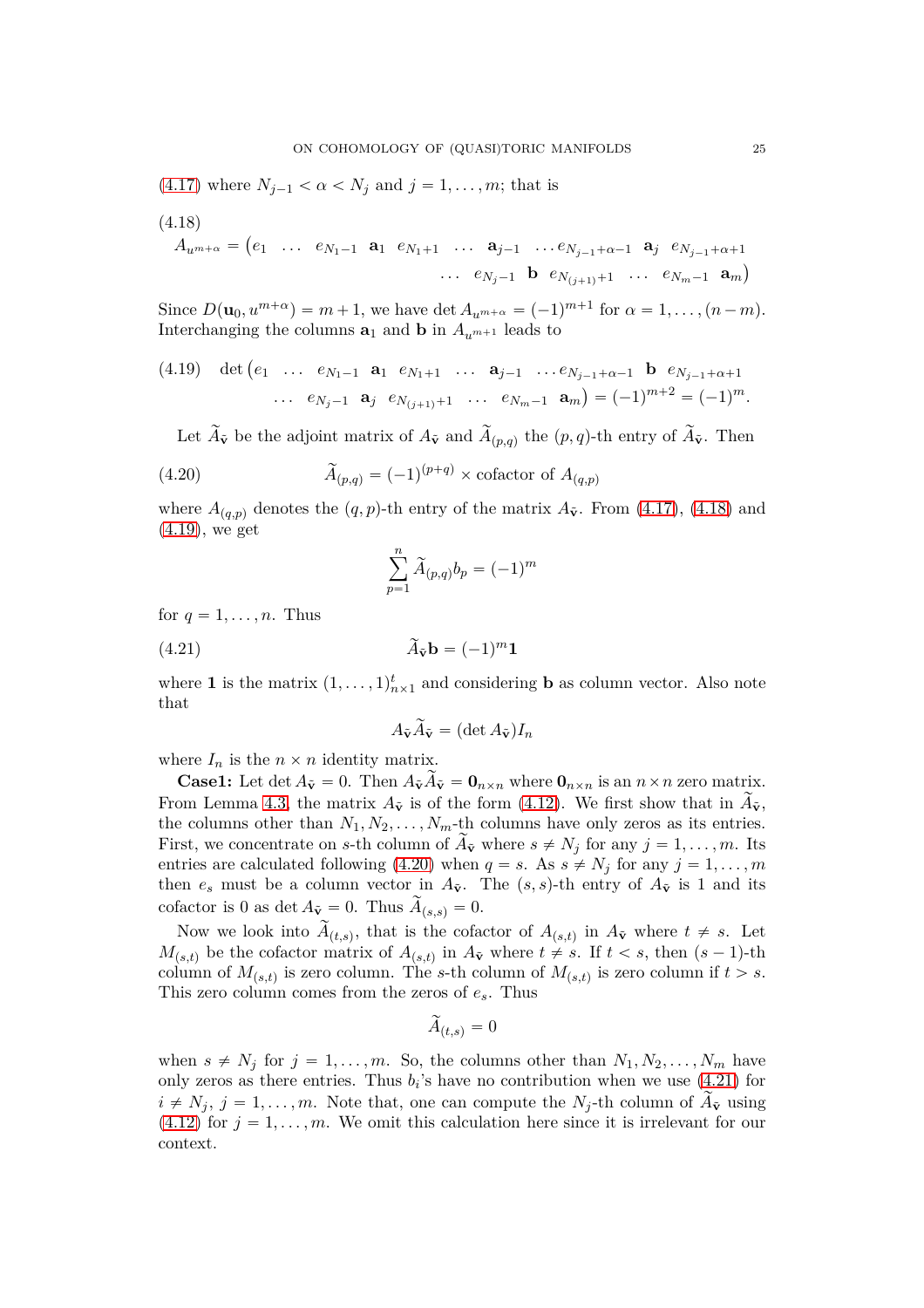Let us denote the *i*-th row vector of  $A_{\tilde{v}}$  by  $\mathbf{r}_i$ . Then from  $A_{\tilde{v}}A_{\tilde{v}} = \mathbf{0}_{n \times n}$  and  $(4.12)$  we have

|  |                                                   | $/ 1 0  0 -1 0  0  0  0  0$                                                                                             |  |  |  |                                                                             | ${\bf r}_1$                                          |
|--|---------------------------------------------------|-------------------------------------------------------------------------------------------------------------------------|--|--|--|-----------------------------------------------------------------------------|------------------------------------------------------|
|  |                                                   | $0 \quad 1 \quad  \quad 0 \quad -1 \quad 0 \quad  \quad 0 \quad  \quad 0 \quad  \quad 0$                                |  |  |  |                                                                             | ${\bf r}_2$                                          |
|  |                                                   | 主要 医自己的 主要的 电二极电压器                                                                                                      |  |  |  |                                                                             |                                                      |
|  |                                                   | $0 \t 0 \t  \t 1 \t -1 \t 0 \t  \t 0 \t  \t 0 \t  \t 0$                                                                 |  |  |  |                                                                             | ${\bf r}_{N_1-1}$                                    |
|  |                                                   | $0 \quad 0 \quad \ldots \quad 0 \quad -1 \quad 0 \quad \ldots \quad a_{2N_1} \quad \ldots \quad 0 \quad \ldots \quad 0$ |  |  |  | $\cup$                                                                      | ${\bf r}_{N_1}$                                      |
|  |                                                   | $0 \t 0 \t  \t 0 \t 0 \t 1 \t  \t 0 \t  \t 0 \t  \t 0$                                                                  |  |  |  | $\cup$                                                                      | $\mathbf{r}_{N_1+1}$<br>$= \mathbf{0}_{n \times n}.$ |
|  | 그는 아이를                                            | 10 Hotel Andrea Hotel Andrea Hotel                                                                                      |  |  |  |                                                                             |                                                      |
|  | $\begin{bmatrix} 0 & 0 & \dots & 0 \end{bmatrix}$ |                                                                                                                         |  |  |  | $0 \quad 0 \quad  \quad 0 \quad  \quad 0 \quad  \quad 0 \quad a_{mN_{m-1}}$ | $\mathbf{r}_{N_{m-1}}$                               |
|  |                                                   | 主任 医后列氏反射 医心脏心脏 医心脏                                                                                                     |  |  |  |                                                                             |                                                      |
|  | $0 \quad 0 \quad \ldots \quad 0$                  | $0 \quad 0 \quad \dots \quad 0 \quad \dots \quad 0 \quad \dots \quad 1$                                                 |  |  |  | $-1$                                                                        | $\mathbf{r}_{N_m-1}$                                 |
|  |                                                   | $(0 \ 0 \  \ 0 \ a_{1N_m} \ 0 \  \ 0 \  \ 0 \  \ 0 \ $                                                                  |  |  |  | $-1$                                                                        | $\langle \mathbf{r}_{N_m} \rangle$                   |

Thus we get

$$
\mathbf{r}_{i} - \mathbf{r}_{N_{j}} = 0 \quad \text{for } N_{j-1} < i < N_{j} \text{ and } j = 1, \dots, m,
$$
\n
$$
\mathbf{r}_{N_{j}} - a_{j'N_{j}} \mathbf{r}_{N_{j'}} = 0 \quad \text{for } j = 1, \dots, m-1,
$$
\n
$$
\mathbf{r}_{N_{m}} - a_{1N_{m}} \mathbf{r}_{N_{1}} = 0,
$$

where  $j' = j + 1$ . We can rewrite [\(4.21\)](#page-24-3) by  $(-1)^m \widetilde{A}_{\tilde{\mathbf{v}}} \mathbf{b} = \mathbf{1}$ . Now we go through the following row operations on the matrix  $[(-1)^m \tilde{A}_{\tilde{v}}, \mathbf{1}]$ 

$$
\mathbf{r}_{i} - \mathbf{r}_{N_{j}} \quad \text{for } N_{j-1} < i < N_{j} \text{ and } j = 1, \dots, m
$$
\n
$$
\mathbf{r}_{N_{j}} - a_{j} \mathbf{r}_{N_{j'}} \quad \text{for } j = 1, \dots, m-1
$$

where  $j' = j + 1$ , we get

|        |     |                |                | $1 - a_{2N_1}$   |
|--------|-----|----------------|----------------|------------------|
|        | . . | $\cdot$ .<br>٠ |                | $-a_{3N_2}$      |
| ٠      |     |                |                |                  |
|        |     |                |                | $- a_{mN_{m-1}}$ |
| $\ast$ | . . |                | * $(-1)^{m+1}$ |                  |

where the \*'s in the last row are some integers (possibly zero). Note that from the previous discussion we have that the entries other than  $N_j$ -th column are zeros and the *N*<sub>j</sub>-th entries are non zero integers for  $j = 1, ..., m$ . Since  $\widetilde{A}_{\tilde{v}}$ **b** =  $(-1)^m$ **1**, we get **b** as a solution of  $(-1)^m \widetilde{A}_{\tilde{\mathbf{v}}} \mathbf{b} = \mathbf{1}$ . Thus we have rank $[(-1)^m \widetilde{A}_{\tilde{\mathbf{v}}}, \mathbf{1}] = \text{rank}\widetilde{A}_{\tilde{\mathbf{v}}}$ . Therefore

$$
a_{jN_{j-1}} = 1
$$
 for  $j = 2, ..., m$ .

As det  $A_{\tilde{v}} = (-1)^m + (-1)^{m-1} a_{1n} a_{2N_1} \dots a_{mN_{m-1}} = 0$ , we have  $a_{1N_m} = 1$ . Thus

$$
\det (e_1 \ \ldots \ e_{N_1-1} \ \mathbf{a}_1 \ e_{N_1+1} \ \ldots \ e_{N_{m-1}-1} \ \mathbf{a}_{m-1} \ e_{N_{m-1}+1} \ \ldots \ e_{N_m-1} \ \mathbf{b})
$$

$$
= (-1)^{m+1} \sum_{j=1}^m b_{N_j}.
$$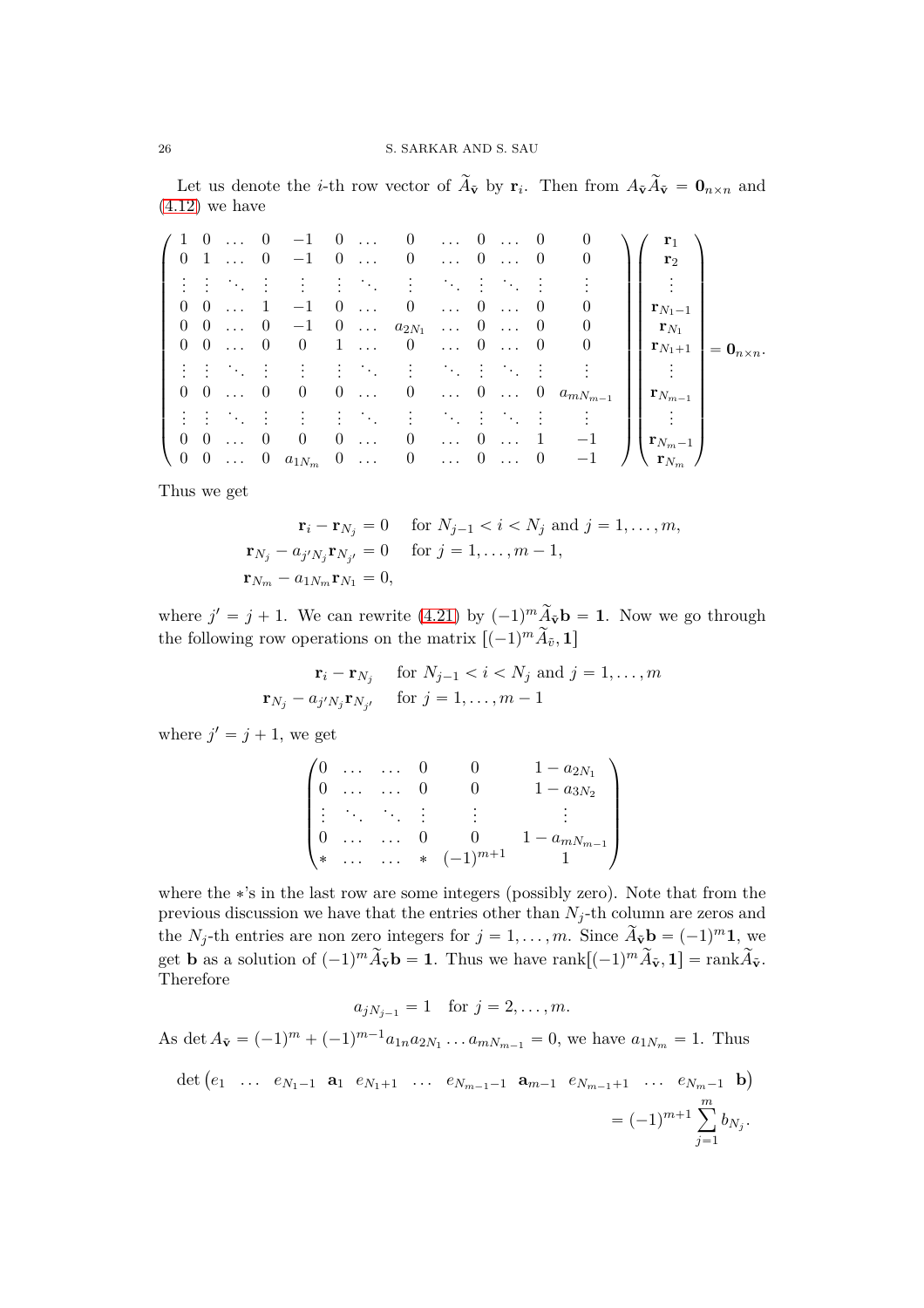

<span id="page-26-1"></span>FIGURE 5. Vertices and facets of a 2-simplex and an interval.

Also left hand side is the determinant of a matrix which is at distance *m* from **u**0. Therefore,  $(-1)^{m+1} \sum_{j=1}^{m} b_{N_j} = (-1)^m$ . Now we conclude that

(4.22) 
$$
\sum_{j=1}^{m} b_{N_j} = -1
$$

and  $b_i$  can be arbitrary if  $i \notin \{N_1, \ldots, N_m\}$ , see Example [4.5.](#page-26-0)

**Case2:** Let det  $A_{\tilde{v}} \neq 0$ . Then from [\(4.21\)](#page-24-3) and the fact  $A_{\tilde{v}} \tilde{A}_{\tilde{v}} = (\det A_{\tilde{v}})I_n$ , we have

(4.23) 
$$
b_i = \frac{(-1)^m}{\det A_{\tilde{\mathbf{v}}}} \sum_{q=1}^n A_{(i,q)}
$$

where  $A_{(i,q)}$  is the  $(i,q)$ -th entry of the matrix  $A_{\tilde{\mathbf{v}}}$  for  $i \in \{1, \ldots, n\}$ .

**Subcase 1:** Let det  $A_{\tilde{\mathbf{v}}} = (-1)^m$ . First, let  $i \neq N_j$  for  $j = 1, ..., m$ . If  $i > N_{j-1}$ for some  $j = 1, \ldots, m - 1$ , then

<span id="page-26-2"></span>
$$
b_i = \sum_{k>j}^{m} a_{ki}
$$

for  $i = 1, ..., N_{m-1} - 1$  and  $b_i = 0$  for  $N_{m-1} < i < N_m$ . Now if  $i = N_j$  for some  $j = 1, \ldots, m - 1$ , then

(4.24) 
$$
b_i = -1 + \sum_{k>j}^{m} a_{ki}
$$

and  $b_n = -1$ .

**Subcase 2:** Let  $\det A_{\tilde{v}} \neq (-1)^m$ . If  $i \neq N_j$  for  $j = 1, ..., m$  then  $b_i = 0$ following Case 2 of the proof of Lemma [4.3.](#page-20-0) Also if  $i = N_j$  for  $j = 1, ..., m - 1$ , then

<span id="page-26-3"></span>(4.25) 
$$
b_i = \frac{(-1)^m}{\det A_{\tilde{\mathbf{v}}}} (a_{(j+1)N_j} - 1)
$$

and  $b_n = \frac{(-1)^m}{\det A_{\tilde{\mathbf{v}}}}$  $\frac{(-1)^m}{\det A_{\tilde{\mathbf{v}}}}(a_{1n} - 1).$ 

<span id="page-26-0"></span>**Example 4.5.** Consider a 2-simplex  $\Delta^2$  and a closed interval *I* as in Figure [5.](#page-26-1) Let  $P_1$  be a prism  $\Delta^2 \times I$  in  $\mathbb{R}^3$  as in Figure [6\(](#page-27-0)a) where the vertices and facets are labeled in the way we discussed in Section [2.](#page-2-0) The vertex cut of  $P_1$  at the vertex  $\tilde{\mathbf{v}} := v_{21}$ produces new simple polytope  $\overline{P}_1$ , see Figure [6\(](#page-27-0)b). Note that  $D(v_{00}, \tilde{\mathbf{v}}) = 2$ . We denote the facet in  $\bar{P}_1$  associated to  $\tilde{\mathbf{v}}$  by  $\bar{F}$  and the vertices of  $\bar{F}$  by  $u^1, u^2, u^3$ .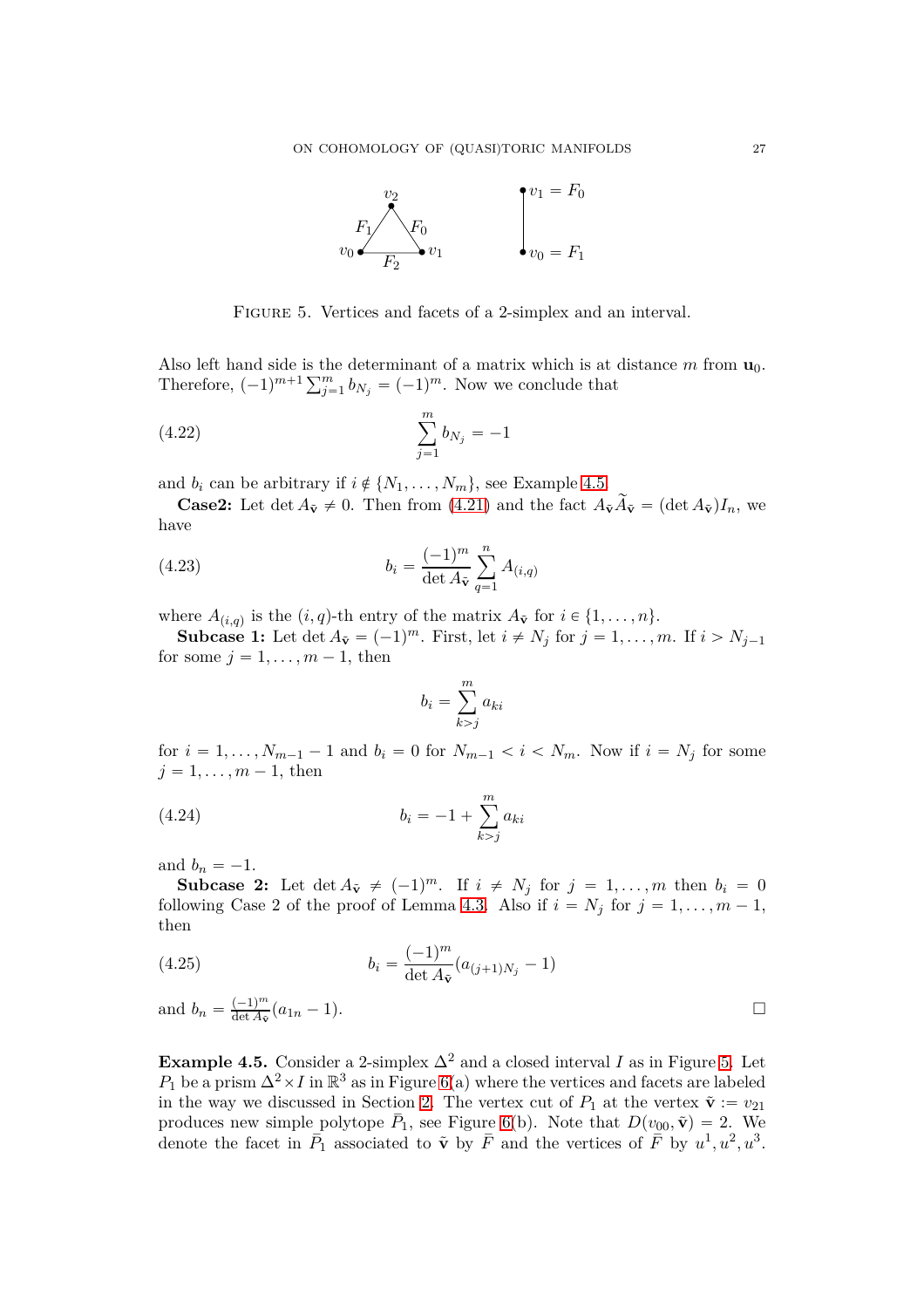

<span id="page-27-0"></span>FIGURE 6. A vertex cut of a prism where the facets and vertices are induced from 2-simplex and interval.

Then the vertex set and facet set of  $\bar{P}_1$  are

$$
V(\bar{P}_1) := \{ \bar{F}_1, \bar{F}_2, \bar{F}_3, \bar{F}_4, \bar{F}_5, \bar{F} \mid \bar{F}_k := F_k \cap \bar{P}_1 \text{ for } 1 \le k \le 5 \},
$$
  

$$
\mathcal{F}(\bar{P}_1) := \{ u_{ij}, u^1, u^2, u^3 \mid u_{ij} := v_{ij} \text{ for } i = 0, 1, 2; j = 0, 1; (i, j) \neq (2, 1) \}.
$$

Note that  $\mathbf{u}_0 := u_{00} = \bar{F}_1 \cap \bar{F}_2 \cap \bar{F}_3$ . Let  $\bar{\lambda}^1 : \mathcal{F}(\bar{P}_1) \to \mathbb{Z}^3$  be a characteristic function defined by

(4.26) 
$$
\bar{\lambda}^{1}(\bar{F}_{1}) = e_{1}, \qquad \bar{\lambda}^{1}(\bar{F}_{2}) = e_{2}, \qquad \bar{\lambda}^{1}(\bar{F}_{3}) = e_{3}, \n\bar{\lambda}^{1}(\bar{F}_{4}) = \mathbf{a}_{1}, \qquad \bar{\lambda}^{1}(\bar{F}_{5}) = \mathbf{a}_{2}, \qquad \bar{\lambda}^{1}(\bar{F}) = \mathbf{b},
$$

where  $\mathbf{a}_1 := (a_{11}, a_{12}, a_{13}), \mathbf{a}_2 := (a_{21}, a_{22}, a_{23})$  and  $\mathbf{b} := (b_1, b_2, b_3)$  are primitive elements in  $\mathbb{Z}^3$ . Assume that this  $\bar{\lambda}^1$  satisfies [\(4.14\)](#page-22-1). The condition [\(4.14\)](#page-22-1) for distance 1 vertices  $u_{10}, u_{20}, u_{01}$  implies  $a_{11} = a_{12} = a_{23} = -1$  respectively. The vertex  $u_{11}$  is at distance 2 from  $\mathbf{u}_0$  which implies

<span id="page-27-1"></span>(4.27) 
$$
\det (\mathbf{a}_1 \ e_2 \ \mathbf{a}_2) = 1 \Rightarrow a_{13} a_{21} = 0.
$$

The new vertices  $u^2$  and  $u^3$  are at distance 2 from  $\mathbf{u}_0$  and  $D(u^1, \mathbf{u}_0) = 3$ . From the condition [\(4.14\)](#page-22-1) they respectively imply

<span id="page-27-2"></span>(4.28) 
$$
-b_2 - a_{22}b_3 = 1, -a_{13}b_2 - b_3 = 1, b_1(a_{13}a_{22} - 1) + b_2 + b_3(a_{22} - a_{21}) = -1.
$$

Therefore, the condition [\(4.14\)](#page-22-1) implies that the vector **b** defined on the facet  $\overline{F}$  is dependent on the vectors defined on another facets of  $\overline{P}_1$ , and one can compute **b** if both  $\mathbf{a}_1, \mathbf{a}_2$  are known.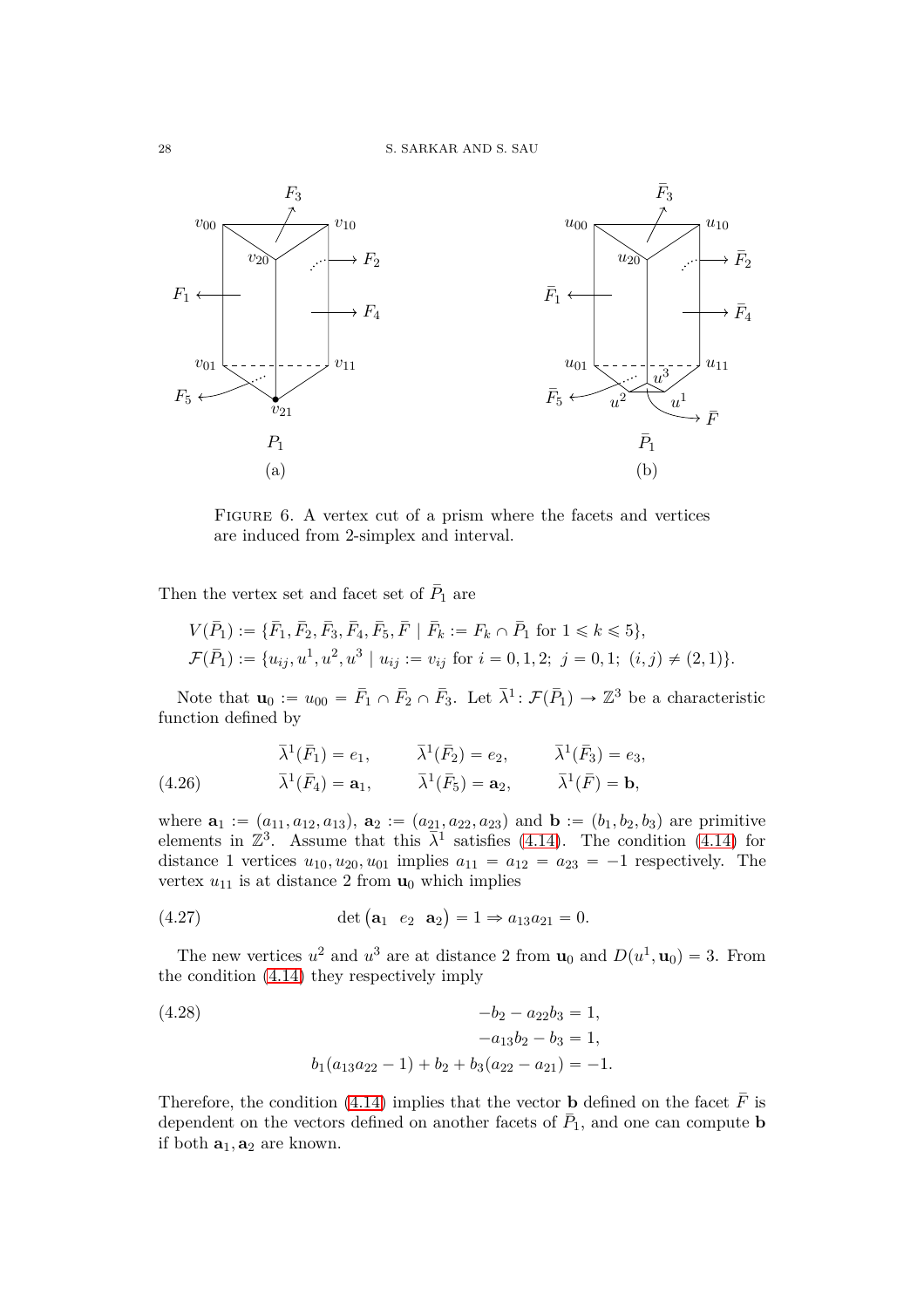Now  $\bar{\lambda}^1$  induces  $\lambda^1$ :  $\mathcal{F}(P_1) \to \mathbb{Z}^3$  following [\(4.4\)](#page-18-2). Note that  $\lambda^1$  may not be a characteristic function on  $P_1$  as the determinant of the  $3 \times 3$  matrix

(4.29) 
$$
A_{\tilde{\mathbf{v}}} := \begin{pmatrix} 1 & -1 & a_{21} \\ 0 & -1 & a_{22} \\ 0 & a_{13} & -1 \end{pmatrix}
$$

at the vertex  $\tilde{\mathbf{v}}$  may not be equal to  $\pm 1$  always, see for Example [4.2.](#page-18-1) Note that

$$
\det A_{\tilde{\mathbf{v}}} = 1 - a_{13} a_{22}.
$$

We now investigate how the matrix  $A_{\tilde{v}}$  changes depending on the value of its determinant and consequently classify the quasitoric manifolds on  $P_1$ . Note that here  $N_0 = 0$ ,  $N_1 = 2$  and  $N_2 = 3$ .

**Case 1:** Let  $det(A_{\tilde{v}}) = 0$ . This implies  $a_{13}a_{22} = 1$ . So  $a_{13} \neq 0$  and  $a_{21} = 0$ , by [\(4.27\)](#page-27-1). Then

<span id="page-28-0"></span>(4.30) 
$$
A_{\tilde{\mathbf{v}}} = \begin{pmatrix} 1 & -1 & 0 \\ 0 & -1 & 1 \\ 0 & 1 & -1 \end{pmatrix} \text{ or } \begin{pmatrix} 1 & -1 & 0 \\ 0 & -1 & -1 \\ 0 & -1 & -1 \end{pmatrix}.
$$

The first matrix in [\(4.30\)](#page-28-0) along with [\(4.28\)](#page-27-2) leads us to conclude that

$$
b_2+b_3=-1.
$$

Whereas using [\(4.28\)](#page-27-2) the second matrix in [\(4.30\)](#page-28-0) leads to  $-b_2+b_3 = 1$  and  $b_2-b_3 = 1$ 1, which is impossible. So  $A_{\tilde{v}}$  is the first matrix in [\(4.30\)](#page-28-0).

**Case 2:** Now let  $\det A_{\tilde{v}} \neq 0$ . Then the following two subcases may arise.

**Subcase 1:** Let  $\det A_{\tilde{v}} = 1$ . Then  $a_{13}a_{22} = 0$ . Thus either  $a_{13} = 0, a_{21} \neq 0$ or  $a_{13} \neq 0, a_{21} = 0$  or  $a_{13} = 0 = a_{21}$ . So, we may have the following matrices respectively:

$$
A_{\tilde{\mathbf{v}}} = \begin{pmatrix} 1 & -1 & a_{21} \\ 0 & -1 & a_{22} \\ 0 & 0 & -1 \end{pmatrix}, \text{ or } \begin{pmatrix} 1 & 0 & 0 \\ -1 & -1 & a_{13} \\ 0 & 0 & -1 \end{pmatrix}, \text{ or } \begin{pmatrix} 1 & 0 & 0 \\ -1 & -1 & 0 \\ a_{21} & 0 & -1 \end{pmatrix}.
$$

Therefore, using [\(4.28\)](#page-27-2) we have

$$
\mathbf{b} = (a_{21}, a_{22} - 1, -1), \quad \text{or} \quad \mathbf{b} = (0, -1, a_{13} - 1), \quad \text{or} \quad \mathbf{b} = (a_{21}, -1, -1).
$$

respectively.

**Subcase 2:** Let  $\det A_{\tilde{v}} = a \neq 0, 1$ . Then  $a_{21} = 0$  and

$$
A_{\tilde{\mathbf{v}}} = \begin{pmatrix} 1 & -1 & 0 \\ 0 & -1 & a_{22} \\ 0 & a_{13} & -1 \end{pmatrix}.
$$

With a similar calculation using [\(4.28\)](#page-27-2), we get

$$
\mathbf{b} = (0, \frac{a_{22} - 1}{a}, \frac{a_{13} - 1}{a}).
$$

 $\Box$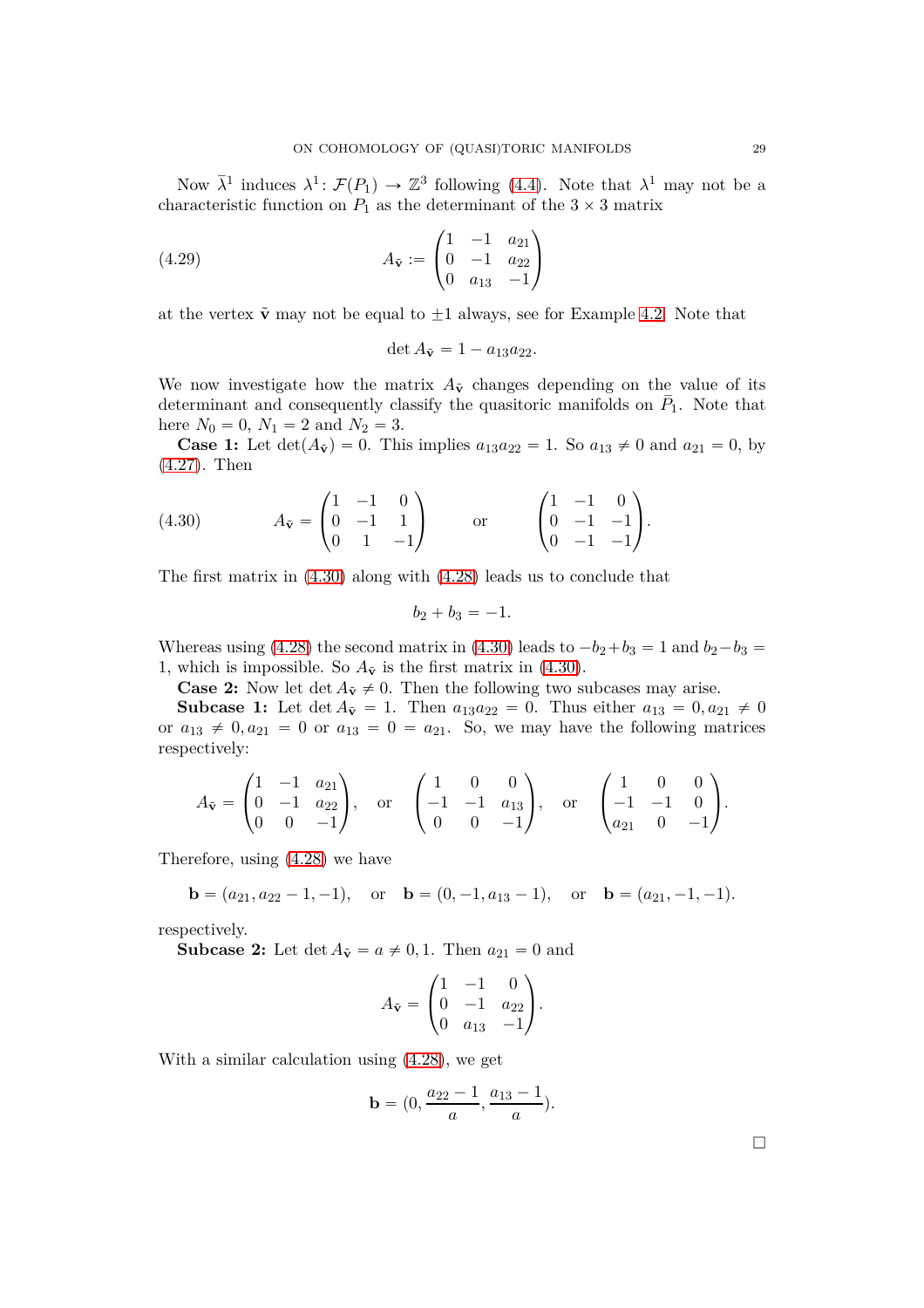#### 30 S. SARKAR AND S. SAU

## 5. Cohomology rings of (quasi)toric manifolds over a vertex cut of a finite product of simplices

In the pioneering paper [\[DJ91\]](#page-43-1), the authors came up with a technique to calculate the cohomology ring of a (quasi)toric manifold using the minimal non-face structure, see Section [2.](#page-2-0) In this section, we calculate the integral cohomology of (quasi)toric manifolds over the vertex cut of finite product of simplices depending on the determinant of  $A_{\tilde{v}}$  defined in [\(4.5\)](#page-19-1).

Let  $P = \prod_{j=1}^{m} \Delta^{n_j}$  be a finite product of simplices as in [\(2.5\)](#page-3-0) and  $\bar{P}$  be the vertex cut of *P* at the vertex  $\tilde{\mathbf{v}} = v_{n_1 n_2 ... n_m} \in V(P)$ . Let  $\bar{\lambda}: \mathcal{F}(\bar{P}) \to \mathbb{Z}^n$  be a characteristic map defined as in [\(4.2\)](#page-18-0) such that  $X(\overline{P}, \overline{\lambda})$  is a quasitoric manifold, and the map  $\lambda$  satisfies the following

(5.1) 
$$
\det A_{\mathbf{u}} = \begin{cases} -1 & \text{if } D(\mathbf{u}, \mathbf{u}_0) = \text{odd} \\ +1 & \text{if } D(\mathbf{u}, \mathbf{u}_0) = \text{even} \end{cases}
$$

where  $\mathbf{u}, \mathbf{u}_0 = u_{0...0} \in V(\overline{P})$ . Then, by Lemma [4.3](#page-20-0) and Theorem [4.4,](#page-22-0) we can classify the matrix  $A_{\tilde{v}}$  and the vector **b** assigned to the new facet  $\overline{F}$ . We give a presentation of the cohomology ring of the (quasi)toric manifold  $X(\overline{P}, \overline{\lambda})$  using the techniques of [\[DJ91\]](#page-43-1). Then we calculate the products of the generators in this cohomology ring.

Recall the facet set of  $\bar{P}$ 

$$
\mathcal{F}(\bar{P}) = \{ \bar{F}_{k_j}^j := F_{k_j}^j \cap \bar{P} | F_{k_j}^j \in \mathcal{F}(P) \} \cup \{ \bar{F} \}
$$

from [\(4.1\)](#page-18-3) and  $N_j = \sum_{s=1}^j n_s$  from [\(2.6\)](#page-4-1). We assign the indeterminate  $x_i$  to the facet  $\bar{F}^j_{k_j}$  where  $i = N_{j-1} + k_j$  for  $1 \leq k_j \leq n_j$  and  $j = 1, \ldots, m$ . Note that these facets are assigned with the standard basis vectors  $e_i$  for  $i = 1, ..., n$ . We also assign the indeterminate  $x_{n+i}$  to the facet  $F_0^i$  which is assigned to the vector  $a_i$  for  $i = 1, \ldots, m$ . Moreover, the new facet  $\overline{F}$  of  $\overline{P}$  is assigned to an indeterminate *x*. Then following Section [2,](#page-2-0) we have

$$
H^*(X(\overline{P},\overline{\lambda})) \cong \mathbb{Z}[x_1,\ldots,x_n,\ldots,x_{n+m},x]/\overline{I} + \overline{J}
$$

where  $\overline{I}$  and  $\overline{J}$  are ideals defined similarly to [\(2.3\)](#page-3-2). They are discussed in the following.

The ideal  $\overline{I}$  can be determined by the minimal non-faces of  $\overline{P}$  as it is generated by square-free monomials corresponding the non-faces of  $\overline{P}$  which are the following

$$
\label{eq:1} \begin{aligned} &\prod_{k_j=0}^{n_j} \bar{F}^j_{k_j} &\qquad \qquad \text{for } 1\leqslant j\leqslant m,\\ &\bar{F}^j_{n_j}\bar{F} &\qquad \qquad \text{for } 1\leqslant j\leqslant m,\\ &\prod_{j=1}^m\prod_{k_j=0}^{n_j-1} \bar{F}^j_{k_j}. \end{aligned}
$$

Then the ideal  $\overline{I}$  is generated by the following monomials in  $\mathbb{Z}[x_1,\ldots,x_{n+m},x]$ :

(5.2) 
$$
x_{N_{j-1}+1} \dots x_{N_j} x_{n+j}, \quad x x_{N_j}, \quad \text{and } \prod_{\substack{i=1 \ i \neq N_j}}^{n+m} x_i
$$

<span id="page-29-0"></span>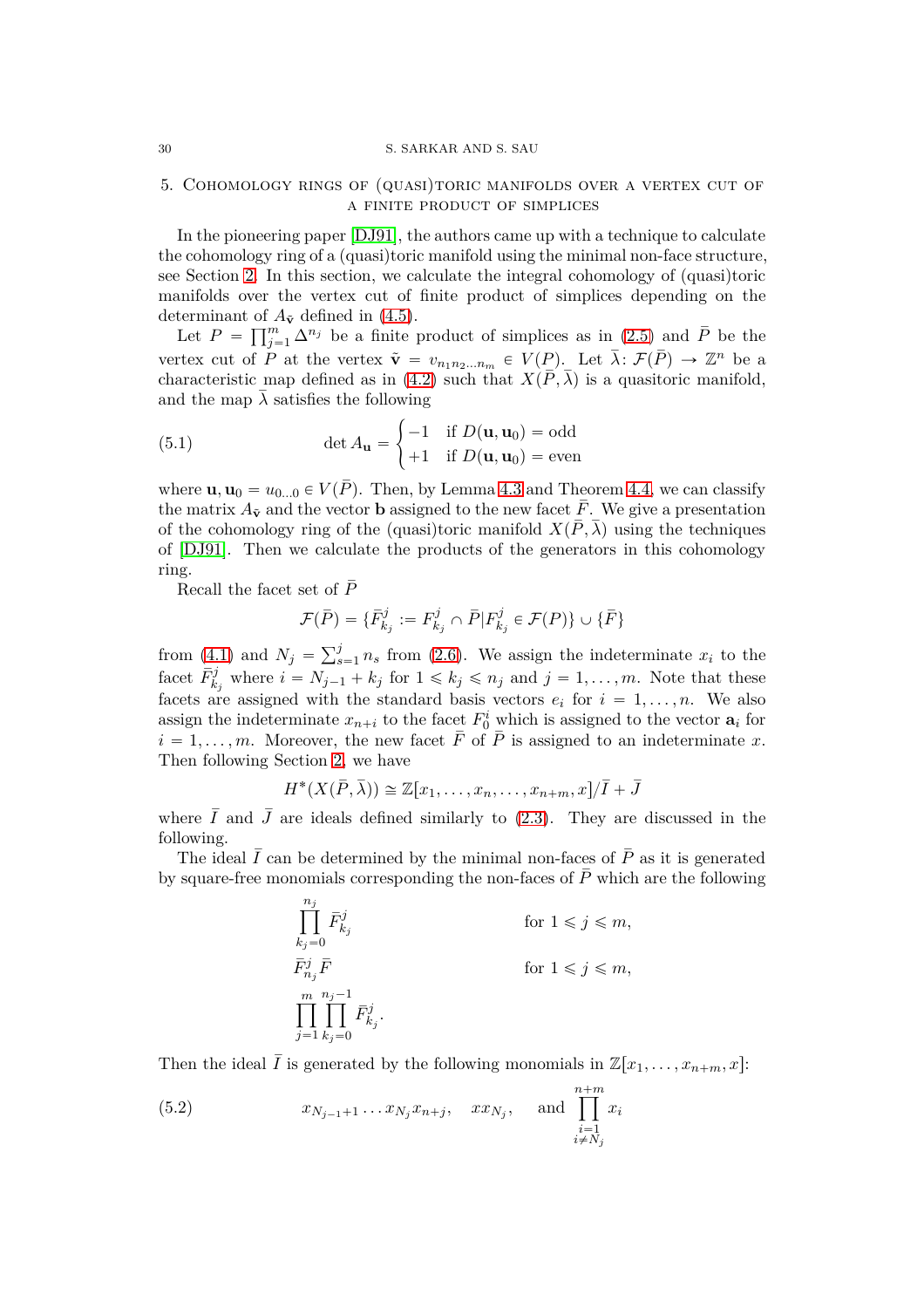for  $j = 1, ..., m$ . Recall  $N_0 = 0$  and  $N_m = n$ .

Note that the characteristic matrix is already determined by Proposition [2.8](#page-6-1) and Lemma [4.3.](#page-20-0) Let us look into the vector equation

<span id="page-30-0"></span>(5.3) 
$$
\lambda_{\bar{J}} = \sum_{i=1}^{n} e_i x_i + \sum_{i=1}^{m} \mathbf{a}_i x_{n+i} + \mathbf{b} x.
$$

Then the ideal  $\bar{J}$  is generated by the *n* coordinates of  $\lambda_{\bar{J}}$ . In other words,  $\bar{J}$  is generated by *n* many degree one homogeneous polynomials. Next we compute the integral  $H^*(X(\overline{P}, \overline{\lambda}))$  with less number of generators depending on the determinant of the matrix  $A_{\tilde{\mathbf{v}}}$ .

**Case 1:** Let det  $A_{\tilde{v}} = (-1)^m$ . We characterized the matrix  $A_{\tilde{v}}$  in Lemma [4.3.](#page-20-0) The matrix  $A_{\tilde{V}}$  is given in [\(4.10\)](#page-21-0). Then the ideal  $\bar{J}$  is generated by the following degree one polynomials come from [\(5.3\)](#page-30-0)

(5.4) 
$$
x_i - x_{n+j} + \sum_{k > j}^{m} a_{ki} x_{n+k} + b_i x
$$
 if  $N_{j-1} < i \le N_j$  for  $j = 1, ..., m - 1$ ,  
\n $x_i - x_{n+m} + b_i x$  if  $N_{m-1} < i \le N_m$ .

This implies

<span id="page-30-1"></span> $($ 

(5.5) 
$$
x_i = x_{n+j} - \sum_{k>j}^{m} a_{ki}x_{n+k} - b_ix
$$
 if  $N_{j-1} < i \le N_j$  for  $j = 1, ..., m-1$ ,  
\n $x_i = x_{n+m} - b_ix$  if  $N_{m-1} < i \le N_m$ .

For simplicity of notation, we denote the generator  $x_{n+j} \in H^*(X(\overline{P}, \overline{\lambda}))$  by  $y_j$  for  $j = 1, \ldots, m$  and *x* by *y*. Then

(5.6) 
$$
H^*(X(\overline{P},\overline{\lambda})) \cong \mathbb{Z}[y_1,\ldots,y_m,y]/\overline{I}
$$

where the generators of the ideal  $\overline{I}$  are reduced to the following polynomials

$$
y_{j} \prod_{i>N_{j-1}}^{N_{j}} \left(y_{j} - \sum_{k>j} a_{ki} y_{k} - b_{i} y\right) \qquad \text{for } j = 1, ..., m-1
$$
  
\n
$$
y_{m} \prod_{i>N_{m-1}}^{N_{m}} (y_{m} - b_{i} y)
$$
  
\n
$$
y \left(y_{j} - \sum_{k>j} a_{k} y_{j} y_{k} - b_{N_{j}} y\right) \qquad \text{for } j = 1, ..., m-1
$$
  
\n
$$
y(y_{m} - b_{N_{m}} y)
$$
  
\n5.7)  
\n
$$
\prod_{\substack{i=1 \ i \neq N_{j}}}^{N_{m-1}} \prod_{j=1}^{m-1} \left(y_{j} - \sum_{k>j} a_{ki} y_{k} - b_{i} y\right) \prod_{i>N_{m-1}}^{N_{m-1}} (y_{m} - b_{i} y).
$$

**Case 2:** Let  $\det A_{\tilde{v}} \neq (-1)^m$ . Recall the classification of the matrix  $A_{\tilde{v}}$  from Lemma [4.3.](#page-20-0) The matrix  $A_{\tilde{V}}$  is given in [\(4.12\)](#page-22-2). Then the ideal  $\bar{J}$  is generated by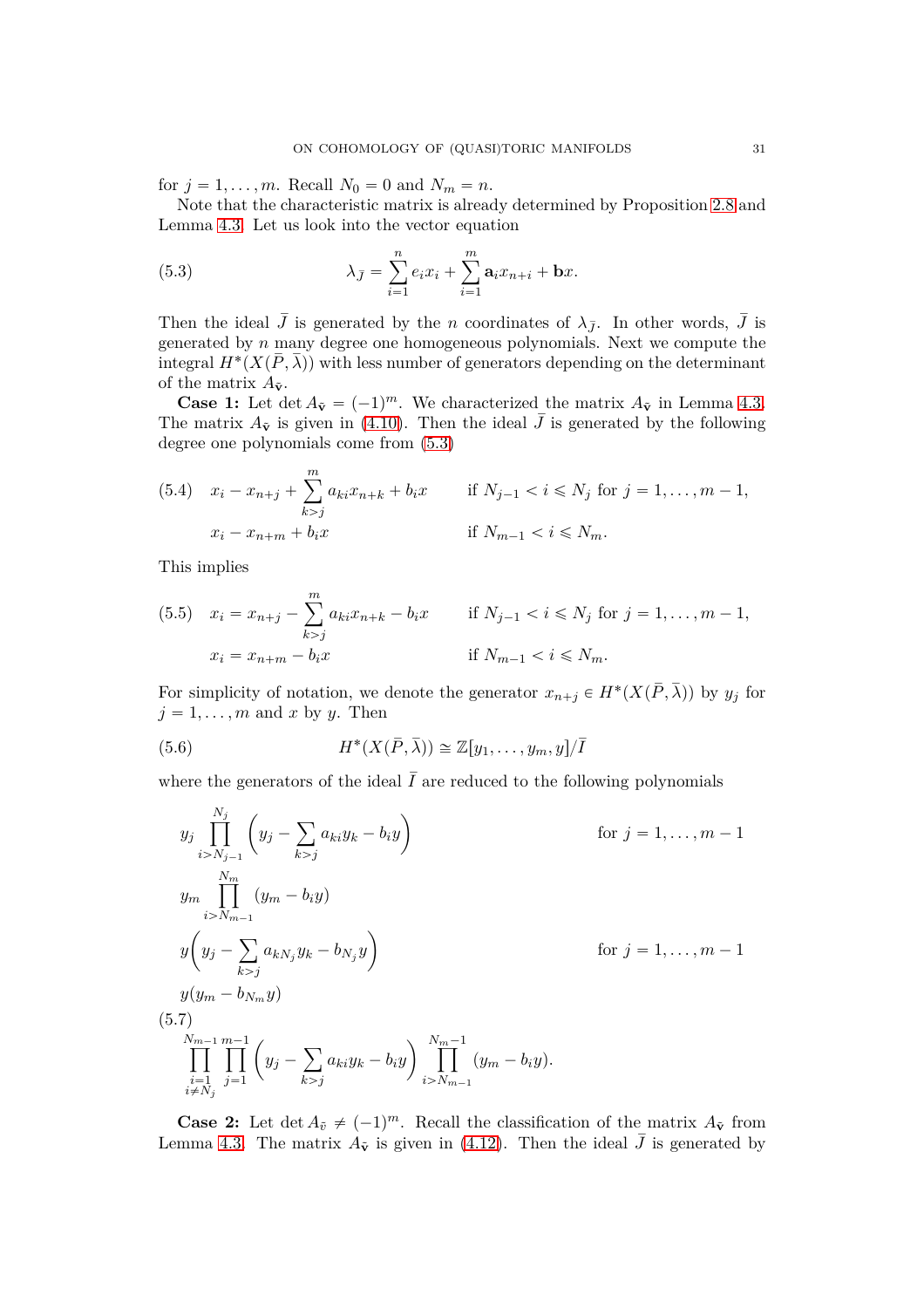the following degree one polynomials

<span id="page-31-0"></span>
$$
x_i - x_{n+j} + b_i x,
$$
 if  $N_{j-1} < i < N_j$  for  $j = 1, ..., m$ ,  
\n
$$
x_i - x_{n+j} + a_{(j+1)(N_j)}x_{n+j+1} + b_i x,
$$
 if  $i = N_j$  for  $j = 1, ..., m - 1$ ,  
\n(5.8)  $x_n - x_{n+m} + a_{1n}x_{n+1} + b_n x.$ 

From the proof of Theorem [4.4,](#page-22-0) we have  $b_i = 0$  where  $N_{i-1} < i < N_i$  for  $j = 1, ..., m$  when det  $A_{\tilde{\mathbf{v}}} \neq 0$ . When det  $A_{\tilde{\mathbf{v}}} = 0$ , these  $b_i$ 's are arbitrary. Though we can calculate the cohomology with arbitrary  $b_i$ 's, we are going to calculate them when  $b_i = 0$  for  $N_{i-1} < i < N_i$  and  $j = 1, \ldots, m$ ; as our future interest of lies into classification of cohomology rings upto isomorphism for  $b_i = 0$  for  $N_{i-1} < i < N_i$ and  $j = 1, \ldots, m$ . Then from [\(5.8\)](#page-31-0), we get the following

$$
x_i = x_{n+j}
$$
 if  $N_{j-1} < i < N_j$ , for  $j = 1, ..., m$   
\n
$$
x_i = x_{n+j} - a_{(j+1)(N_j)}x_{n+j+1} - b_i x
$$
 if  $i = N_j$ , for  $j = 1, ..., m - 1$   
\n(5.9)  $x_n = x_{n+m} - a_{1n}x_{n+1} - b_n x$ .

For simplicity of notation, here we denote the generator  $x_{n+j} \in H^*(X(\overline{P}, \overline{\lambda}))$  by  $y_j$ for  $j = 1, \ldots, m$  and x by y. Then

<span id="page-31-2"></span>(5.10) 
$$
H^*(X(\overline{P},\overline{\lambda})) \cong \mathbb{Z}[y_1,\ldots,y_m,y]/\overline{I}
$$

where the generators of the ideal  $\overline{I}$  are reduced to the following polynomials

<span id="page-31-1"></span>(5.11) 
$$
y_j^{n_j} (y_j - a_{j'N_j} y_{j'} - b_{N_j} y) \qquad \text{for } j = 1, ..., m-1,
$$
  
\n
$$
y_m^{n_m} (y_m - a_{1N_m} y_1 - b_{N_m} y),
$$
  
\n
$$
y(y_j - a_{j'N_j} y_{j'} - b_{N_j} y) \qquad \text{for } j = 1, ..., m-1,
$$
  
\n
$$
y(y_m - a_{1N_m} y_1 - b_n y),
$$
  
\n
$$
\prod_{j=1}^m y_j^{n_j}.
$$

with  $j' = j + 1$ . Note that the polynomials in [\(5.11\)](#page-31-1) are zero in the cohomology ring  $H^*(X(\overline{P}, \overline{\lambda})).$ 

<span id="page-31-3"></span>**Theorem 5.1.** *The elements*  $y_1, \ldots, y_m, y$  *belong to*  $H^2(X(\overline{P}, \overline{\lambda}))$  *and satisfy the following:*

(1) 
$$
yy_1 = yy_2 = \cdots = yy_m
$$
, and

(2)  $y^2 = (-1)^{m+1} (\det A_{\tilde{v}}) y y_j$  *for any j=1, ...,m.* 

*Proof.* The computation of cohomology ring of a (quasi)toric manifold following [\[DJ91\]](#page-43-1) gives  $y_1, \ldots, y_m, y \in H^2(X(\overline{P}, \overline{\lambda}))$ . We shall prove (1) and (2) depending on the values of det  $A_{\tilde{v}}$ . There are following two possibilities.

**Case 1:** In this case,  $\det A_{\tilde{v}} = 0$  and following [\(4.10\)](#page-21-0) and [\(4.13\)](#page-22-3); we get

$$
a_{jk} = \begin{cases} -1 & \text{if } N_{j-1} < k \le N_j \text{ for } j = 1, ..., m, \\ 1 & \text{if } k = N_{j-1} \text{ for } j = 2, ..., n \text{ or } k = n \text{ for } j = 1, \\ 0 & \text{otherwise.} \end{cases}
$$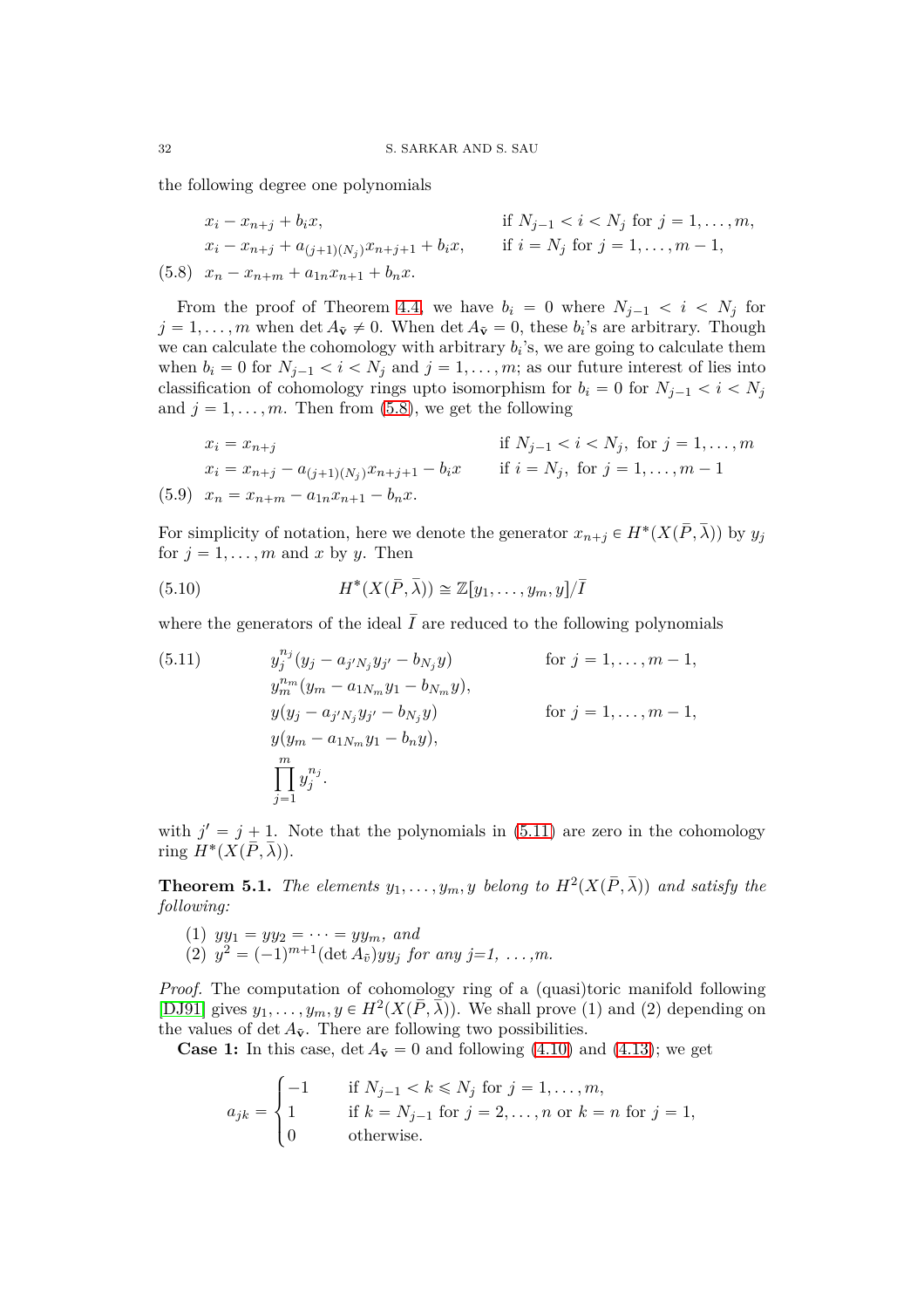Hence, the polynomials in [\(5.11\)](#page-31-1) reduce to the following equations

<span id="page-32-0"></span>(5.12) 
$$
y(y_1 - y_2 - b_{N_1}y) = 0,
$$

$$
\vdots
$$

$$
y(y_j - y_{j'} - b_{N_j}y) = 0,
$$

$$
\vdots
$$

$$
y(y_{m-1} - y_m - b_{N_{m-1}}y) = 0,
$$

$$
y(y_m - y_1 - b_{N_m}y) = 0
$$

where  $j' = j + 1$ . By summing up these equations altogether, we get

$$
(\sum_{j=1}^m b_{N_j})y^2 = 0.
$$

From **Case 1** of Theorem [4.4](#page-22-0) we have  $\sum_{j=1}^{m} b_{N_j} = -1$  when det  $A_{\tilde{v}} = 0$ . This implies  $y^2 = 0$ , which proves (2) for this case. Now using  $y^2 = 0$  in the equations in  $(5.12)$  one by one we obtain the desired result  $(1)$ .

**Case 2:** In this case, we have det  $A_{\tilde{v}} \neq 0$  and we may have following two subcases.

**Subcase 1:** Let  $\det A_{\tilde{v}} = (-1)^m$ . The third and fourth polynomials of [\(5.7\)](#page-30-1) become the following *m* equations

<span id="page-32-1"></span>(5.13) 
$$
y\left(y_1 - \sum_{k>1} a_{kN_1} y_k - b_{N_1} y\right) = 0,
$$
  

$$
\vdots
$$

$$
y\left(y_j - \sum_{k>j} a_{kN_j} y_k - b_{N_j} y\right) = 0,
$$

$$
\vdots
$$

$$
y(y_{m-1} - a_{mN_{m-1}} y_m - b_{N_{m-1}} y) = 0,
$$

$$
y(y_m - b_{N_m} y) = 0.
$$

We denote the *j*-th equation in [\(5.13\)](#page-32-1) by  $(5.13.j)$  $(5.13.j)$  $(5.13.j)$  for  $j = 1, \ldots, m$ . Recall from the proof of Theorem [4.4](#page-22-0) and [\(4.24\)](#page-26-2) that  $b_{N_m} = -1$  for this subcase. Using this in  $(5.13 \text{ m})$  $(5.13 \text{ m})$  $(5.13 \text{ m})$  we get  $y^2 + yy_m = 0$ . Also from  $(4.24)$ , we have  $b_{N_{m-1}} = -1 + a_{mN_{m-1}}$ . Using  $b_{N_{m-1}} = -1 + a_{mN_{m-1}}$  and  $y^2 + yy_m = 0$  in  $(5.13.(m-1))$  $(5.13.(m-1))$  $(5.13.(m-1))$ , we get  $y^2 + yy_{m-1} =$ 0. Repeating similar arguments inductively, we have

$$
y^2 + yy_j = 0
$$

for  $j = 1, \ldots, m$ . This proves our claim (1) and (2) in this subcase.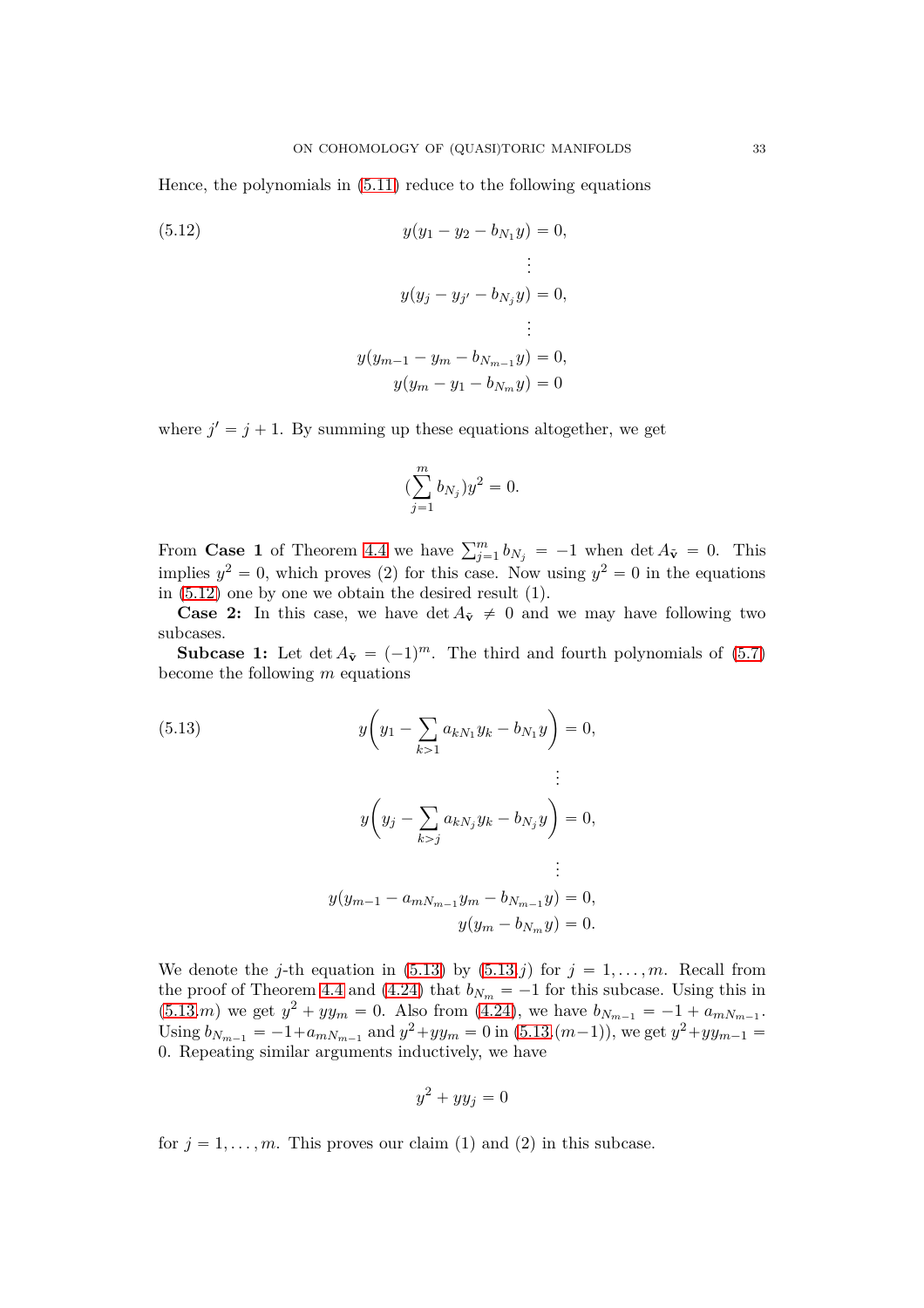**Subcase 2:** Let det  $A_{\tilde{v}} \neq (-1)^m$ . Then third and fourth polynomials of [\(5.11\)](#page-31-1) become the following *m* equations

<span id="page-33-0"></span>(5.14) 
$$
y(y_1 - a_{2N_1}y_2 - b_{N_1}y) = 0,
$$

$$
\vdots
$$

$$
y(y_j - a_{j'N_j}y_{j'} - b_{N_j}y) = 0,
$$

$$
\vdots
$$

$$
y(y_{m-1} - a_{(m)(N_m)}y_m - b_{N_{n-1}}y) = 0,
$$

$$
y(y_m - a_{1N_m}y_1 - b_{N_m}y) = 0.
$$

where  $j' = j + 1$ . We denote the *j*-th equation in [\(5.14\)](#page-33-0) by [\(5.14.](#page-33-0)*j*) for  $j = 1, ..., m$ . First we fix an  $j \in \{1, ..., m\}$  and consider the equation  $(5.14.j'')$  $(5.14.j'')$  for  $j'' = j - 1$ . Then we substitute the value of  $yy_{j''}$  from  $(5.14.j'')$  $(5.14.j'')$  into the equation  $(5.14.(j''-1))$  $(5.14.(j''-1))$  $(5.14.(j''-1))$ and have

(5.15) 
$$
yy_{j''-1} - a_{j''N_{j''-1}}(a_{jN_{j''}}y_j + b_{N_{j''}}y)y - b_{N_{j''-1}}y^2 = 0.
$$

From the proof of Theorem [4.4](#page-22-0) and [\(4.25\)](#page-26-3), we have

<span id="page-33-1"></span>
$$
b_{N_{j''}} = \frac{(-1)^m}{\det A_{\tilde{\mathbf{v}}}} (a_{jN_{j''}} - 1) \quad \text{and} \quad b_{N_{j''-1}} = \frac{(-1)^m}{\det A_{\tilde{\mathbf{v}}}} (a_{j''N_{j''-1}} - 1).
$$

Using  $b_{N_{j''}}$  and  $b_{N_{j''-1}}$  in [\(5.15\)](#page-33-1), we get the following

$$
yy_{j-2} - \frac{(a_{j''N_{j''-1}})(a_{jN_{j''}})}{\det A_{\tilde{\mathbf{v}}}} [(\det A_{\tilde{\mathbf{v}}})yy_j + (-1)^m y^2] + \frac{(-1)^m}{\det A_{\tilde{\mathbf{v}}}} (a_{j''N_{j''-1}})y^2
$$

$$
-\frac{(-1)^m}{\det A_{\tilde{\mathbf{v}}}} (a_{j''N_{j''-1}})y^2 + \frac{(-1)^m}{\det A_{\tilde{\mathbf{v}}}}y^2 = 0
$$
(5.16)

<span id="page-33-2"></span>
$$
\Rightarrow yy_{j-2} - \frac{(a_{j''N_{j''-1}})(a_{jN_{j''}})}{\det A_{\tilde{\mathbf{v}}}} [(\det A_{\tilde{\mathbf{v}}})yy_j + (-1)^m y^2] + \frac{(-1)^m}{\det A_{\tilde{\mathbf{v}}}} y^2 = 0
$$

Then we replace the value of  $yy_{j-2}$  from [\(5.16\)](#page-33-2) in [\(5.14.](#page-33-0) $(j'' - 2)$ ). We follow this recursive process of substitution for  $(m - 1)$  times which gives us the following

<span id="page-33-3"></span>(5.17) 
$$
(1 - a_{1n} a_{2N_1} \dots a_{mN_{m-1}}) [yy_j + \frac{(-1)^m}{\det A_{\tilde{\mathbf{v}}}} y^2] = 0.
$$

Note that if  $j \neq m$  then in the recursive process at some point we reach [\(5.14.](#page-33-0)1). Then we plug in the value of  $yy_1$  from  $(5.14.1)$  in  $(5.14.m)$  and carry on the process. As det  $A_{\tilde{\mathbf{v}}} = (-1)^m (1 - a_{1n} a_{2N_1} \dots a_{mN_{m-1}}) \neq 0$ , from [\(5.17\)](#page-33-3) we have

(5.18) 
$$
yy_j + \frac{(-1)^m}{\det A_{\tilde{\mathbf{v}}}} y^2 = 0 \text{ and } y^2 = (-1)^{m+1} (\det A_{\tilde{\mathbf{v}}}) y y_j
$$

for  $j = 1, \ldots, m$ ; which proves (2) for this subcase. These equations further implies that the polynomials  $yy_j + \frac{(-1)^m}{\det A_{\tilde{\mathbf{v}}}}$  $\frac{(-1)^m}{\det A_{\tilde{\mathbf{v}}}} y^2$  are equal to each other in the cohomology ring for  $j = 1, \ldots, m$ . Thus

$$
yy_1 = yy_2 = \cdots = yy_j.
$$

Thus (1) is proved for this subcase.  $\Box$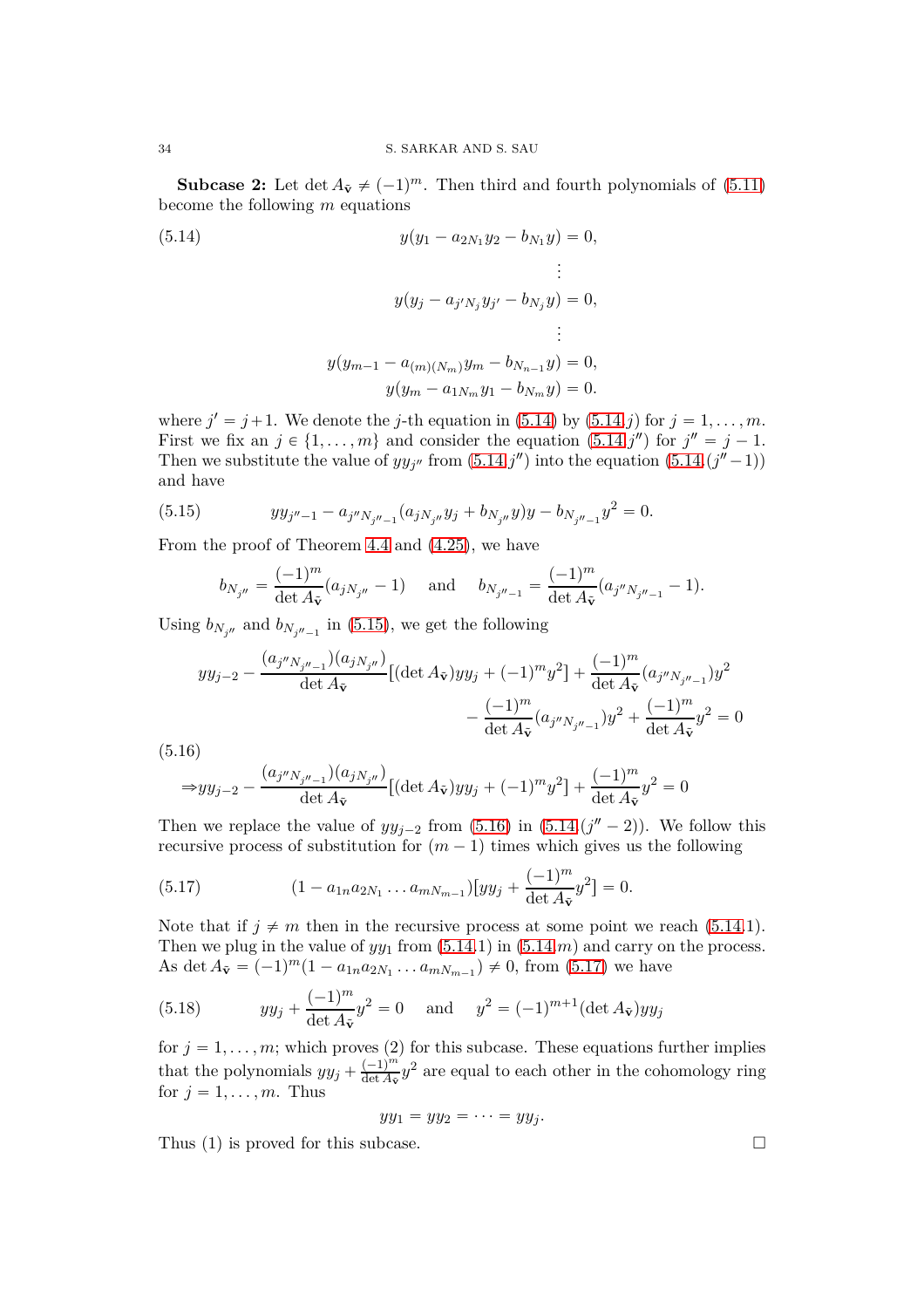In the rest of this section, we discuss the relation among the cohomology rings of (quasi)toric orbifolds over the vertex cut of a finite product of simplices. The integral cohomology ring of  $X(\overline{P}, \overline{\lambda})$  in the case of det  $A_{\tilde{v}} = 0$  is given in [\(5.10\)](#page-31-2)

(5.19) 
$$
H^*(X(\overline{P}, \overline{\lambda}); \mathbb{Z}) \cong \mathbb{Z}[y_1, \dots, y_m, y]/\overline{I}
$$

where the ideal  $\overline{I}$  is generated by

<span id="page-34-1"></span>(1) 
$$
\prod_{j=1}^{m} y_j^{n_j},
$$
  
\n(2) 
$$
y_j^{n_j} (y_j - y_{j+1} - b_{N_j} y),
$$
  
\n(3) 
$$
y(y_j - y_{j+1} - b_{N_j} y)
$$

for  $j = 1, \ldots, m$  where  $y_1 = y_{m+1}$ . Note that the ideal  $\overline{I}$  depends on the entries of the vector **b**.

<span id="page-34-0"></span>**Theorem 5.2.** Let  $P = \prod_{j=1}^{m} \Delta^{n_j}$  be a product of simplices as in [\(2.5\)](#page-3-0) and  $\overline{P}$ *is a vertex cut of P along a vertex*  $\tilde{\mathbf{v}} = v_{n_1...n_m}$  *such that* det  $A_{\tilde{\mathbf{v}}} = 0$ *. Then the cohomology rings*  $H^*(X(\overline{P}, \overline{\lambda}))$  are isomorphic to each other if  $b_i = 0$  for  $i \neq N_j$ *and*  $j = 1, \ldots, m$  *in the vector b assigned to the new facet*  $\overline{F}$ *.* 

*Proof.* Let us define two quasitoric manifolds over  $\overline{P}$  by two characteristic functions  $\bar{\lambda}$  and  $\bar{\lambda}'$ . Let  $(A, \mathbf{b})$  and  $(A', \mathbf{b}')$  be the characteristic matrices associated to  $\bar{\lambda}$ and  $\bar{\lambda}'$  respectively. Also the quasitoric manifolds are denoted by  $X(A, \mathbf{b})$  and  $X(A', \mathbf{b}')$  respectively. In Lemma [4.3](#page-20-0) we have classified the matrices *A* and *A'*. Also from Theorem [4.4,](#page-22-0) we get  $\sum_{j=1}^{m} b_{N_j} = -1$ . And from the hypothesis,  $b_i = 0$ for  $i \neq N_j$ . Let  $\ell$  be an integer which satisfies  $\sum_{j=1}^{m-1} (m-j)b_{N_j} \equiv \ell \pmod{m}$ . Thus  $0 \leq \ell \leq m - 1$ .

Let  $\mathbf{b}' = (b'_1, \ldots, b'_n)^t$  such that

$$
b'_{N_{\ell}} = -1 \quad \text{and} \quad b'_{i} = 0 \text{ for } i \neq N_{\ell}.
$$

Then  $\sum_{j=1}^{m-1} (m-j)b'_{N_j} = \ell$ . Thus we have

<span id="page-34-2"></span>
$$
\sum_{j=1}^{m-1} (m-j)b_{N_j} \equiv \ell \equiv \sum_{j=1}^{m-1} (m-j)b'_{N_j} \pmod{m}.
$$

This implies that there exists an integer *k* such that

(5.20) 
$$
\sum_{j=1}^{m-1} (m-j)b_{N_j} - \sum_{j=1}^{m-1} (m-j)b'_{N_j} + mk = 0.
$$

Let  $I_{\mathbf{b}}$  and  $I_{\mathbf{b}'}$  be the ideals of  $\mathbb{Z}[y_1, \ldots, y_m, y]$  such that

$$
H^*(X(A, \mathbf{b})) = \mathbb{Z}[y_1, \dots, y_m, y]/\overline{I}_{\mathbf{b}} \text{ and } H^*(X(A', \mathbf{b}')) = \mathbb{Z}[y_1, \dots, y_m, y]/\overline{I}_{\mathbf{b}'}
$$

where  $I_{\bf{b}}$  and  $I_{\bf{b}'}$  are described as in [\(5.19\)](#page-34-1). Now let

$$
c_j := \sum_{i=1}^j (b_{N_j} - b'_{N_j}) + k \text{ for } j = 1, ..., m-1 \text{ and } c_m := k.
$$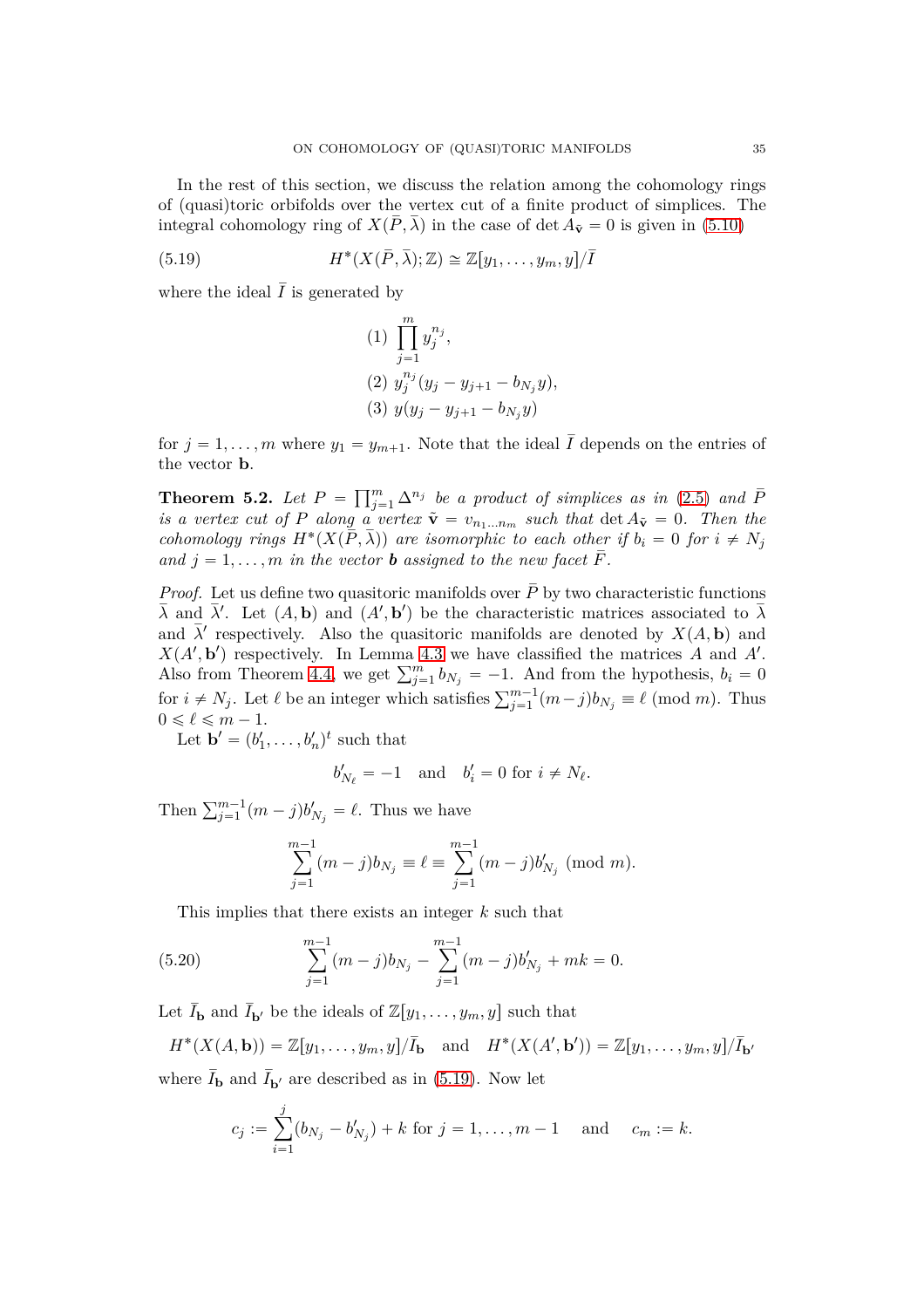So,  $c_j$  is an integer for  $j = 1, \ldots, m$  and they satisfy the following two conditions

<span id="page-35-0"></span>(5.21) 
$$
\sum_{j=1}^{m} c_j = 0 \text{ (using (5.20)) and}
$$

$$
c_j - c_{j-1} = b_{N_j} - b'_{N_j} \text{ for } j = 1, ..., m
$$

where  $c_0 := c_m$ .

Now we consider an automorphism  $\phi: \mathbb{Z}[y_1, \ldots, y_m, y] \to \mathbb{Z}[y_1, \ldots, y_m, y]$  which is defined by

$$
\phi(y_j) = y_j + c_j y \text{ for } j = 1, \dots, m \quad \text{and} \quad \phi(y) = y.
$$

We now show that this  $\phi$  induces an isomorphism

$$
\widetilde{\phi} \colon H^*(X(A', \mathbf{b}')) \to H^*(X(A, \mathbf{b})).
$$

For that, we need to show the generators of  $I_{\mathbf{b}'}$  maps to  $I_{\mathbf{b}}$  through  $\phi$ . Let us inspect the generators of  $I_{\mathbf{b}'}$  given in [\(5.7\)](#page-30-1) one by one. First,

$$
\phi(y_j^{n_j}(y_j - y_{j+1} - b'_{N_j}y)) = (y_j + c_jy)^{n_j}(y_j - y_{j+1} + (c_j - c_{j+1} - b'_{N_j})y)
$$
  
=  $(y_j + c_jy)^{n_j}(y_j - y_{j+1} - b_{N_j}y)$  (using (5.21))  
= 0 in  $H^*(X(A, \mathbf{b}))$ .

for  $j = 1, \ldots, m$ . Similar calculation gives

$$
\phi(y(y_j - y_{j+1} - b'_{N_j}y)) = y(y_j - y_{j+1} - b_{N_j}y) = 0 \text{ in } H^*(X(A, \mathbf{b})).
$$

for  $j = 1, \ldots, m$ . Next we have

$$
\phi(\prod_{j=1}^{m} y_j) = \prod_{j=1}^{m} (y_j + c_j y)
$$
  
=  $\sum_{j=1}^{m} (c_j y \prod_{i \neq j}^{m} y_i)$  (as  $y^2 = 0$ , from Lemma 5.1)  
=  $(\sum_{j=1}^{m} c_j) y y_1^{m-1}$  (as  $yy_j = yy_1$  for any j, from Lemma 5.1)  
= 0 ( using (5.21))

in  $H^*(X(A, \mathbf{b}))$ . Thus we have shown that  $\phi$  induces a graded ring homomorphism  $\widetilde{\phi}: H^*(X(A', \mathbf{b}')) \to H^*(X(A, \mathbf{b}))$ . Similarly we can construct the inverse of  $\widetilde{\phi}$ defined by

$$
\widetilde{\phi}(y_j) = y_j - c_j y \quad \text{and} \quad \widetilde{\phi}(y) = y
$$
  
for  $j = 1, ..., m$ . This proves our claim.

**Remark 5.3.** If  $n_j = 1$  for  $j = 1, \ldots, m$  in Theorem [5.2,](#page-34-0) i.e. *P* is an *m*-cube, one can have a similar result in [\[HKMP20\]](#page-43-9).

<span id="page-35-1"></span>**Proposition 5.4.** Let  $P = \prod_{j=1}^{m} \Delta^{n_j}$  be a finite product of simplices as in  $(2.5)$  and  $n_{j_1}, \ldots, n_{j_s}$  are greater than 1 for some  $\{j_1, \ldots, j_s\} \subseteq \{1, \ldots, m\}$ . Let  $X(P, \lambda)$  be a (quasi)toric manifold as discussed previously in this chapter. Then the following elements forms an additive basis of  $H^4(X(\overline{P}, \overline{\lambda}))$ :

- (1)  $y_i y_j$  where  $1 \leq i \leq j \leq m$ ,
- (2)  $y_j^2$  if  $n_j \in \{n_{j_1}, \ldots, n_{j_s}\}\$ , and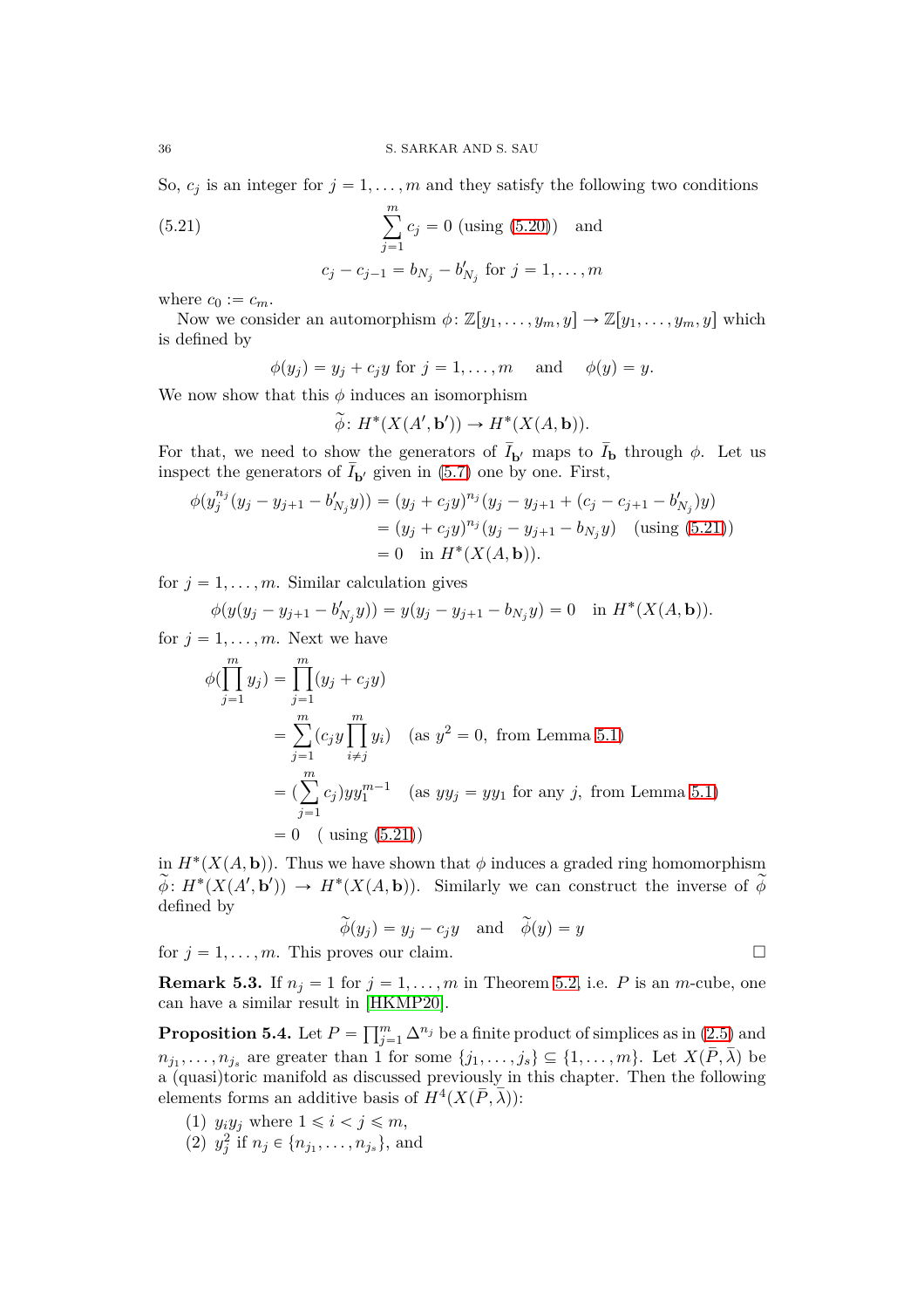(3) 
$$
yy_j
$$
 for any  $j = 1, \ldots, m$ .

*Proof.* From  $(5.11)$  we have  $y_i y_j$   $(1 \leq i \leq j \leq m)$ ,  $y_j^2$  and  $y y_j$  for  $j = 1, \ldots, m$ generate  $H^4(X(\overline{P}, \overline{\lambda}))$ . Lemma [5.1](#page-31-3) implies that  $yy_i = yy_j$  for  $i, j = 1, ..., m$ . If  $n_j = 1$ , then  $y_j^2$  can be represented as a linear combination of  $y_i y_j$   $(1 \le i \le j \le m)$ and  $yy_j$ ; see [\(5.7\)](#page-30-1) and [\(5.11\)](#page-31-1). So, we do not need to consider  $y_j^2$  as generators if  $n_j = 1$ . Thus the number of generators are now updated to  $\binom{m}{2} + s + 1$ .

Let us denote the rank of  $H^4(X(\overline{P}, \overline{\lambda}))$  by  $R(H^4(X(\overline{P}, \overline{\lambda})))$ . Now we show

$$
R(H^4(X(\bar{P},\bar{\lambda}))) = \binom{m}{2} + s + 1
$$

to conclude our claim. The equivariant connected sum of  $\prod_{j=1}^{m} \mathbb{C}P^{n_j}$  and  $\mathbb{C}P^n$  at a  $T<sup>n</sup>$ -fixed point with an orientation reversing map is a (quasi)toric manifold over  $\overline{P}$  and its *i*-th Betti number is  $h_i(\overline{P})$ . Here  $h_i(\overline{P})$  is the *i*-th *h*-vector of  $\overline{P}$ , see [\[DJ91,](#page-43-1) Section 3]. Note that the *i*-th Betti number of  $X(\overline{P}, \overline{\lambda})$  is  $h_i(\overline{P})$ . So the second Betti number of the equivariant connected sum of  $\prod_{j=1}^{m} \mathbb{C}P^{n_j}$  and  $\mathbb{C}P^n$  is  ${m \choose 2} + s + 1$ . Thus the rank of  $H^4(X(\bar{P}, \bar{\lambda}))$  is  ${m \choose 2} + s + 1$ .

For an element  $z \in H^2(X(\overline{P}, \overline{\lambda}))$ , the annihilator of *z* is defined by

$$
Ann(z) = \{ w \in H^{2}(X(\overline{P}, \overline{\lambda})) \mid zw = 0 \text{ in } H^{4}(X(\overline{P}, \overline{\lambda})) \}.
$$

Since  $\{\bar{F}, \bar{F}^j_{n_j}\}$  for  $j = 1, \ldots, m$  are non-faces of  $\bar{P}$ , then Ann $(cy)$  is of rank *m* for a nonzero constant *c*. The following lemma discusses about the converse.

<span id="page-36-1"></span>**Theorem 5.5.** Let  $P = \prod_{j=1}^{m} \Delta^{n_j}$  be a finite product of simplices as in [\(2.5\)](#page-3-0) with  $m \geq 2$  *and*  $n \geq 3$  *and*  $X(\overline{P}, \overline{\lambda})$  *is a (quasi)toric manifold over the vertex cut at*  $\tilde{\mathbf{v}} = v_{n_1...n_m}$  of P as discussed previously in this chapter. If Ann(*z*) is of rank *m for a*  $z \in H^2(X(\overline{P}, \overline{\lambda}))$  and  $\det A = (-1)^m$ , then *z is a constant multiple of y*.

*Proof.* As  $z \in H^2(X(\overline{P}, \overline{\lambda}))$ , let  $z = \sum_{j=1}^m c_j y_j + c y$  for some integers  $c_1, \ldots, c_m, c$ . Let  $w \in \text{Ann}(z)$ . Then there exists integers  $d_1, \ldots, d_m, d$  such that  $w = \sum_{j=1}^m d_j y_j +$ *dy* satisfying

<span id="page-36-0"></span>(5.22) 
$$
(\sum_{j=1}^{m} c_j y_j + c y)(\sum_{j=1}^{m} d_j y_j + d y) = 0.
$$

We have  $zw \in H^4(X(\overline{P}, \overline{\lambda}))$ . Also we have the additive basis of  $H^4(X(\overline{P}, \overline{\lambda}))$ from Preposition [5.4.](#page-35-1) Let *P* be the product of *s*-many simplices  $\Delta^{n_j}$  with  $n_j \geq 2$ and the other simplices are intervals. Without loss of generality, we assume the first  $(m-s)$ -many simplices are intervals. Then the basis elements of  $H^4(X(\overline{P}, \overline{\lambda}))$ are

*yy*<sub>1</sub>, *y<sub>i</sub>y*<sub>*j*</sub>  $(1 \le i \le j \le m)$  and  $y_j^2$  for  $j = (m - s + 1), \ldots, m$ .

**Case1:** Let  $s = 0$ . From [\(5.22\)](#page-36-0) and the fact  $yy_1 = yy_j$  for  $j = 1, \ldots, m$ , we have

$$
(5.23)\quad \sum_{j=1}^{m} (c_j d_j) y_j^2 + \sum_{\substack{i=1 \ i
$$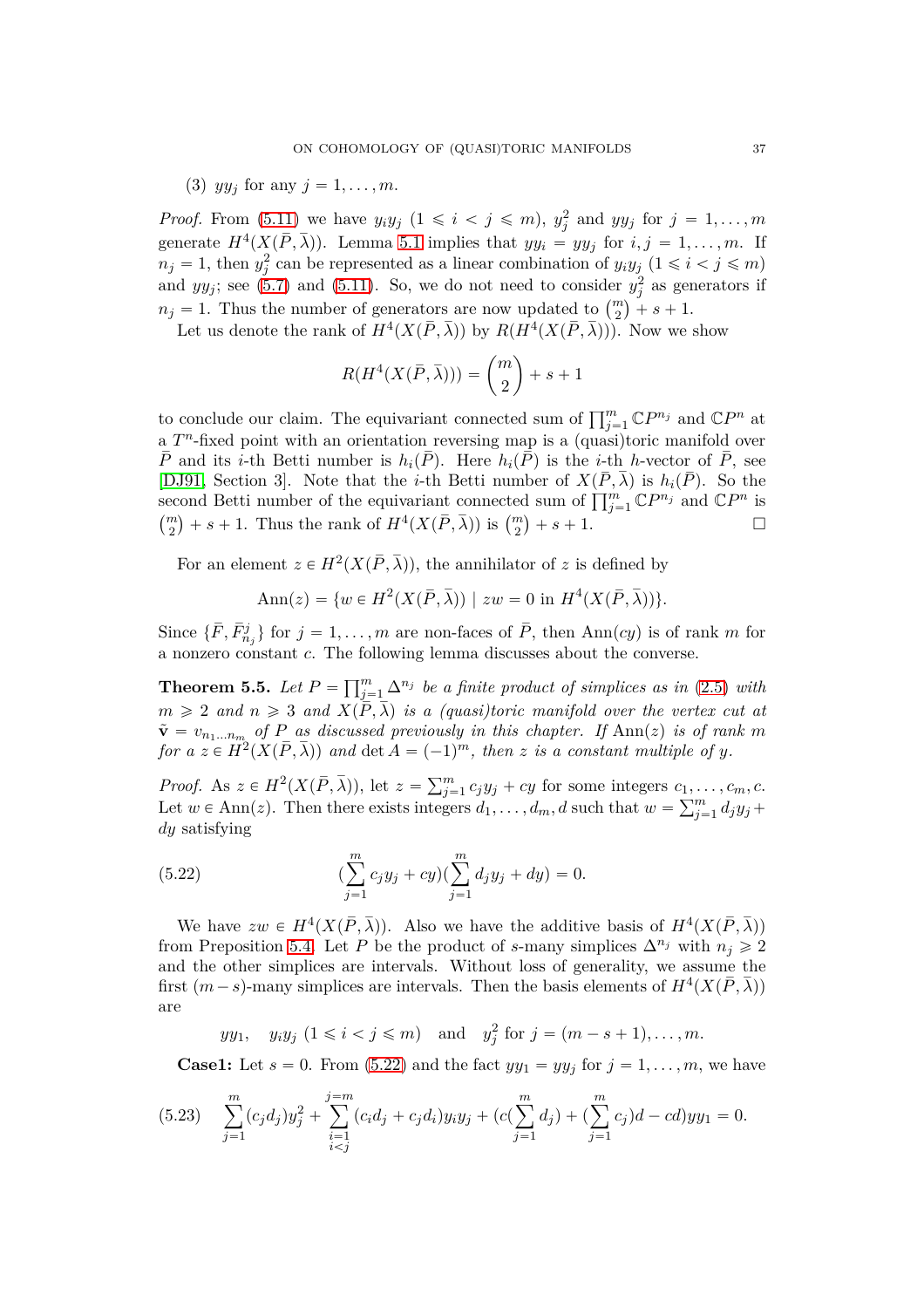#### 38 S. SARKAR AND S. SAU

As the linear equation involves only basis elements, all the coefficients are equal to zero. That is

<span id="page-37-1"></span>(5.24) 
$$
c_j d_j = 0, \qquad \text{for } j = 1, \dots, m
$$

$$
c_i d_j + c_j d_i = 0, \qquad \text{for } 1 \leq i < j \leq m
$$

$$
c(\sum_{j=1}^m d_j) + (\sum_{j=1}^m c_j)d - cd = 0.
$$

As  $\text{Ann}(z) = m$ , there exists coefficient  $d_j \neq 0$  for some  $j = 1, \ldots, m$ . This implies  $c_i = 0$  from the first set of equations in [\(5.24\)](#page-37-1). Thus from the second set of equations in [\(5.24\)](#page-37-1) we conclude  $c_j = 0$  for all  $j = 1, \ldots, m$ . This proves z is a constant multiple of *y*.

**Case 2:** Let *s* > 0. Also, by assumption  $P = I^{m-s} \times \prod_{j=1}^{s} \Delta^{n_j}$  where  $I = [0, 1].$ Then from [\(5.11\)](#page-31-1),  $y_j^2$  can be written as a linear combination of  $y_j y_{j+1}$  and  $y y_j$  for  $j = 1, \ldots, (m - s)$ . We define an index set

$$
I: = \{(i,j): i = j+1, i = 1, \ldots, (m-s)\}.
$$

Note that  $|I| = s$ . From [\(5.22\)](#page-36-0) and the fact  $yy_1 = yy_j$  for  $j = 1, \ldots, m$ , we get

(5.25)

$$
\sum_{j=m-s+1}^{m} (c_j d_j) y_j^2 + \sum_{\substack{i=1 \ i  
+ 
$$
(c(\sum_{j=1}^{m} d_j) + (\sum_{j=1}^{m} c_j) d - c d + \sum_{j=1}^{m-s} (c_j d_j) b_{N_j}) y y_1 = 0.
$$
$$

Other than the coefficients of  $y_i y_j$  for  $(i, j) \in I$  we consider the coefficients of  $y_i y_j$ for  $j = i + 1$ ,  $i = (m - s + 1, \ldots, m - 1)$  and  $y_1 y_m$ . Hence we get the following

| $\int c_2 + c_1 a_{2N_1}$ |                          | $\cdots$ |                             |                     |          | $a_1$                            |                             |  |
|---------------------------|--------------------------|----------|-----------------------------|---------------------|----------|----------------------------------|-----------------------------|--|
|                           | $c_3 + c_2 a_{3N_2} c_2$ | $\cdots$ |                             |                     |          | $d_2$                            |                             |  |
|                           |                          |          |                             |                     |          | $\mathbb{R}^n$                   | ٠<br>$\bullet$<br>$\cdot$   |  |
|                           |                          |          | $c_{s+1} + c_s a_{s+1} N_s$ | $c_{s}$             | $\cdots$ | $d_s$                            | $\boldsymbol{0}$            |  |
|                           |                          | $\cdots$ |                             | $c_{s+2}$ $c_{s+1}$ |          | $a_{s+1}$                        |                             |  |
|                           |                          |          |                             | $\bullet$           |          | $\mathcal{L} \oplus \mathcal{L}$ | ٠<br>$\bullet$<br>$\bullet$ |  |
|                           |                          |          |                             |                     |          |                                  |                             |  |

Since Ann(*z*) is of rank *m*, then the  $m \times m$  matrix is of rank at most 1. Thus, we have  $c_j = 0$  for  $j = 1, ..., m$ . So we can conclude that *z* is a nonzero constant multiple of *y*. multiple of *y*.

**Remark 5.6.** In the previous lemma, if  $s = 0$  i.e. *P* involves no interval in its product then we do not need the assumption det  $A_{\tilde{v}} = (-1)^m$  to prove the result in Theorem [5.5.](#page-36-1)  $\Box$ 

<span id="page-37-0"></span>**Theorem 5.7.** *Let*  $P = \prod_{j=1}^{m} \Delta^{n_j}$  *be a product of simplices as in* [\(2.5\)](#page-3-0) *with*  $m \ge 2$ *,*  $n \geq 3$  *and*  $\overline{P}$  *is a vertex cut of*  $P$  *along a vertex*  $\tilde{\mathbf{v}}$  *such that* det  $A_{\tilde{\mathbf{v}}} = (-1)^m$ . *Then*  $H^*(X(\overline{P},\overline{\lambda}))$  and  $H^*(X(\overline{P},\overline{\lambda}'))$  are isomorphic as graded rings if and only *if*  $H^*(X(P, \lambda))$  and  $H^*(X(P, \lambda'))$  are isomorphic as graded rings.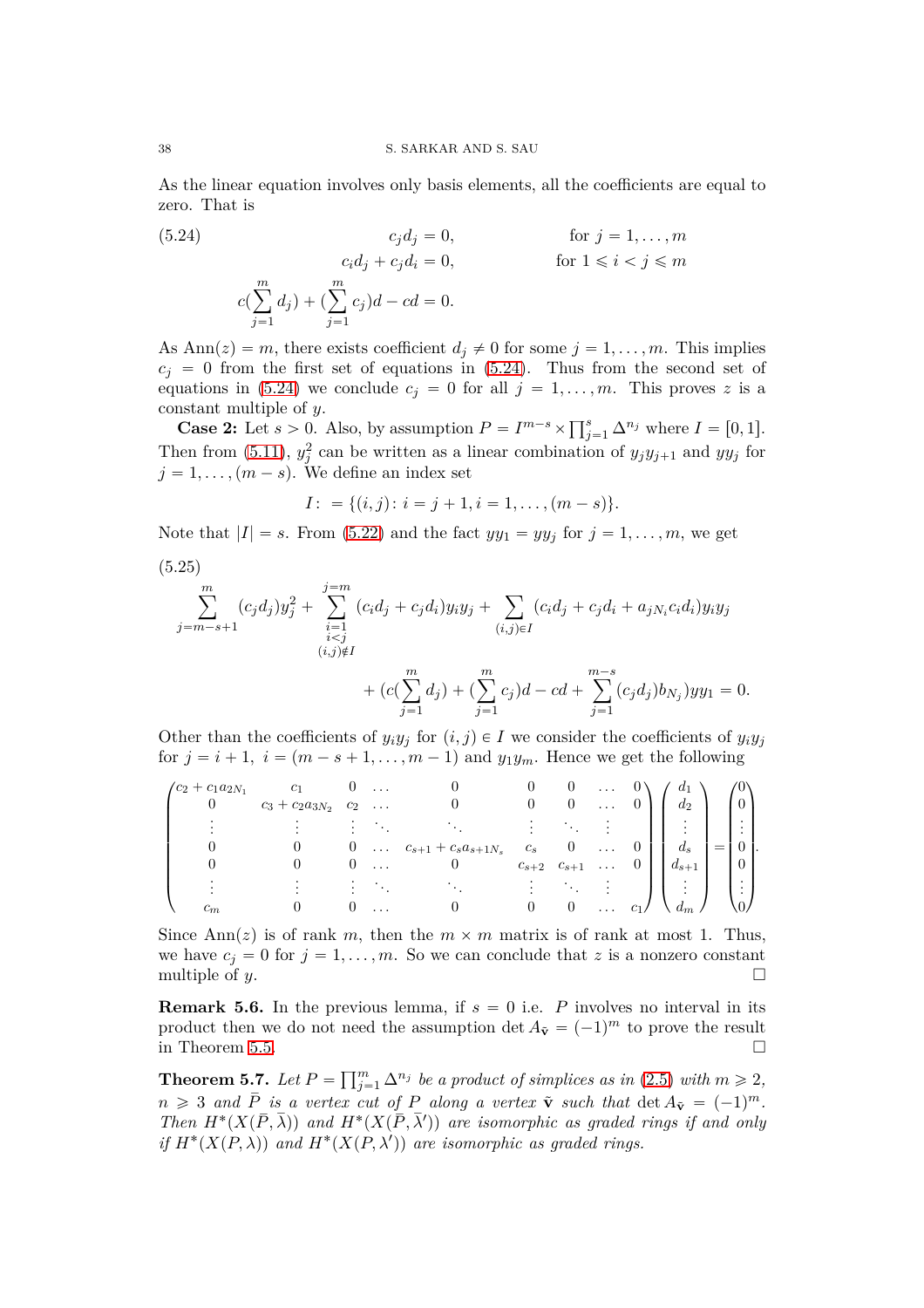*Proof.* First let  $H^*(X(P,\lambda))$  and  $H^*(X(P,\lambda'))$  are isomorphic as graded rings. Note that  $X(\overline{P}, \overline{\lambda})$  is a blowup of  $X(P, \lambda)$  along  $\pi^{-1}(\tilde{\mathbf{v}})$  where  $\pi$  is the orbit map defined as in  $(2.2)$ . This implies

$$
X(\bar{P}, \bar{\lambda}) = X(P, \lambda) \sharp \mathbb{C}P^n
$$

where  $\sharp$  denotes the connected sum of two spaces. Also note that here  $\mathbb{C}P^n$  is equivariantly connected with reversed orientation. Similarly  $X(\overline{P}, \overline{\lambda}')$  is a blowup of  $X(P, \lambda')$  along  $\pi^{-1}(\tilde{\mathbf{v}})$ . This implies the isomorphism of  $H^*(X(\overline{P}, \overline{\lambda}))$  and  $H^*(X(\overline{P}, \overline{\lambda}'))$  as graded rings. Therefore, 'if' part is concluded.

Now let

$$
\bar{\Phi}: H^*(X(\bar{P}, \bar{\lambda})) \to H^*(X(\bar{P}, \bar{\lambda}'))
$$

be an isomorphism as graded rings. Recall that  $\{y_1, \ldots, y_m, y\}$  is an additive basis of  $H^2(X(\overline{P}, \overline{\lambda}))$  as well as  $H^2(X(\overline{P}, \overline{\lambda}'))$ . Thus  $\overline{\Phi}$  induces an automorphism  $\Phi$  of  $\mathbb{Z}[y_1,\ldots,y_m,y]$  such that

$$
\Phi(\bar{I}) = \bar{I}'
$$

where  $\bar{I}$  and  $\bar{I}'$  are ideals generated as in [\(5.10\)](#page-31-2) for characteristic maps  $\bar{\lambda}$  and  $\bar{\lambda}'$ respectively. From Lemma [5.5,](#page-36-1) we have  $\Phi(y) = y$  upto sign. Thus  $\Phi$  induces an automorphism  $\phi$  of  $\mathbb{Z}[y_1,\ldots,y_m]$  satisfying  $\phi(I) = I'$ . This proves the 'only if' part of our claim.

#### 6. (Quasi)toric manifolds over an edge cut of an *n*-cube

<span id="page-38-0"></span>Recall the definition of blowup from Definition [4.1.](#page-17-2) Edge cut of a simple polytope is a blowup along an edge (one dimensional face). If  $\overline{P}$  is an edge cut of an *n* dimensional simple polytope *P* then the new facet  $\overline{F}$  in  $\overline{P}$  is homeomorphic to  $(\Delta^{n-2} \times I)$  as a manifold with corners where  $\Delta^{n-2}$  is a simplex of dimension  $(n-2)$ and *I* is an interval. In this section, we discuss the rigidity of quasitoric manifolds over the edge cut of an *n*-cube.

Let  $P$  be an *n*-cube with the vertex set and facet set defined similar to  $(2.7)$ and [\(2.8\)](#page-4-6) respectively. Interestingly, we can realize the facet set of *P* by  $\mathcal{F}(P)$  =  ${F_1, \ldots, F_n, F_{n+1}, \ldots, F_{2n}}$  where

$$
F_j = \{(x_1, ..., x_n) | x_j = 0\}
$$
 and  $F_{n+j} = \{(x_1, ..., x_n) | x_j = 1\}$ 

for  $j = 1, ..., n$ . Note that  $v_{0...0} = F_1 \cap \cdots \cap F_n$ .

Let  $\overline{P}$  be the edge cut along an edge  $\xi$  where  $V(\xi) = \{v_{11}$ ...10*, v*<sub>11</sub>*...*11}. For simplicity of notation, we denote  $v_{11}$ ...10 :=  $\tilde{v}_1$  and  $v_{11}$ ...11 :=  $\tilde{v}_2$ . Note that  $D(\mathbf{v}_0, \tilde{\mathbf{v}}_1) = (n-1)$  and  $D(\mathbf{v}_0, \tilde{\mathbf{v}}_2) = n$  where  $\mathbf{v}_0 := v_{0...0}$ . The facets of  $\overline{P}$  are  $\mathcal{F}(\overline{P}) := {\overline{F_1, \ldots, F_{2n}, F}}$  where

$$
\bar{F}_i = F_i \cap \bar{P} \text{ for } i = 1, ..., 2n
$$
  

$$
\bar{F} = \{(x_1, ..., x_n) | x_1 + \dots + x_n = c \text{ for some } c \in (\sqrt{n-2}, \sqrt{n-1})\}.
$$

If **v**<sub>*I*</sub> is a vertex in  $V(P)\setminus {\tilde{\bf{v}}_1, \tilde{\bf{v}}_2}$ , then we denote the corresponding vertex in  $\bar{P}$ by  $\mathbf{u}_I$  where *I* is the indexing set. Note that exactly  $(n-1)$  vertices arise in place of both  $\tilde{\mathbf{v}}_1$  and  $\tilde{\mathbf{v}}_2$ . By  $\{\mathbf{u}_i^1, \dots, \mathbf{u}_i^{n-1}\}\$  we denote the set of vertices which arises in place of  $\tilde{\mathbf{v}}_i$  for  $i = 1, 2$ .

<span id="page-38-1"></span>Let a characteristic function

$$
\bar{\lambda}: \bar{\mathcal{P}} \to \mathbb{Z}^n
$$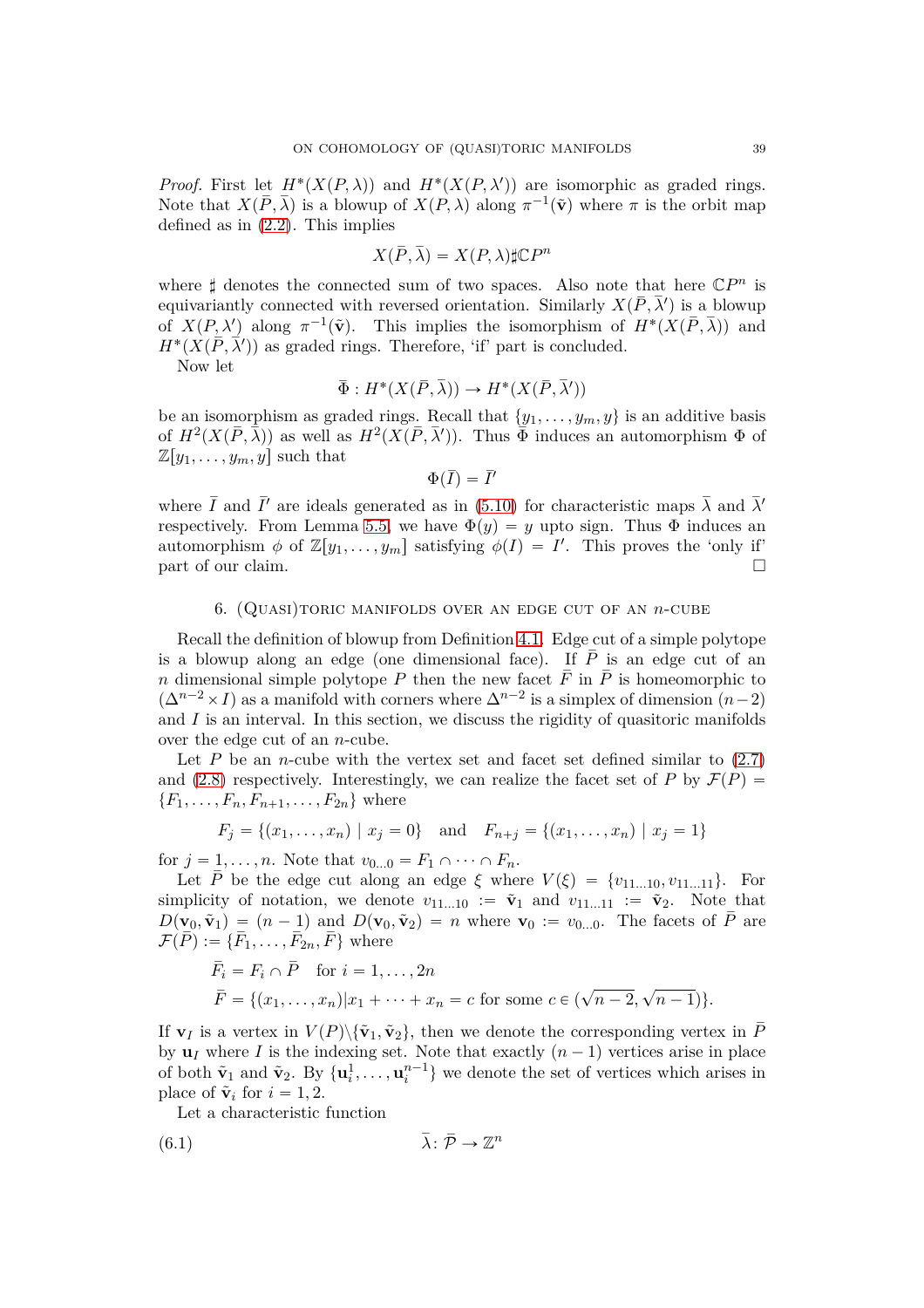be defined as follows

$$
\bar{\lambda}(\bar{F}_i) = \begin{cases} e_j & \text{if } i = j = 1, ..., n, \\ \mathbf{a}_j & \text{if } i = n + j \text{ and } j = 1, ..., m, \\ \mathbf{b} & \text{if } \bar{F}_i = \bar{F} \end{cases}
$$

such that it satisfies

<span id="page-39-0"></span>(6.2) 
$$
\det A_{\mathbf{u}} = \begin{cases} -1 & \text{if } D(\mathbf{u}, \mathbf{u}_0) = \text{odd} \\ +1 & \text{if } D(\mathbf{u}, \mathbf{u}_0) = \text{even} \end{cases}
$$

where  $\mathbf{u}_0 := u_{0...0}$ . We can induce a map  $\lambda \colon \mathcal{F}(P) \to \mathbb{Z}^n$  from  $\overline{\lambda}$  by

$$
\lambda(F_i) := \overline{\lambda}(\overline{F}_i)
$$

for  $i = 1, \ldots, 2n$ . Note that, the map  $\lambda$  may not be a characteristic function. We consider the following two matrices

$$
A_{\tilde{\mathbf{v}}_1} = (\mathbf{a}_1, \dots, \mathbf{a}_{n-1}, e_n),
$$
  

$$
A_{\tilde{\mathbf{v}}_2} = (\mathbf{a}_1, \dots, \mathbf{a}_{n-1}, \mathbf{a}_n)
$$

associated to the facets at the vertices  $\tilde{\mathbf{v}}_1$  and  $\tilde{\mathbf{v}}_2$  respectively with the fixed ordering of the column vectors as discussed in Section [3.](#page-7-0)

The distance one vertices in  $\overline{P}$  with condition [\(6.2\)](#page-39-0) implies  $a_{jj} = -1$  for  $j =$ 1, ..., *n*. The vertices  $\mathbf{u}_1^1, \ldots, \mathbf{u}_1^{n-1}$  which arise in place of  $\tilde{\mathbf{v}}_1$  are  $(n-1)$  distant from  $\mathbf{u}_0$ . The matrix  $A_{\mathbf{u}_1^i}$  is defined by replacing  $\mathbf{a}_i$  in the matrix  $A_{\tilde{\mathbf{v}}_1}$  by **b** for  $i = 1, \ldots, (n-1)$  that is

(6.4) 
$$
A_{\mathbf{u}_1^i} = (\mathbf{a}_1, \dots, \mathbf{a}_{i-1}, \mathbf{b}, \mathbf{a}_{i+1}, \dots, \mathbf{a}_{n-1}, e_n).
$$

Note that  $\det A_{\mathbf{u}_1^i} = (-1)^{n-1}$  for  $i = 1, ..., (n-1)$ . The vertices  $\mathbf{u}_2^1, ..., \mathbf{u}_2^{n-1}$ which arise in place of  $\tilde{\mathbf{v}}_2$  satisfy  $D(\mathbf{u}_0, \mathbf{u}_2^i) = n$  for  $i = 1, ..., (n-1)$ . The matrix  $(6.5)$  $\mathbf{a}_2^i = (\mathbf{a}_1, \dots, \mathbf{a}_{i-1}, \mathbf{b}, \mathbf{a}_{i+1}, \dots, \mathbf{a}_{n-1}, \mathbf{a}_n)$ 

is defined by replacing  $\mathbf{a}_i$  by  $\mathbf{b}$  in  $A_{\tilde{\mathbf{v}}_2}$  for  $i = 1, \ldots, (n-1)$ . Note that  $\det A_{\mathbf{u}_2^i}$  $(-1)^n$  for  $i = 1, ..., (n-1)$ .

The conditions in [\(6.2\)](#page-39-0) on  $\bar{\lambda}$  and Proposition [2.8](#page-6-1) implies

$$
(6.6)
$$

$$
A_{\tilde{\mathbf{v}}_1} = \begin{pmatrix} -1 & 1 & 0 & \dots & 0 & 0 & 0 \\ 0 & -1 & 1 & \dots & 0 & 0 & 0 \\ \vdots & \vdots & \vdots & \ddots & \vdots & \vdots & \vdots \\ 0 & 0 & 0 & \dots & -1 & 1 & 0 \\ 1 & 0 & 0 & \dots & 0 & -1 & 0 \\ a_{1n} & a_{2n} & a_{3n} & \dots & a_{(n-2)n} & a_{(n-1)n} & 1 \end{pmatrix} \text{ if } \det A_{\tilde{\mathbf{v}}_1} = 0
$$
  

$$
A_{\tilde{\mathbf{v}}_1} = \begin{pmatrix} -1 & a_{21} & a_{31} & \dots & a_{(n-2)n} & a_{(n-1)n} & 1 \\ 0 & -1 & a_{32} & \dots & a_{(n-2)2} & a_{(n-1)2} & 0 \\ \vdots & \vdots & \vdots & \ddots & \vdots & \vdots & \vdots \\ 0 & 0 & 0 & \dots & -1 & a_{(n-1)(n-2)} & 0 \\ 0 & 0 & 0 & \dots & 0 & -1 & 0 \\ 0 & 0 & 0 & \dots & 0 & -1 & 0 \end{pmatrix} \text{ if } \det A_{\tilde{\mathbf{v}}_1} = (-1)^{n-1}
$$
  

$$
a_{1n} & a_{2n} & a_{3n} & \dots & a_{(n-2)n} & a_{(n-1)n} & 1
$$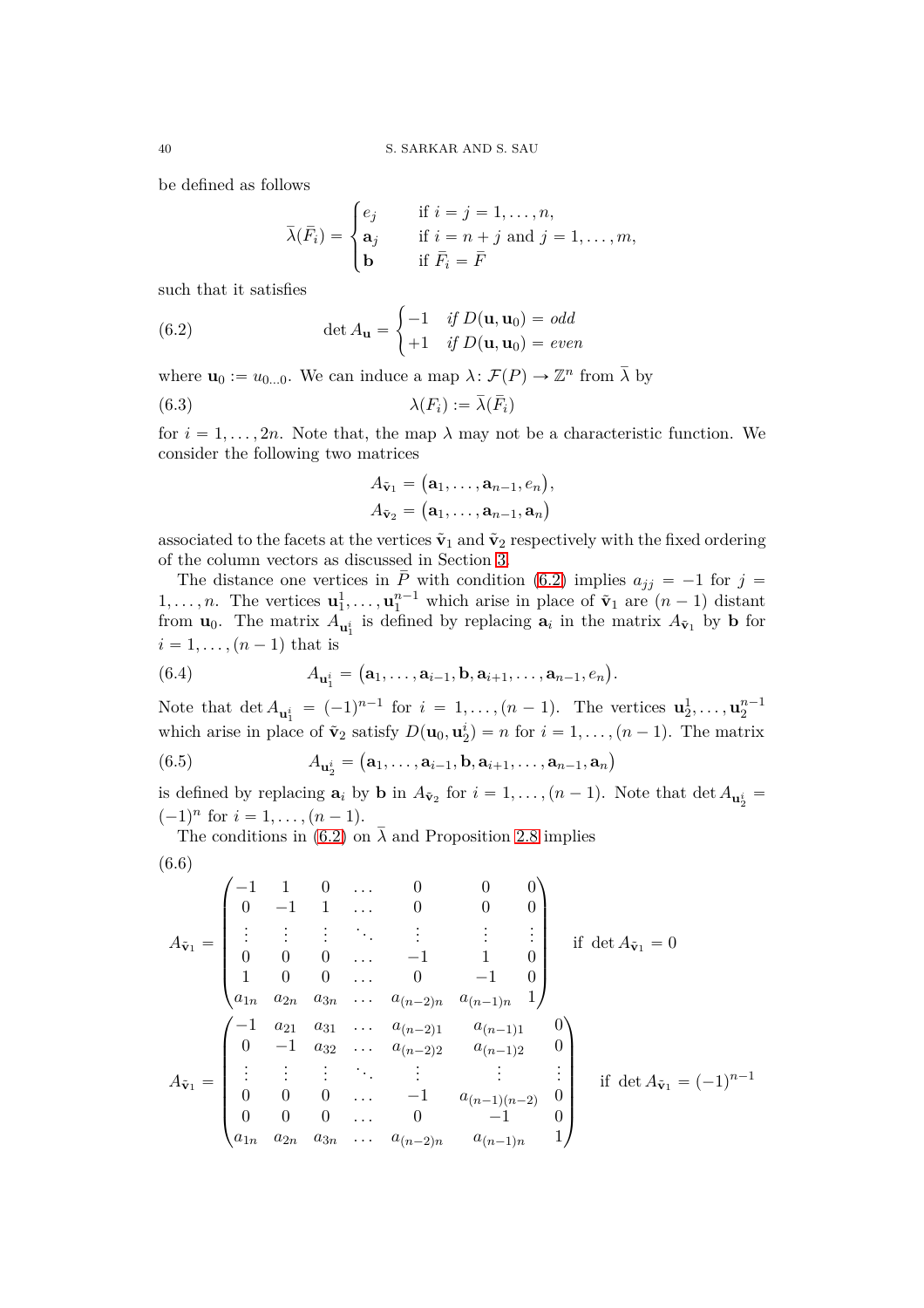Let the co-factor matrix of the  $n \times n$ -th entry of the matrix  $A_{\tilde{\mathbf{v}}_1}$  is denoted by  $C_{n \times n}$ for future references.

In the remaining of the paper, we assume  $P$  be a 3-cube  $I^3$  in  $\mathbb{R}^3$  and discuss the classification of quasitoric manifold over an edge cut of *P*. Let  $V(I) = \{v_0, v_1\}$ and  $\mathcal{F}(I) = \{F_0, F_1\}$ . Then

$$
V(P) = \{v_{000}, v_{001}, v_{010}, v_{011}, v_{100}, v_{101}, v_{110}, v_{111}\},\
$$
  

$$
\mathcal{F}(P) = \{F_0^1, F_1^1, F_0^2, F_1^2, F_0^3, F_1^3\}.
$$

Here for example,  $v_{010} = (v_0, v_1, v_0) \in V(I^3)$  and  $F_1^1 = I \times F_1 \times I$ , see Section [2.](#page-2-0) Let  $\overline{P}$  be an edge cut of  $I^3$  along the face *F* where  $V(F) = \{v_{110}, v_{111}\}.$  Then the new facet  $\overline{F}$  is homeomorphic to  $I \times I$  as a manifold with corners. For simplicity of notation we denote  $\tilde{\mathbf{v}}_1 := v_{110}$  and  $\tilde{\mathbf{v}}_2 := v_{111}$ . Due to the edge cut exactly two vertices arise in place of  $\tilde{\mathbf{v}}_1$  as well as  $\tilde{\mathbf{v}}_2$ . We name them  $u_1^1, u_1^2, u_2^1, u_2^2$  respectively. The vertex and facet sets of  $\bar{P}$  are as follows:

$$
V(\bar{P}) = \{u_{000}, u_{001}, u_{010}, u_{011}, u_{100}, u_{101}, u_1^1, u_1^2, u_2^1, u_2^2\}
$$
  

$$
\mathcal{F}(\bar{P}) = \{\bar{F}_0^1, \bar{F}_1^1, \bar{F}_0^2, \bar{F}_1^2, \bar{F}_0^3, \bar{F}_1^3, \bar{F}\}
$$

where the facets  $\bar{F}^j_{k_j} := F^j_k$  $w_{kj}^j \cap P$  and  $u_{ijk} := v_{ijk}$  with  $(i, j, k) \neq (1, 1, 0), (1, 1, 1, )$ and  $i, j, k \in \{0, 1\}$ . Let  $X(\overline{\overline{P}}, \overline{\lambda})$  be a toric manifold in the sense of Section [3](#page-7-0) where  $\bar{\lambda}$ :  $\bar{P} \rightarrow \mathbb{Z}^3$  is defined by

<span id="page-40-2"></span>(6.7) 
$$
\bar{\lambda}(\bar{F}_1^1) = e_1, \quad \bar{\lambda}(\bar{F}_1^2) = e_2, \quad \bar{\lambda}(\bar{F}_1^3) = e_3,
$$
  
\n $\bar{\lambda}(\bar{F}_0^1) = \mathbf{a}_1, \quad \bar{\lambda}(\bar{F}_0^2) = \mathbf{a}_2, \quad \bar{\lambda}(\bar{F}_0^3) = \mathbf{a}_3, \quad \bar{\lambda}(\bar{F}) = \mathbf{b}.$ 

Suppose this function satisfies the condition in [\(6.2\)](#page-39-0). The distance one vertices  $u_{001}, u_{010}, u_{100}$  from  $u_{000}$  along with  $(6.2)$  implies  $a_{11} = a_{22} = a_{33} = -1$ . The distance two vertices  $u_{011}, u_{101}$  from  $u_{0000}$  and  $(6.2)$  implies

(6.8) 
$$
a_{13}a_{31} = 0 = a_{23}a_{32}.
$$

The new vertices  $u_1^1$  and  $u_1^2$  are at distance two from  $\mathbf{u}_0 := u_{000}$  in  $\overline{P}$ . Thus we have the following

<span id="page-40-1"></span>(6.9) 
$$
-b_1 a_{12} - b_2 = 1, \text{ and } -b_1 - b_2 a_{21} = 1.
$$

Also the vertices  $u_2^1$  and  $u_2^2$  arise in place of  $\tilde{\mathbf{v}}_2$  and they are at distance 3 from  $\mathbf{u}_0$ . Then we get

(6.10) 
$$
-b_1(-a_{12}-a_{13}a_{32}) + b_2 - b_3(-a_{32}-a_{12}a_{31}) = -1, \text{ and}
$$

$$
b_1 - b_2(-a_{21}-a_{23}a_{31}) + b_3(a_{21}a_{32} + a_{31}) = -1.
$$

From  $\bar{\lambda}$  on  $\bar{P}$  we can induce  $\lambda \colon \mathcal{F}(P) \to \mathbb{Z}^3$  using [\(4.4\)](#page-18-2) which may not be a characteristic function on *P*. However, for this map, we can define the following matrices

<span id="page-40-0"></span>(6.11) 
$$
A_{\tilde{\mathbf{v}}_1} = \begin{pmatrix} -1 & a_{21} & 0 \\ a_{12} & -1 & 0 \\ a_{13} & a_{23} & 1 \end{pmatrix}
$$
, and  $A_{\tilde{\mathbf{v}}_2} = \begin{pmatrix} -1 & a_{21} & a_{31} \\ a_{12} & -1 & a_{32} \\ a_{13} & a_{23} & -1 \end{pmatrix}$ 

associated to the facets at the vertices  $\tilde{\mathbf{v}}_1$  and  $\tilde{\mathbf{v}}_2$  respectively. At the other vertices of *P*, the associated matrices are same as the matrices associated to corresponding vertices of *P*. That is  $A_{u_{ijk}} := A_{v_{ijk}}$  for  $(i, j, k) \neq (1, 1, 0), (1, 1, 1)$  with  $i, j, k \in$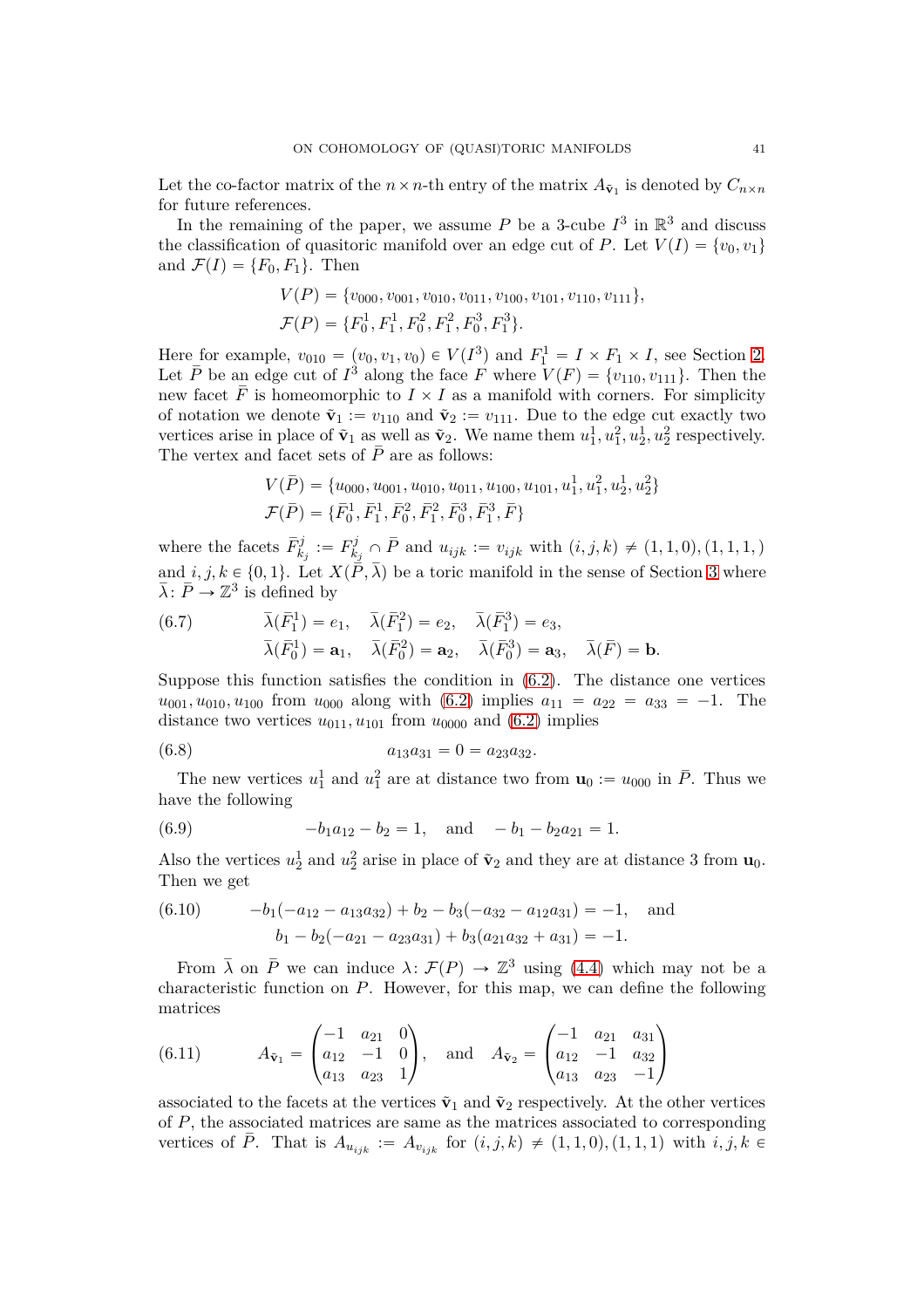

FIGURE 7. Toric manifold over an edge cut of a cube and induced  $\lambda$  on the cube.

 $\{0, 1\}$ . We can classify the toric manifolds according to determinants of matrices in [\(6.11\)](#page-40-0).

**Case 0:** Let  $\det A_{\tilde{\mathbf{v}}_1} = 0$ . Then  $a_{12}a_{21} = 1$ . This implies  $a_{12} = 1 = a_{21}$ , otherwise [\(6.9\)](#page-40-1) will lead us to an ambiguity. Thus

<span id="page-41-0"></span>(6.12) 
$$
b_1 + b_2 = -1,
$$

$$
b_1(a_{13}a_{32}) + b_3(a_{31} + a_{32}) = 0,
$$

$$
b_2(a_{23}a_{31}) + b_3(a_{31} + a_{32}) = 0.
$$

Then  $A_{\tilde{\mathbf{v}}_2}$  is conjugate to

$$
\begin{pmatrix} -1 & 1 & 0 \ 1 & -1 & 0 \ a_{13} & a_{23} & -1 \end{pmatrix}
$$
, and 
$$
\begin{pmatrix} -1 & 1 & a_{31} \ 1 & -1 & 0 \ 0 & a_{23} & -1 \end{pmatrix}
$$

if det  $A_{\tilde{\mathbf{v}}_2} = 0$  and det  $A_{\tilde{\mathbf{v}}_2} = a_{23}a_{31} \neq 0$  respectively. For det  $A_{\tilde{\mathbf{v}}_2} = a_{23}a_{31} \neq 0$ , we have  $b_3a_{31} = 0 = b_2(a_{23}a_{31}) + b_3a_{31}$  from [\(6.12\)](#page-41-0). Thus  $\mathbf{b} = (-1, 0, 0)$ , since  $a_{31} \neq 0$ .

**Case 1:** Let  $\det A_{\tilde{\mathbf{v}}_1} = 1$ . Then all proper principal minors of the matrix  $B := -A_{\tilde{\mathbf{v}}_2}$  are 1. Then we can classify the matrix *B* as well as  $A_{\tilde{\mathbf{v}}_2}$  depending on their determinant using Proposition [2.8.](#page-6-1) Thus we have  $A_{\tilde{\mathbf{v}}_2}$  is conjugate to

(6.13) 
$$
A_{\tilde{\mathbf{v}}_2} = \begin{pmatrix} -1 & a_{21} & a_{31} \\ 0 & -1 & a_{32} \\ 0 & 0 & -1 \end{pmatrix}
$$
, and  $\begin{pmatrix} -1 & a_{21} & 0 \\ 0 & -1 & a_{32} \\ a_{13} & 0 & -1 \end{pmatrix}$ 

if det  $A_{\tilde{\mathbf{v}}_2} = (-1)^3$  and det  $A_{\tilde{\mathbf{v}}_2} \neq (-1)^3$  respectively. In the second matrix  $a_{13}, a_{21}, a_{32}$  are the nonzero entries and det  $A_{\tilde{\mathbf{v}}_2} = (-1)^3 + a_{13}a_{21}a_{32}$ .

In any of the above subcases we have  $b_1$  and  $b_2$  as following

(6.14) 
$$
b_1 = a_{21} - 1, \quad b_2 = -1.
$$

If det  $A_{\tilde{\mathbf{v}}_2} = (-1)^3$ , then

$$
(6.15) \t\t b_3 a_{32} = 0 = b_3 a_{31};
$$

and if det  $A_{\tilde{\mathbf{v}}_2} \neq (-1)^3$ , then

(6.16) 
$$
b_3a_{32} + (a_{21} - 1)a_{13}a_{32} = 0 = b_3(a_{21}a_{32}).
$$

As  $a_{21}$  and  $a_{32}$  are nonzero integers for det  $A_{\tilde{v}_2} \neq (-1)^3$ , we have  $b_3 = 0$ . Thus for det  $A_{\tilde{\mathbf{v}}_2} \neq (-1)^3$ , we get  $\mathbf{b} = (a_{21} - 1, -1, 0)$ .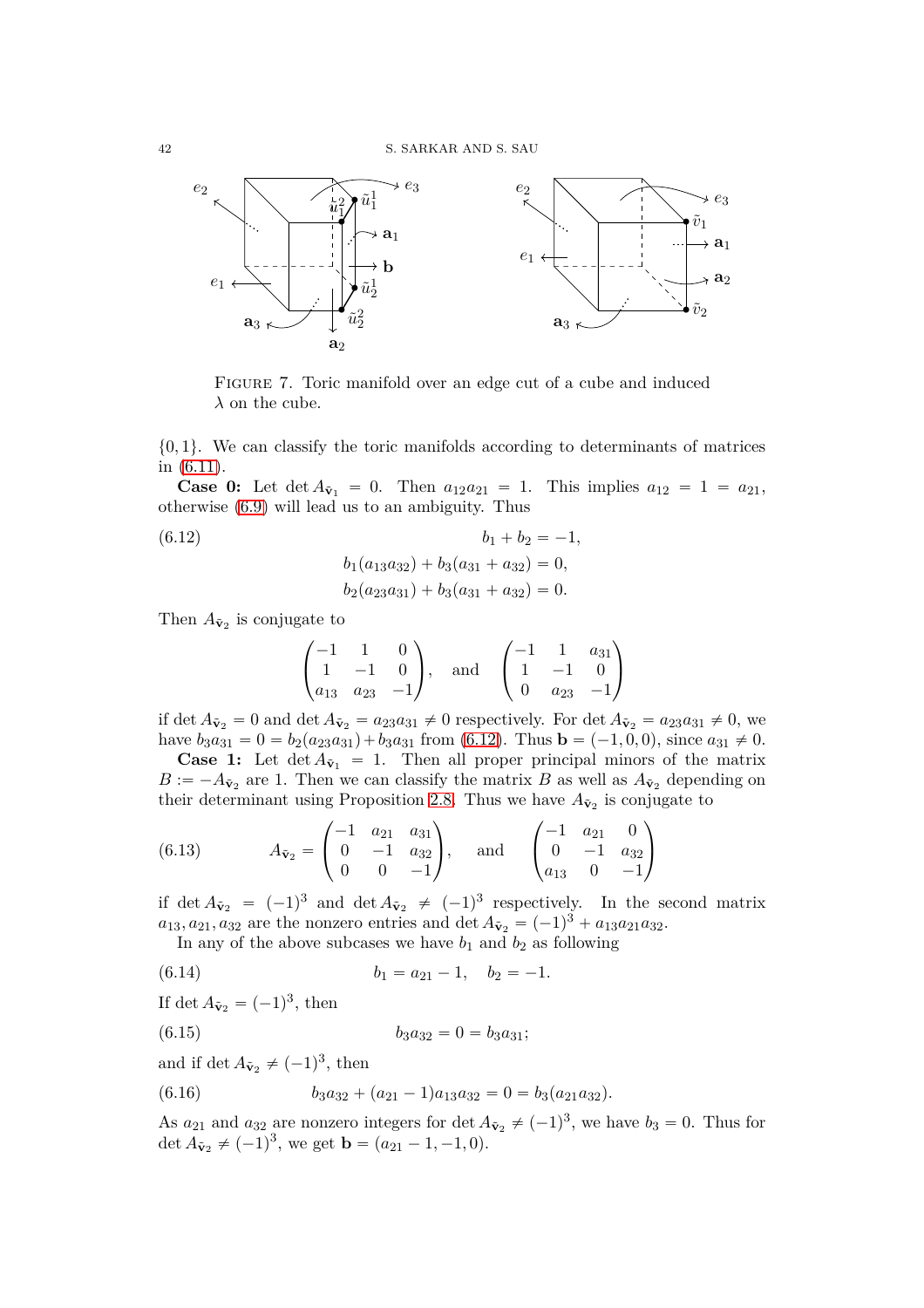Now we study the cohomology of edge cut of 3-cube and investigate if there is any relation among them. Let us assign the indeterminates *x*1*, x*2*, x*3*, y*1*, y*2*, y*<sup>3</sup> and *y* to the facets  $\bar{F}_1^1, \bar{F}_1^2, \bar{F}_1^3, \bar{F}_0^1, \bar{F}_0^2, \bar{F}_0^3$  and  $\bar{F}$  respectively. The integer cohomology ring of the edge cut of 3-cube is

(6.17) 
$$
H^*(X(\bar{P}, \bar{\lambda})) = \mathbb{Z}[y_1, y_2, y_3, y]/I
$$

where  $I$  is an ideal generated by

(6.18) 
$$
(1)y_i\left(y_i - \sum_{\substack{j=1 \ j \neq i}}^{j=3} a_{ji}y_j - b_iy\right) \text{ for } i = 1, 2, 3,
$$

$$
\lim_{\substack{j \neq i}} (2)y(y_i - \sum_{\substack{j=1 \ j \neq i}}^{j=3} a_{ji}y_j - b_iy) \text{ for } i = 1, 2,
$$

$$
(3)y_1y_2.
$$

**Case 0:** Let  $\det A_{\tilde{\mathbf{v}}_1} = 0$ . If  $\det A_{\tilde{\mathbf{v}}_2} = 0$ , then the ideal *I* is generated by

(6.19) 
$$
I = \langle y_1(y_1 - y_2 - b_1y), y_2(y_2 - y_1 - b_2y), y_3(y_3 - a_{13}y_1 - a_{23}y_2 - b_3y), y_3(y_1 - y_2 - b_1y), y_3(y_2 - y_1 - b_2y), y_1y_2 \rangle.
$$

As  $y_1y_2 = 0$ , the first generating polynomial becomes  $y_1(y_1 - b_1y)$  and the second generating polynomial becomes  $y_2(y_2 - b_2y)$ . If det  $A_{\tilde{V}_2} = a_{23}a_{31} \neq 0$ , the ideal *I* is generated by

(6.20) 
$$
I = \langle y_1(y_1 - y_2 - a_{31}y_3 + y), y_2(y_2 - y_1), y_3(y_3 - a_{23}y_2),
$$
  
 $y(y_1 - y_2 - a_{31}y_3 + y), y(y_2 - y_1), y_1y_2 \rangle.$ 

As  $y_1y_2 = 0$  the first generating polynomial becomes  $y_1(y_1 - a_{31}y_3 + y)$  and the second polynomial becomes  $y_2^2$ . So, the corresponding quasitoric manifolds are not homeomorphic.

**Case 1:** Let  $\det A_{\tilde{\mathbf{v}}_1} = 1$ . If  $\det A_{\tilde{\mathbf{v}}_2} = a \neq -1$ , then the ideal *I* is generated by

(6.21) 
$$
I = \langle y_1(y_1 - a_{21}y_2 - b_1y), y_2(y_2 - a_{32}y_3 - b_2y), y_3(y_3 - a_{13}y_1 - b_3y), y_3(y_2 - a_{32}y_3 - b_2y), y_1y_2 \rangle.
$$

As  $y_1y_2 = 0$ , the first generating polynomial becomes  $y_1(y_1 - b_1y)$ . Also from Section [6](#page-38-0) we have  $b_3 = 0$ . Thus the third generating polynomial updated to  $y_3(y_3 - a_{13}y_1).$ 

If det  $A_{\tilde{\mathbf{v}}_2} = -1$ , then the ideal *I* is generated by

$$
(6.22) \quad I = \langle y_1(y_1 - a_{21}y_2 - a_{31}y_3 - b_1y), \ y_2(y_2 - a_{32}y_3 - b_2y), \ y_3(y_3 - b_3y),
$$

$$
y(y_1 - a_{21}y_2 - a_{31}y_3 - b_1y), \ y(y_2 - a_{32}y_3 - b_2y), \ y_1y_2 \rangle.
$$

As  $y_1y_2 = 0$ , the first generating polynomial becomes  $y_1(y_1 - a_{31}y_3 - b_1y)$ .

Let us assume  $a_{31} = 0$  for the subcase det  $A_{\tilde{v}_2} = -1$ . Then the generators of *I* differ by only one polynomial. That is  $y_3(y_3 - a_{13}y_1)$  in first subcase and  $y_3(y_3 - b_3y)$  in second subcase. If  $a_{13} \neq b_3$ , then the two cohomology rings are not isomorphic to each other. Therefore, the corresponding quasitoric manifolds are not homeomorphic in general.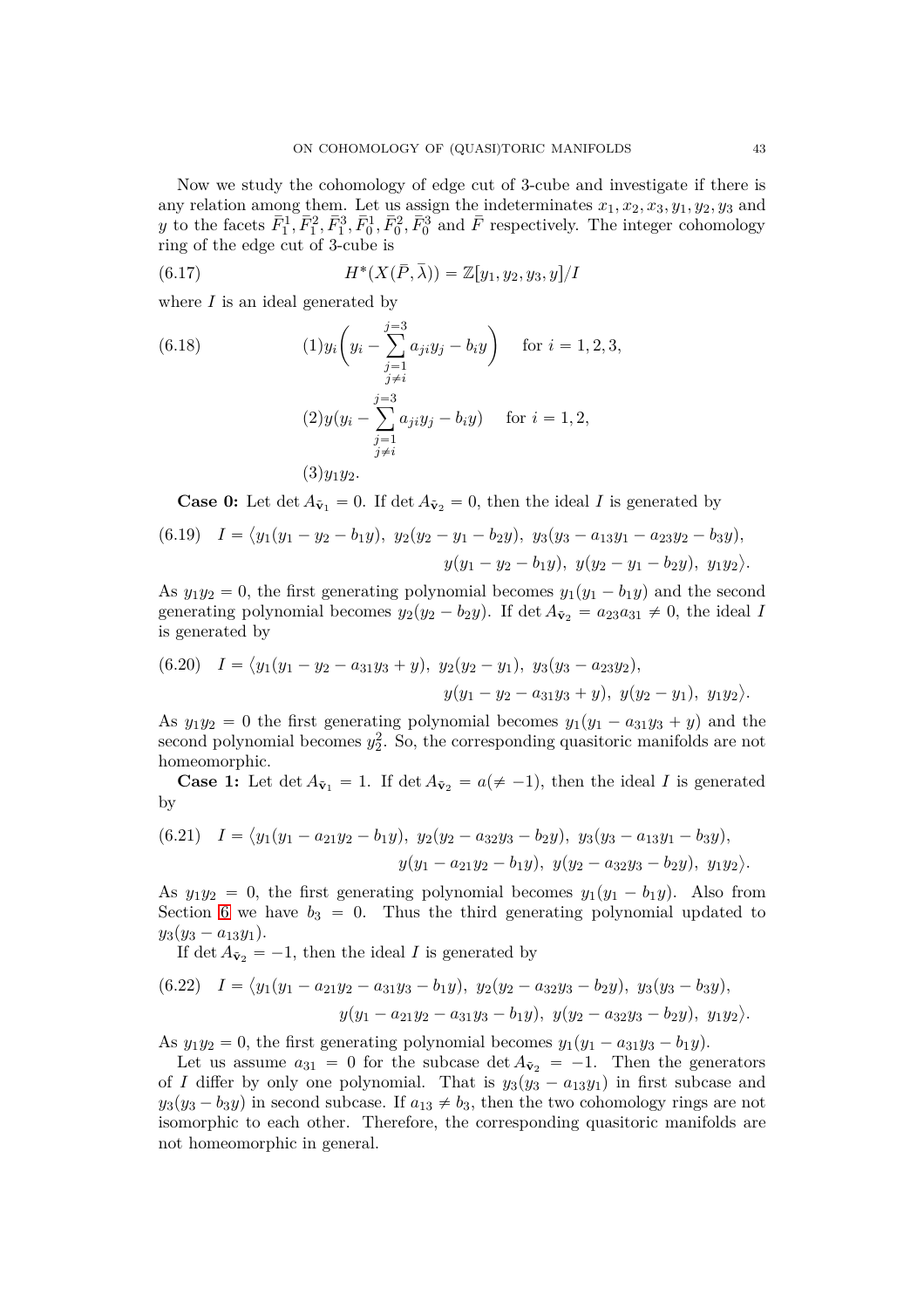Now we consider the second subcase with  $a_{31} = 0 = a_{32}$  and discuss two cases. Let  $b_3 = 0$ . The ideal *I* is generated by the polynomials  $\{y_1(y_1 - b_1y), y_2(y_2$  $b_2y$ ,  $y_3^2$ ,  $y(y_1 - a_{21}y_2 - b_1y)$ ,  $y(y_2 - b_2y)$ ,  $y_1y_2$ . Now let  $b_3 \neq 0$ . The ideal *I* is generated by the polynomials  $\{y_1(y_1 - b_1y), y_2(y_2 - b_2y), y_3(y_3 - b_3y), y(y_1 - b_3y)\}$  $a_{21}y_2 - b_1y$ ,  $y(y_2 - b_2y)$ ,  $y_1y_2$ . They too differ by only one generator. Thus the two cohomology rings for two cases are not isomorphic in general. This implies the corresponding quasitoric manifolds are not homeomorphic.

From the above discussion, we get the following.

**Proposition 6.1.** Let *P* be a 3-cube and  $\overline{P}$  an edge cut of *P* along an edge consisting the vertices  $\tilde{\mathbf{v}}_1 = v_{110}$  and  $\tilde{\mathbf{v}}_2 = v_{111}$ . Let two characteristic functions  $\lambda_1$  and  $\lambda_2$  be defined on *P* as defined in [\(6.7\)](#page-40-2) where  $\mathbf{a}_1$ ,  $\mathbf{a}_2$  and **b** differ for  $\lambda_1$  and *λ*<sub>2</sub>. Then the quasitoric manifolds *X*(*P*, λ<sub>1</sub>) and *X*(*P*, λ<sub>1</sub>) are not homeomorphic to each other in general even if the determinant of matrices  $A_{\tilde{\mathbf{v}}_1}$  and  $A_{\tilde{\mathbf{v}}_2}$  remain same for both  $\lambda_1$  and  $\lambda_2$ .

#### <span id="page-43-0"></span>**REFERENCES**

- <span id="page-43-2"></span>[BP02] Victor M. Buchstaber and Taras E. Panov, *Torus actions and their applications in topology and combinatorics*, University Lecture Series, vol. 24, American Mathematical Society, Providence, RI, 2002. MR 1897064 (2003e:57039)
- <span id="page-43-10"></span>[BSS21] Koushik Brahma, Soumen Sarkar, and Subhankar Sau, *Torsion in the cohomology of blowups of quasitoric orbifolds*, Topology and its Applications **295** (2021), 107666.
- <span id="page-43-8"></span>[Cho15] Suyoung Choi, *Classification of Bott manifolds up to dimension 8*, Proc. Edinb. Math. Soc. (2) **58** (2015), no. 3, 653–659. MR 3391366
- <span id="page-43-14"></span>[CLS11] David A. Cox, John B. Little, and Henry K. Schenck, *Toric varieties*, Graduate Studies in Mathematics, vol. 124, American Mathematical Society, Providence, RI, 2011. MR 2810322 (2012g:14094)
- <span id="page-43-7"></span>[CM12] Suyoung Choi and Mikiya Masuda, *Classification of* Q*-trivial Bott manifolds*, J. Symplectic Geom. **10** (2012), no. 3, 447–461. MR 2983437
- <span id="page-43-3"></span>[CMS10a] Suyong Choi, Mikiya Masuda, and Dong Youp Suh, *Quasitoric manifolds over a product of simplices*, Osaka J. Math. **47** (2010), no. 1, 109–129. MR 2666127
- <span id="page-43-6"></span>[CMS10b] , *Topological classification of generalized Bott towers*, Trans. Amer. Math. Soc. **362** (2010), no. 2, 1097–1112. MR 2551516
- <span id="page-43-1"></span>[DJ91] Michael W. Davis and Tadeusz Januszkiewicz, *Convex polytopes, Coxeter orbifolds and torus actions*, Duke Math. J. **62** (1991), no. 2, 417–451. MR 1104531 (92i:52012)
- <span id="page-43-12"></span>[Ful93] William Fulton, *Introduction to toric varieties*, Annals of Mathematics Studies, vol. 131, Princeton University Press, Princeton, NJ, 1993, The William H. Roever Lectures in Geometry. MR 1234037 (94g:14028)
- <span id="page-43-11"></span>[Gal56] David Gale, *Neighboring vertices on a convex polyhedron*, Linear inequalities and related system, Annals of Mathematics Studies, no. 38, Princeton University Press, Princeton, N.J., 1956, pp. 255–263. MR 0085552
- <span id="page-43-15"></span>[GP13] Saibal Ganguli and Mainak Poddar, *Almost complex structure, blowdowns and McKay correspondence in quasitoric orbifolds*, Osaka J. Math. **50** (2013), no. 4, 977–1005. MR 3161424
- <span id="page-43-9"></span>[HKMP20] Sho Hasui, Hideya Kuwata, Mikiya Masuda, and Seonjeong Park, *Classification of toric manifolds over an n-cube with one vertex cut*, Int. Math. Res. Not. IMRN (2020), no. 16, 4890–4941. MR 4139029
- <span id="page-43-4"></span>[MP08] M. Masuda and T. E. Panov, *Semi-free circle actions, Bott towers, and quasitoric manifolds*, Mat. Sb. **199** (2008), no. 8, 95–122. MR 2452268
- <span id="page-43-5"></span>[MS08] Mikiya Masuda and Dong Youp Suh, *Classification problems of toric manifolds via topology*, Toric topology, Contemp. Math., vol. 460, Amer. Math. Soc., Providence, RI, 2008, pp. 273–286. MR 2428362
- <span id="page-43-13"></span>[Oda88] Tadao Oda, *Convex bodies and algebraic geometry*, Ergebnisse der Mathematik und ihrer Grenzgebiete (3) [Results in Mathematics and Related Areas (3)], vol. 15,